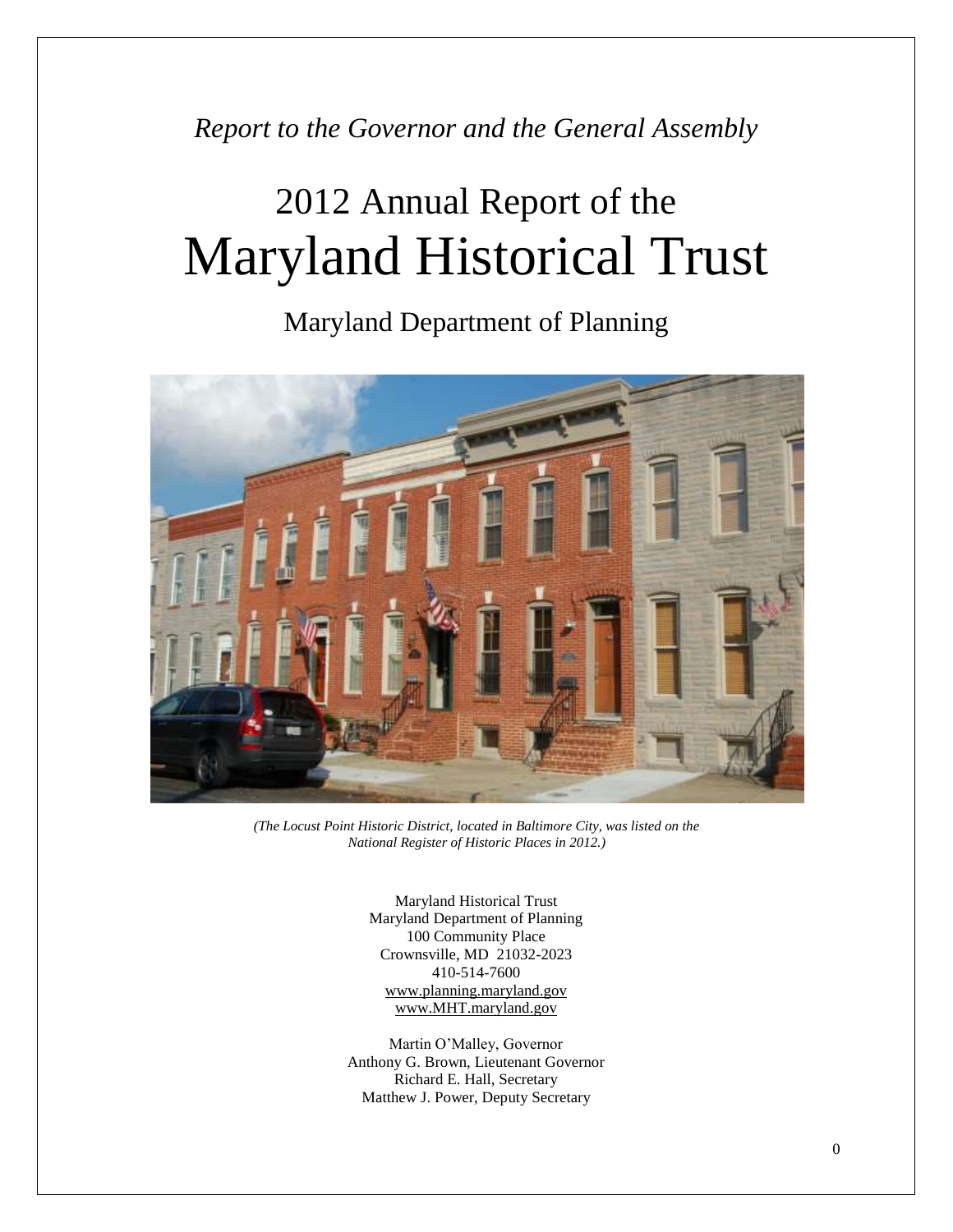#### **The Maryland Historical Trust Board of Trustees**

The Maryland Historical Trust is governed by a 15-member Board of Trustees, including the Governor, the Senate President, and the House Speaker or their designees, and 12 members appointed by the Governor. At least two trustees must be qualified with an advanced degree in archaeology or a closely related field, and shall have experience in the field of archaeology. Of the trustees qualified in the field of archaeology, at least one must have experience in the field of submerged archaeology and at least one must have experience in the field of terrestrial archaeology. The term of a member is 4 years.

#### **Trustees Appointed by the Governor:**

| Howard A. Buchanan                                    | <b>Allegany County</b>   |
|-------------------------------------------------------|--------------------------|
| James O. Lighthizer                                   | Anne Arundel County      |
| Dr. Alvin H. Luckenbach, PhD - Terrestrial Archeology | Anne Arundel County      |
| Vice Chairman                                         |                          |
| Larry S. Gibson                                       | <b>Baltimore City</b>    |
| The Honorable Margo G. Bailey                         | Kent County              |
| Dr. James P. Delgado - Underwater Archeology          | <b>Montgomery County</b> |
| Charles L. Edson, Chairman                            | Montgomery County        |
| Charles A. Stek                                       | Montgomery County        |
| Samuel J. Parker, Jr.                                 | Prince George's County   |
| David A. Turner                                       | Prince George's County   |
| <b>Brien Poffenberger</b>                             | <b>Washington County</b> |

#### **Ex Officio Members of the Board**

| <b>Matthew Power</b>                 | Representative of the Governor             |
|--------------------------------------|--------------------------------------------|
| The Honorable Thomas "Mac" Middleton | Representative of the Senate President     |
| The Honorable Maggie McIntosh        | Representative of the Speaker of the House |

The Board also includes representatives appointed by the Board, from areas of the State not represented by current Board members, who participate to the full extent as Board members except cannot vote in full meetings of the Board.

#### **Area Representatives**

| Harry T. Spikes, II              | <b>Baltimore City</b>                        |
|----------------------------------|----------------------------------------------|
| Martin P. Azola                  | <b>Baltimore County</b>                      |
| Dr. Ralph E. Eshelman            | Calvert County, Charles, St. Mary's Counties |
| Joshua D. Brown                  | Cecil County                                 |
| Dean R. Camlin                   | <b>Carroll County</b>                        |
| The Honorable Barrie P. Tilghman | Dorchester and Wicomico Counties             |
| G. Bernard Callan                | Frederick                                    |
| W. Dickerson Charlton            | Prince George's                              |
| Douglass C. Reed                 | Washington                                   |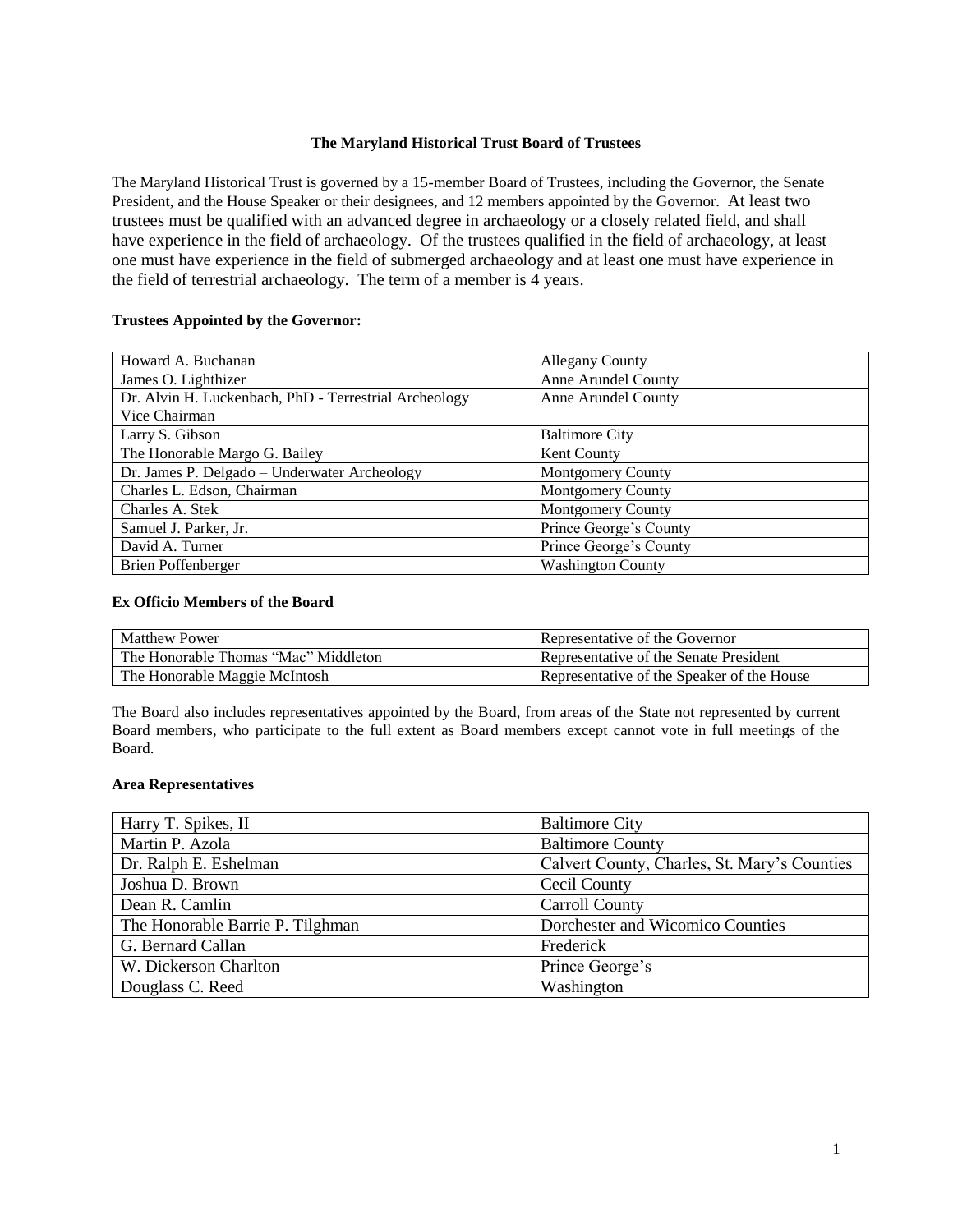#### **Executive Summary**

The Department of Planning (MDP) is pleased to transmit the 2011 Annual Report of the Maryland Historical Trust (MHT), including information on the MHT Loan Program, the MHT Historic Preservation Grant Program, and the MHT Museum Assistance Program. This report is submitted in accordance with the requirements of State Finance Article §5A-318(c)(16), State Finance Article §5A-327(m), State Finance Article §5A-328(l), and State Finance Article §5A-353(c).

Maryland Historical Trust programs promote the preservation and interpretation of historic resources and cultural traditions throughout the State. Throughout the year, MHT staff continued emphasizing growth management, neighborhood revitalization, and economic development through heritage tourism as agency priorities. Noteworthy activities for 2012 include:

#### **Physical Investigation of the Old Senate Chamber**

MHT continues to provide assistance to the Department of General Services and the State House Trust on matters related to the Maryland State House in 2012. During this year, the Old Senate Chamber Restoration project has begun in earnest with a completion date scheduled for December 2014. The initial phase of the project includes the final physical investigation and demolition of the current (1905) interior of the room. Preliminary findings include evidence for the original window and door embrasures, configuration of the 1770s gallery, and a thorough analysis of the paint history in the room. MHT staff took part in hiring the architectural firm of Mesick Cohen Wilson Baker who are completing this phase before moving on to the design and construction of the room, and the Christman Company who is serving as general contractor for entire project. The design and construction phase is scheduled to begin in April 2013. ORSR staff has assumed the lead review of the investigative phase while OPS staff is point on all aspects related to reconstruction.

## **Hosted Section 106 Workshops**

During 2012, MHT planned and sponsored two highly successful workshops, *Section 106 Workshop – Working with the Maryland Historical Trust / MDSHPO*, held in Crownsville on December 4 and 10. The half day workshops were well attended by nearly 400 individuals representing the broad spectrum of program customers including: federal and state agencies, local governments, consultants, educational institutions, historic



*(Preservation specialists from the firm of J.M. Kelley, Ltd., remove sections of the 1905 entablature to reveal evidence of the original form and height of the cornice and ceiling. Once removed, these elements are being catalogued and stored by the DGS.)*

district and preservation commission members, non-profit organizations, and interested public. The workshops afforded formal opportunities for MHT to educate program customers and help promote the responsible stewardship of Maryland's significant and irreplaceable heritage.

## **Worked Closely With Baltimore City Housing Programs**

Over the last year MHT staff worked closely with the Housing Authority of Baltimore City (HABC) to address the City's implementation of its historic preservation responsibilities under existing agreement documents and for its housing programs in general. As a result of this coordination with the City's new HABC Historic Preservation Officer, MHT has seen a dramatic 98% increase in the number of project reviews submitted for Baltimore City, greatly improving the City's historic preservation compliance. In addition, consultants working for the City produced 30 architectural survey and recordation documentation packages which have been added to MHT's Inventory. The materials include documentation on individual resources, such as the Arlington Elementary School, as well as neighborhoods such as the Franklin Square Historic District and the Brooklyn and Curtis Bay Survey Districts.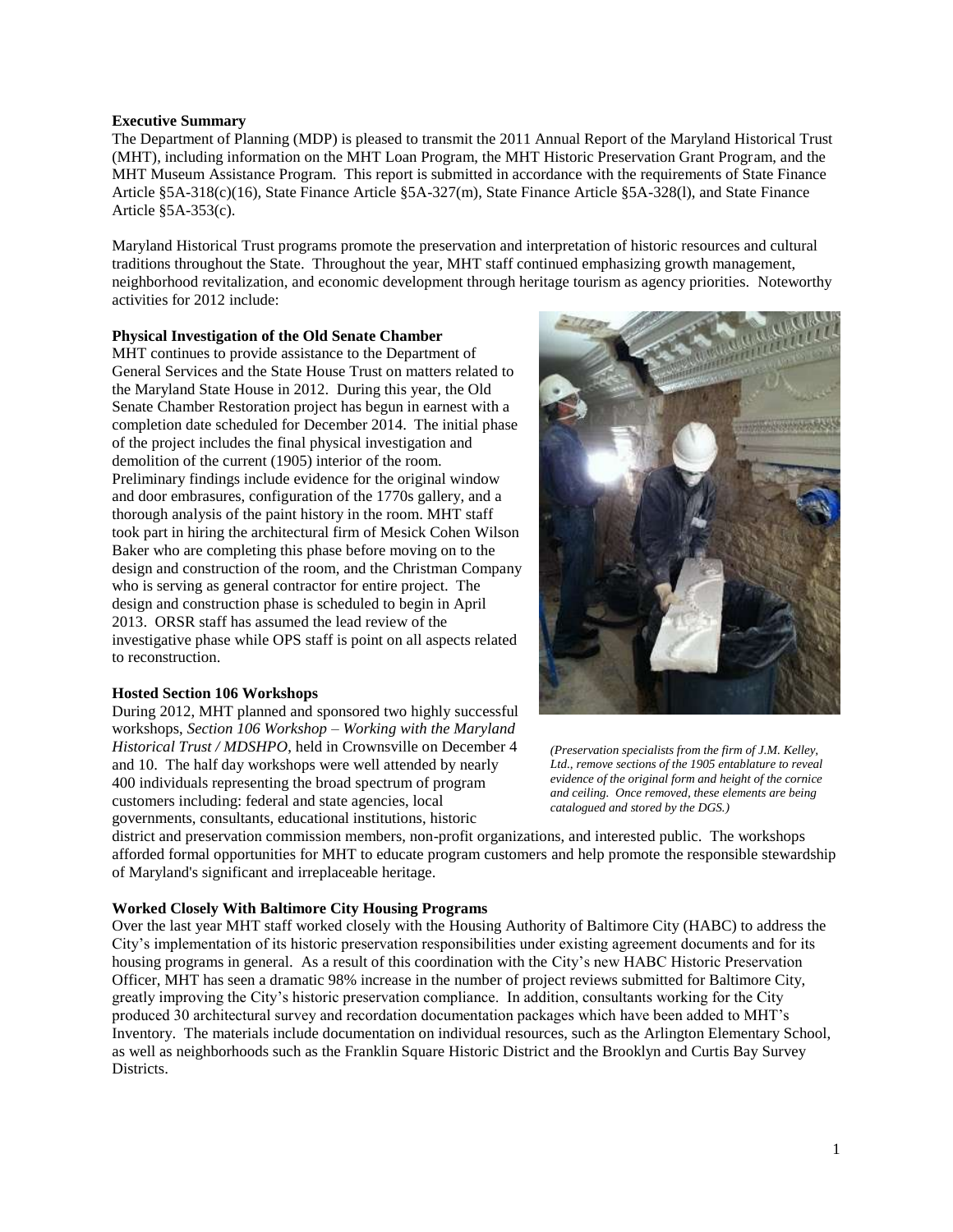#### **JPPM Hosted Inaugural 1812 Fair and Reenactment**

In 2012, Jefferson Patterson Park and Museum's celebration of the War of 1812 Bicentennial began in earnest. On September 22, JPPM held its first ever 1812 Fair and Reenactment – a significant reworking of the park's annual 1812 reenactment – focusing more on civilian life during the early nineteenth century. Funded in large part by the Maryland Heritage Areas Authority, the event included demonstrations of blacksmithing, spinning and weaving, chair making, and lace making. Entertainment included period music, dancing, skits, and a lecture on nineteenth century clothing. Staff members provided opportunities for children to engage in hands-on activities such as doll making, quilting, knot tying, and quill and ink writing. Later that same evening, JPPM hosted *Tavern Night*, featuring food, "high spirits," games, song and lively entertainment – in an 1800s tavern atmosphere. One thousand people attended these events, an increase of 100% over the previous year.

#### **Native American Human Remains Working Group Achieves Goal of Returning Remains to the Earth**

This year saw many major accomplishments for the Working Group on Native American Human Remains, which was formed to recommend alternatives for Native American human remains in the Interim Appropriate Place of Repose at the Maryland Archeological Conservation Laboratory at Jefferson Patterson Park and Museum in Calvert County. Achievements this year included completion of the inventory through extensive examination of field records, additional documentation of remains from significant sites by physical anthropologists at the Smithsonian Institution, and the return of the vast majority of the remains to the earth. This was an important milestone in the decades-long search for an appropriate place of repose for Native American human remains that had come into the state archeological museum primarily as a result of salvage archeology projects. In late spring of this year, the State Department of Natural Resources indicated their willingness to accommodate regional Appropriate Places of Repose and committed to facilitating the selection and installation of regional Appropriate Places of Repose on state park lands. Beginning in November, with their cooperation and assistance, remains from the three regions were ceremonially placed in regional Appropriate Places of Repose.

## **Published** *In Full Glory Reflected*

In June of 2012, the Maryland Historical Trust Press collaborated on the publication of *In Full Glory Reflected: Discovering the War of 1812 in the Chesapeake.* Supported by funds provided by the National Park Service, the Maryland War of 1812 Bicentennial Commission, the National Scenic Byways Program of the Federal Highway Administration and private sources, this history and travel guide documents the War of 1812 in Maryland, Virginia and the District of Columbia as defined by the Star-Spangled Banner National Historic Trail. Authored by Ralph Eshelman and Burt Kummerow, the publication was completed in June of 2012 and is now available for sale through Johns Hopkins University Press and the Maryland Historical Trust Press. *In Full Glory Reflected* includes vivid illustrations and clear maps which allow the



*(Cover image of the 2012 publication In Full Glory Reflected: Discovering the War of 1812 in the Chesapeake.)*

reader to understand the stories of the devastating raids and heroic defense of the Chesapeake in the context of what remains of that cultural landscape. The book also includes a travel section that provides a guide for adventurers who want to step back 200 years and explore the tidewater world where the war was fought. Notably, proceeds from sale of the book go into an interest-bearing account to be used exclusively for maintenance of interpretive signage along the Star-Spangled Banner National Historic Trail.

## **Commemorated the 25th Anniversary of Bernie Fowler's Patuxent River Wade In**

Approximately 275 people commemorated the 25th Anniversary of Bernie Fowler's Patuxent River Wade In on June 10. The event incorporated educational displays and activities in addition to the traditional Wade In ritual. Governor Martin O'Malley and Representative Steny Hoyer attended, as well as many other state and local officials. The event received coverage in both the Washington Post and the Baltimore Sun. According to Senator Fowler's "Sneaker Index," the quality of the water increased slightly over the previous twelve months. Maryland Sea Grant and the Friends of JPPM helped to fund the event.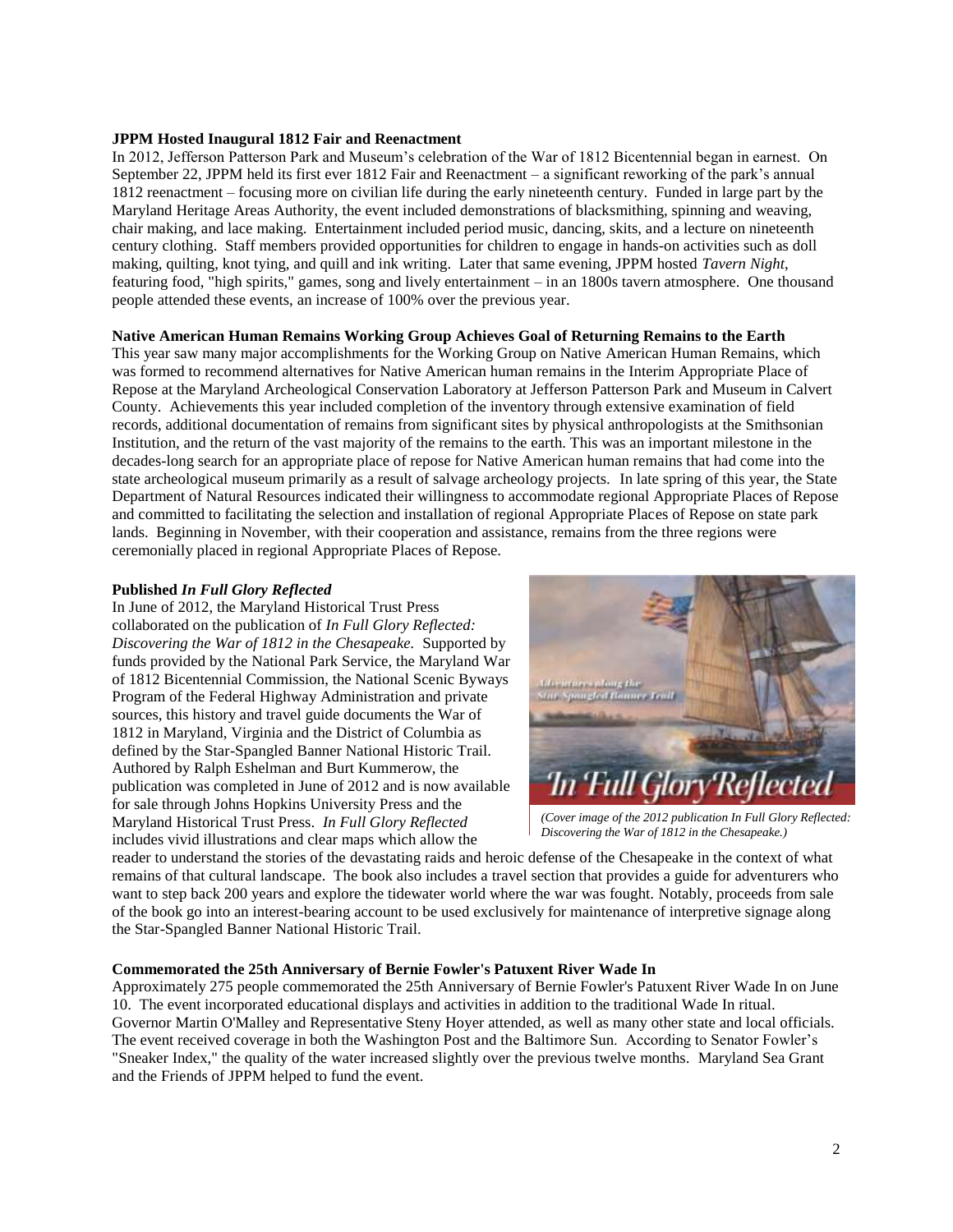## **Maryland Historical Trust<br>2012 Annual Report**

## **TABLE OF CONTENTS**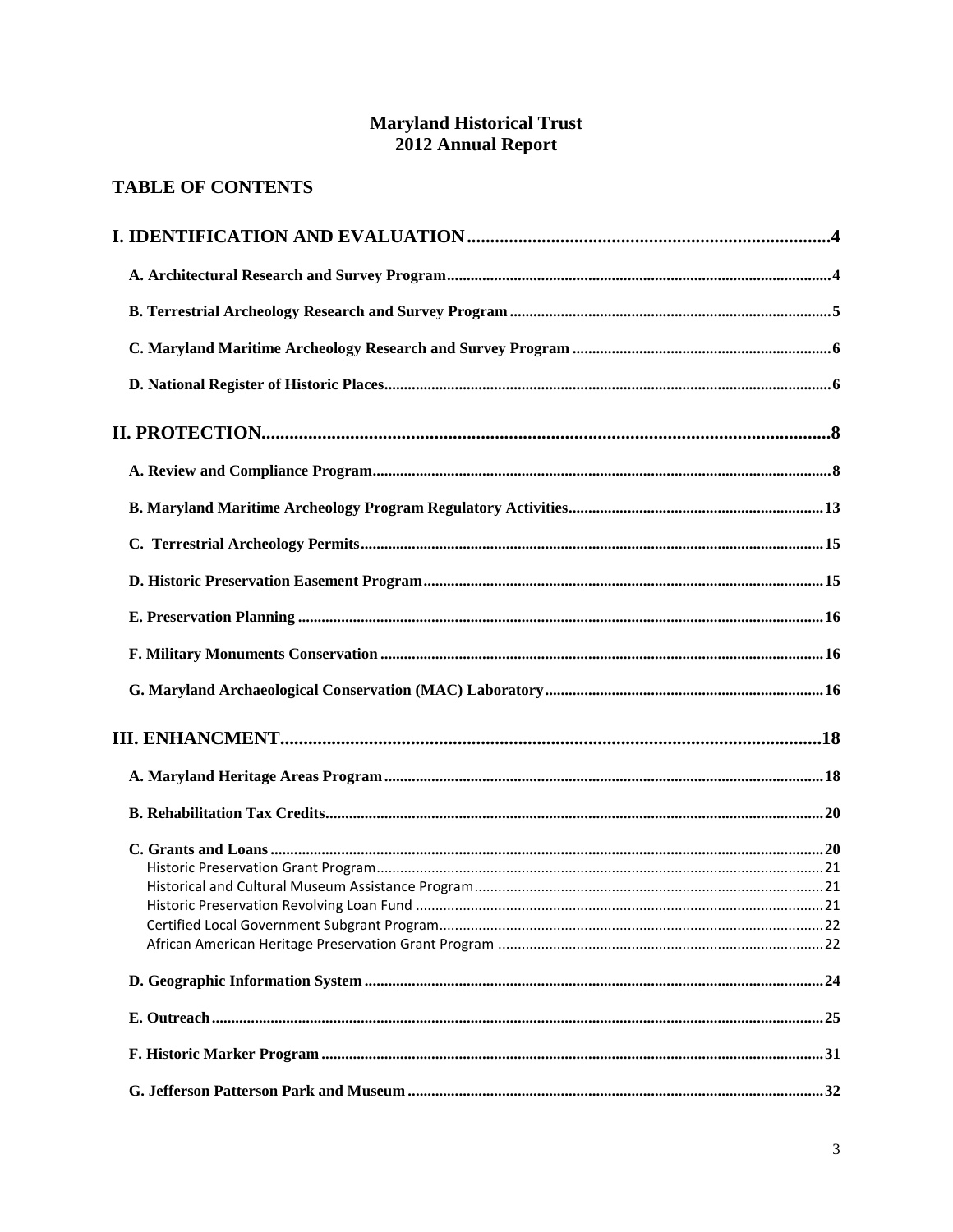#### **Maryland Historical Trust 2012 Annual Report**

The Maryland Historical Trust (MHT, Trust) is the official State Historic Preservation Office for Maryland. The Director of MHT, J. Rodney Little, also serves as the State Historic Preservation Officer (for purposes of the National Historic Preservation Act). MHT has been working to identify, evaluate, interpret, protect, and enhance heritage resources throughout Maryland since its creation in 1961. The mission of the Trust is to preserve and interpret the legacy of Maryland's past. Through research, conservation, and education, the Maryland Historical Trust assists the people of Maryland in understanding their historical and cultural heritage. MHT is a state agency located within the Maryland Department of Planning.

## **I. IDENTIFICATION AND EVALUATION**

## **A. Architectural Research & Survey Program**

Research and survey are the foundation of all preservation activity. These activities develop the data that comprises the Maryland Inventory of Historic Properties, a broad-based catalog of historic resources throughout the state. The Inventory consists of written, photographic, cartographic and other graphic documentation of over 140,000 historic districts, buildings, structures and sites that serve as a physical record of Maryland history. The Inventory is constantly expanding through contributions from the Research and Survey Unit's Statewide Architectural Survey Program, which works with county and local governments and other institutions to identify and document historic resources.

In 2012 the MHT Research and Survey staff reviewed and administered ongoing Non-Capital and CLG grant projects including county-wide comprehensive surveys in Dorchester and Howard counties; an interpretive plan for Woodlawn Barn in Sandy Spring; and a study of the prehistoric landscape of Anne Arundel County. Staff also administered MOUs with state agencies such as MSA and DNR, and contracts to preservation consultants for research, survey and documentation of our heritage.

MHT added 256 standing structures and survey districts to the Maryland Inventory of Historic Properties in 2012. Overall, 5611.24 acres were surveyed to determine the presence of historical and cultural resources.

Key activities undertaken by this program included:



*(ORSR staff documented and facilitated the salvaging of a important example of early roofing from the Bowman House in Frederick, which is slated for demolition.)*

Providing assistance to state agencies, through the State-Owned Cultural Resource Assessment Program,  $\Rightarrow$ including ongoing support for the Department of General Services and the Maryland School for the Deaf for reroofing the Hessian Barracks in Frederick and assisting in the RFP process and consulting with the Department of Natural Resources on the Newtown Neck Property in St. Mary's County.

 $\Rightarrow$ Continuing to provide assistance to the Department of General Services and the State House Trust on matters related to the Maryland State House. In 2012, MHT staff took part in hiring an architectural firm and general contractor for the final physical investigation and demolition of the current interior of the Old Senate Chamber. ORSR staff has assumed lead review of this phase. Design and construction for the restoration of the room is scheduled to begin in April 2013.

Providing guidance and expertise on major restoration and documentation projects including the Maryland  $\Rightarrow$ State House; Hammond Harwood House, Chase Lloyd House, Adams-Kilty House, Ogle Hall (Anne Arundel County); Hessian Barracks, Bowman Farm (Frederick County); Doughoregan (Howard County); Cooke's Range,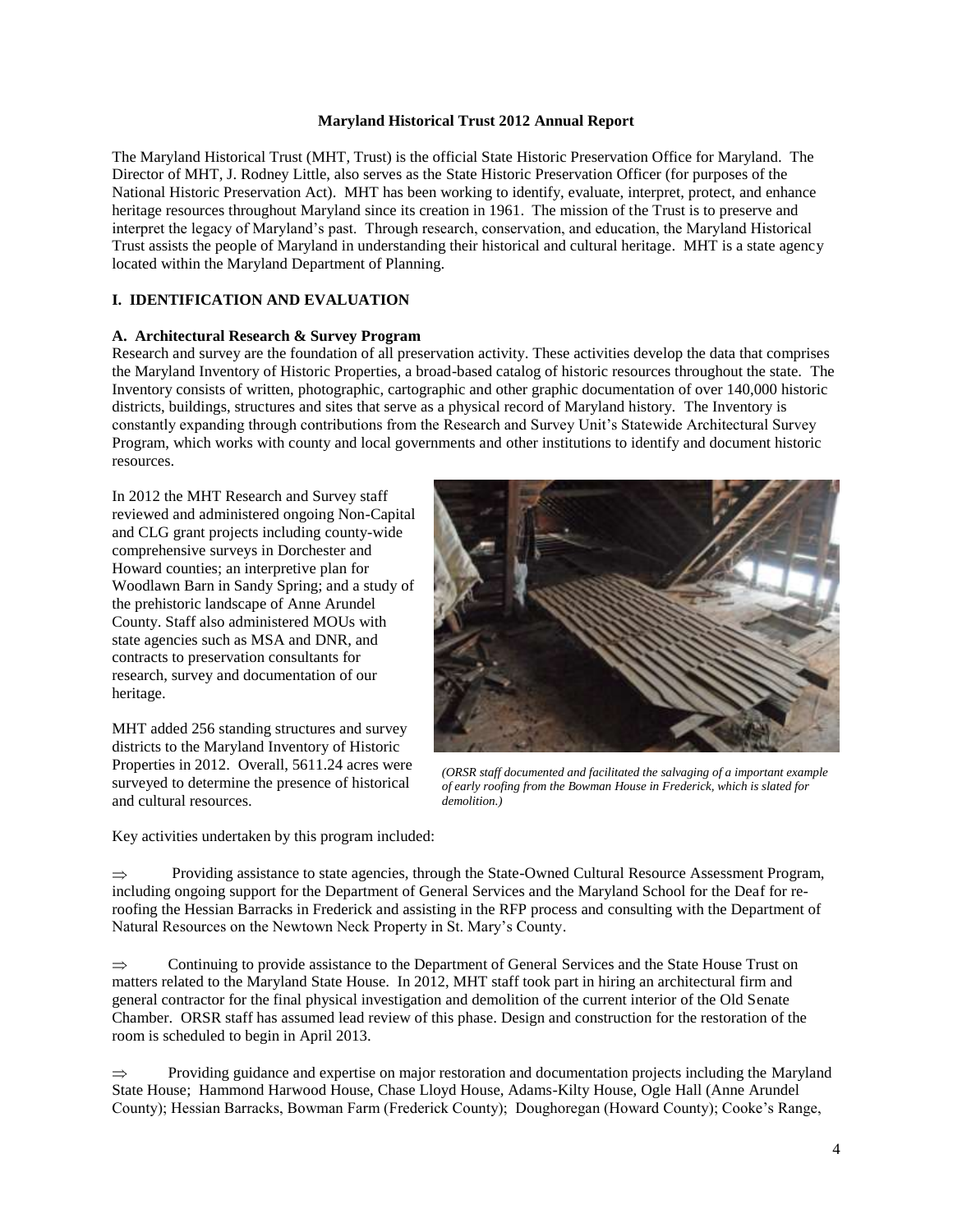Woodlawn Barn (Montgomery County); Boone's Chapel, (Prince George's County); Ratcliffe Manor (Talbot County); and Sotterley (St. Mary's County).

Other activities undertaken by the Research and Survey Unit include: reviewing a historic structure report and developing a treatment plan for the Patterson House at Jefferson Patterson Park; conducting dendrochronology on selected sites throughout the state; developing a predictive model for 19th century maritime-associated facilities along the shores of the Chester River; attending the annual conference of the Vernacular Architecture Forum in Madison, WI; giving presentation on the MD State House to the Friends of JPPM; presenting findings on on-going Archaeological Synthesis Project at the MD Council for Archaeology; assisting in research for Maryland Public Television's forthcoming documentary on distinguished homes of the Chesapeake; publishing an article in *Maryland Historical Magazine* on the Conoy Indians; and completing a chapter titled "Agricultural Buildings in the Chesapeake" for a book titled *The Chesapeake House,* to be published by The University of North Carolina Press.

#### **B. Terrestrial Archeology Research and Survey Program**

The staff of the Terrestrial Archeology Program provides the professional expertise in identification, documentation, and evaluation of archeological sites, which is legislatively mandated. The identification and evaluation of archeological sites plays a key role in fulfilling MHT's other mandates to undertake and direct fundamental research; to encourage the preservation of sites; to cooperate in the scientific excavation of sites when warranted; to



*(Archeological testing of the Primrose Site on the Eastern Shore of Maryland.)*

cooperate with museums and educational institutions, and, to establish educational programs to train interested members of the public.

In 2012, the Terrestrial Program staff participated in fieldwork and research in Cecil County at the Elk Landing and Hollingsworth sites in cooperation with the Archeological Society of Maryland and Towson University. Testing of the Primrose site on the Eastern Shore was directed and coordinated by staff as part of the Survey and Registration cooperative program with the Archeological Society of Maryland. Staff continued to offer classes and workshops in archeological skills and knowledge as part of the Certified Archeological Technician program.

A tremendous amount of information is generated by archeological projects (particularly compliance-related projects) each year. This data—especially that developed

through Phase II/III CRM studies—has been underutilized in Maryland, largely due to lack of data dissemination. Using \$180,000 provided by the Maryland Historical Trust's Board of Trustees, the Office of Research Survey and Registration (ORSR) archeologists began an Archeology Synthesis project in 2007 that was designed to remedy this problem by synthesizing archeological data documented in numerous cultural resources management (CRM) reports produced over the past several decades. In 2008, the Maryland State Highway Administration's Transportation Enhancement Program (TEP) supplemented this project with a \$135,000 grant. In 2012, the MHT Board of Trustees awarded a additional \$12,000 grant to the Archeological Synthesis project to provide stipends for outside authors of planned book chapters. Matt McKnight prepared reports on 120 sites for MHT's Archeological Synthesis project, bringing the project to 85% completion. Over the course of 2012, archeology synthesis work was completed on more than 120 archeological sites, bringing the project to 85% completion. At this point, synthesis work remains to be done only in Annapolis and Baltimore City.

Staff also continued a project to acquire the records and artifacts from, and prepare a report on, the 1970 University of Maryland excavations on Heaters Island. The island is now the property of the Department of Natural Resources, and the work is being done as part of the MHT State-Owned Cultural Resources Assessment Program. Completion of the report is expected in 2013.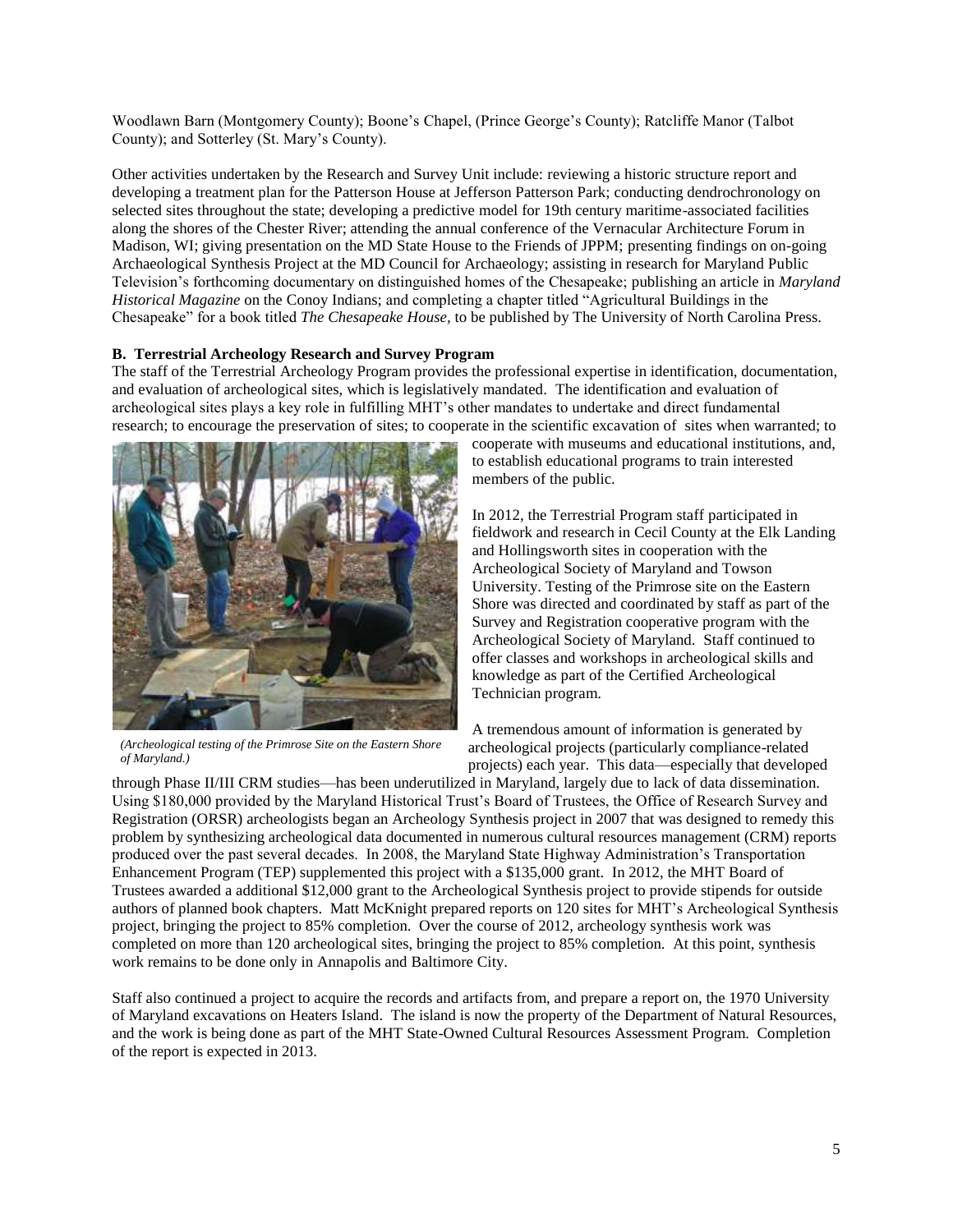In 2012, 130 historic and prehistoric terrestrial and underwater archeological sites were added to the Maryland Inventory of Historic Properties. Information on 122 historic and prehistoric terrestrial and underwater archeological sites was updated.

## **C. Maryland Maritime Archeology Program Research and Survey Activities**

Underwater archeology research and survey are two of the many tasks of the Maryland Maritime Archeology Program (MMAP). MMAP staff (Susan Langley and Troy Nowak) work with other MHT programs, government agencies, and avocational archeology groups to inventory, preserve, and interpret Maryland's submerged cultural heritage.

MMAP conducted work related to two National Park Service (NPS) American Battlefield Protection Program (ABPP) grants during 2012. MMAP completed work on one ABPP grant under contract to the Commonwealth of Virginia. That work included survey in Maryland and Virginia waters and is detailed in the final report titled *Cultural Resource Investigations - Aquia Creek Battlefield*. Work under the other grant resulted in submittal of a draft report titled *Naval Engagements of the Revolutionary and 1812 Wars in Maryland* to ABPP for review. MMAP is awaiting receipt of comments and expects that the final report will be submitted and all work will be completed in spring 2013.



*(1863 photo of Aquia Creek from the Library of Congress, Prints & Photographs Division, LC-B817- 7643)*

The Program worked closely with the US Navy (USN), the Maryland State Highway Administration (SHA), and Project Review and Compliance Program staff to continue a multi-year project as part of the State's War of 1812 commemoration activities. During 2010 and 2011 MMAP worked with USN and SHA to determine the location and orientation of a shipwreck discovered during 1979 with attributes that prove it dates from the War of 1812-era and might be *Scorpion*, flagship of Commodore Joshua Barney's Chesapeake Flotilla. During 2012 MMAP staff coordinated with Project Review and Compliance staff to review a research design/work plan submitted by USN to MHT under Section 106 of the National Historic Preservation Act and the Maryland Historical Trust Act. Two drafts of the research design/work plan to construct a cofferdam, excavate, and rebury the ship were reviewed during 2012. After detailed scrutiny of the research design/work plan and considerable deliberation, MHT concluded that it is not prudent or in the best interest of the resource or the public to proceed with the proposed undertaking at this time because of concerns regarding the project's ability to successfully accomplish its goals and ensure the appropriate stewardship of this significant historic property. The recommended avoidance alternative would preserve the site for future study in the event that a comprehensive and fully developed research design is proposed that addresses our concerns and demonstrates that sufficient monetary and staffing resources have been secured. In the meantime, USN could meet its commemorative goals through alternatives that use results of the substantive research efforts conducted to date to promote education, interpretation, and heritage tourism efforts that tell the story of Joshua Barney and the War of 1812. A letter conveying that information was forwarded to USN on August 8, 2012.

## **D. National Register of Historic Places**

The National Register of Historic Places is a federal program designed to recognize properties significant in American history and culture. The Office of Research, Survey, and Registration administers the program in Maryland. During 2012, thirteen proposals to nominate Maryland properties to the National Register were reviewed by the Governor's Consulting Committee. The Committee recommended that thirteen nominations comprising 2568 contributing resources be forwarded to the National Park Service for final listing.

In 2012, the National Park Service added three Maryland individual properties and eight historic districts to the National Register of Historic Places. These noteworthy properties include historic districts representing a variety of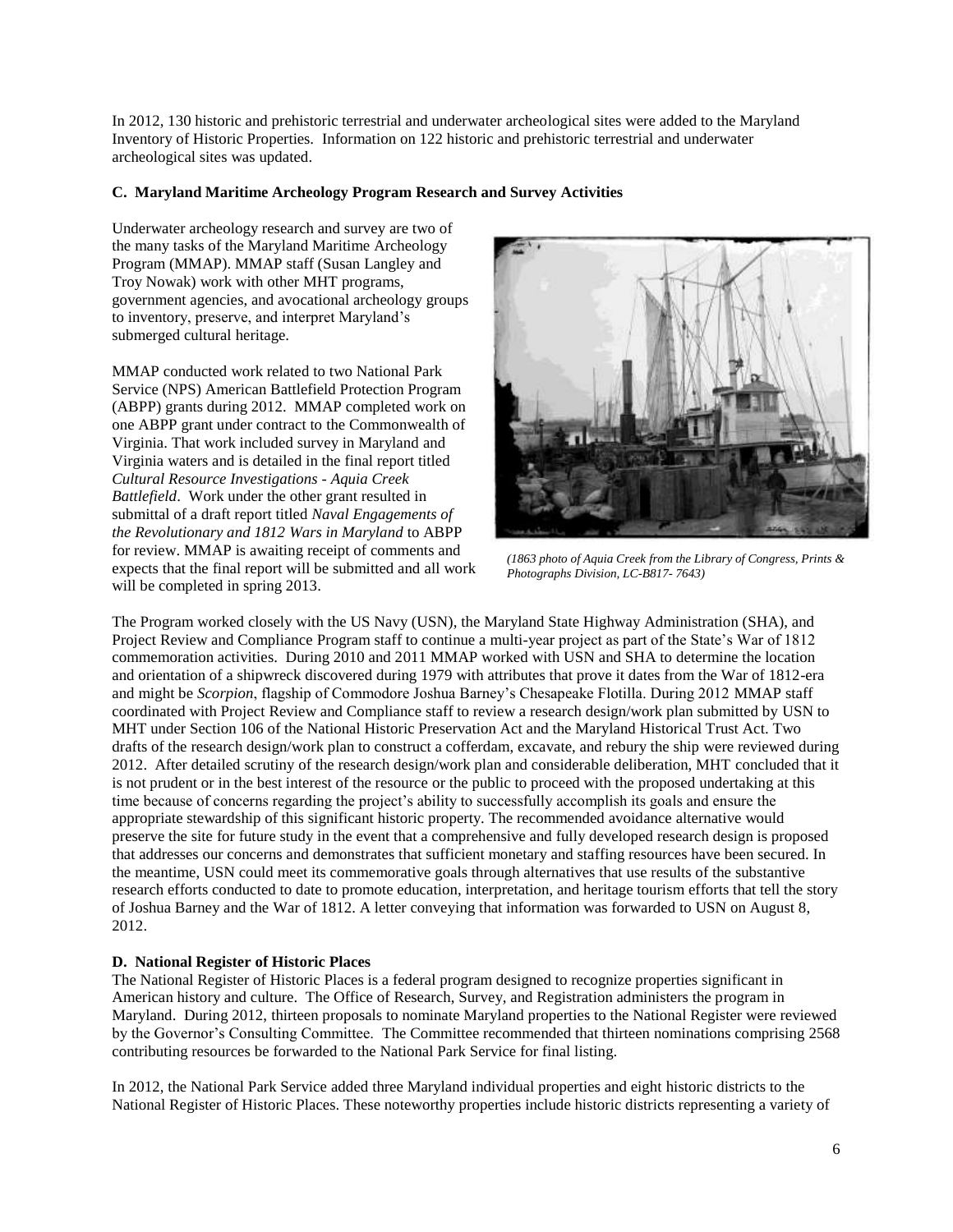cultural landscapes: a dense urban neighborhood in Baltimore City, significantly associated with  $19^{th}$ - and early  $20^{th}$ century immigration; rural and suburban communities in Prince George's and Baltimore counties; and the premier African-American community in the city of Cambridge, Dorchester County. Also listed were an early 20<sup>th</sup> century library branch in Baltimore City, and rural homesteads in Howard and Washington counties representing the eighteenth and nineteenth centuries, respectively. Listed properties and districts are as follows:

| <b>2012 NATIONAL REGISTER LISTINGS</b>                     |                                                          |  |  |
|------------------------------------------------------------|----------------------------------------------------------|--|--|
| <b>JURISDICTION</b>                                        | NATIONAL REGISTER LISTING                                |  |  |
| <b>Baltimore City</b>                                      | Old Hamilton Library<br>٠                                |  |  |
|                                                            | <b>Locust Point Historic District</b><br>٠               |  |  |
| <b>Baltimore County</b>                                    | Anneslie Historic District<br>٠                          |  |  |
| Dorchester County                                          | Pine Street Neighborhood Historic District<br>٠          |  |  |
| <b>Howard County</b>                                       | Howard Lodge<br>٠                                        |  |  |
| Prince George's County                                     | College Heights Estates Historic District                |  |  |
|                                                            | Early Family Historic District<br>٠                      |  |  |
|                                                            | Old Town College Park Historic District<br>٠             |  |  |
| University Park Historic District (boundary increase)<br>٠ |                                                          |  |  |
|                                                            | <b>Upper Marlboro Residential Historic District</b><br>٠ |  |  |
| <b>Washington County</b>                                   | Elmwood                                                  |  |  |



*(In 2012, the Pine Street Historic District, located in the City of Cambridge, was listed on the National Register of Historic Places. Much of the housing located here was inhabited by workers in the City's once thriving canning industry.)*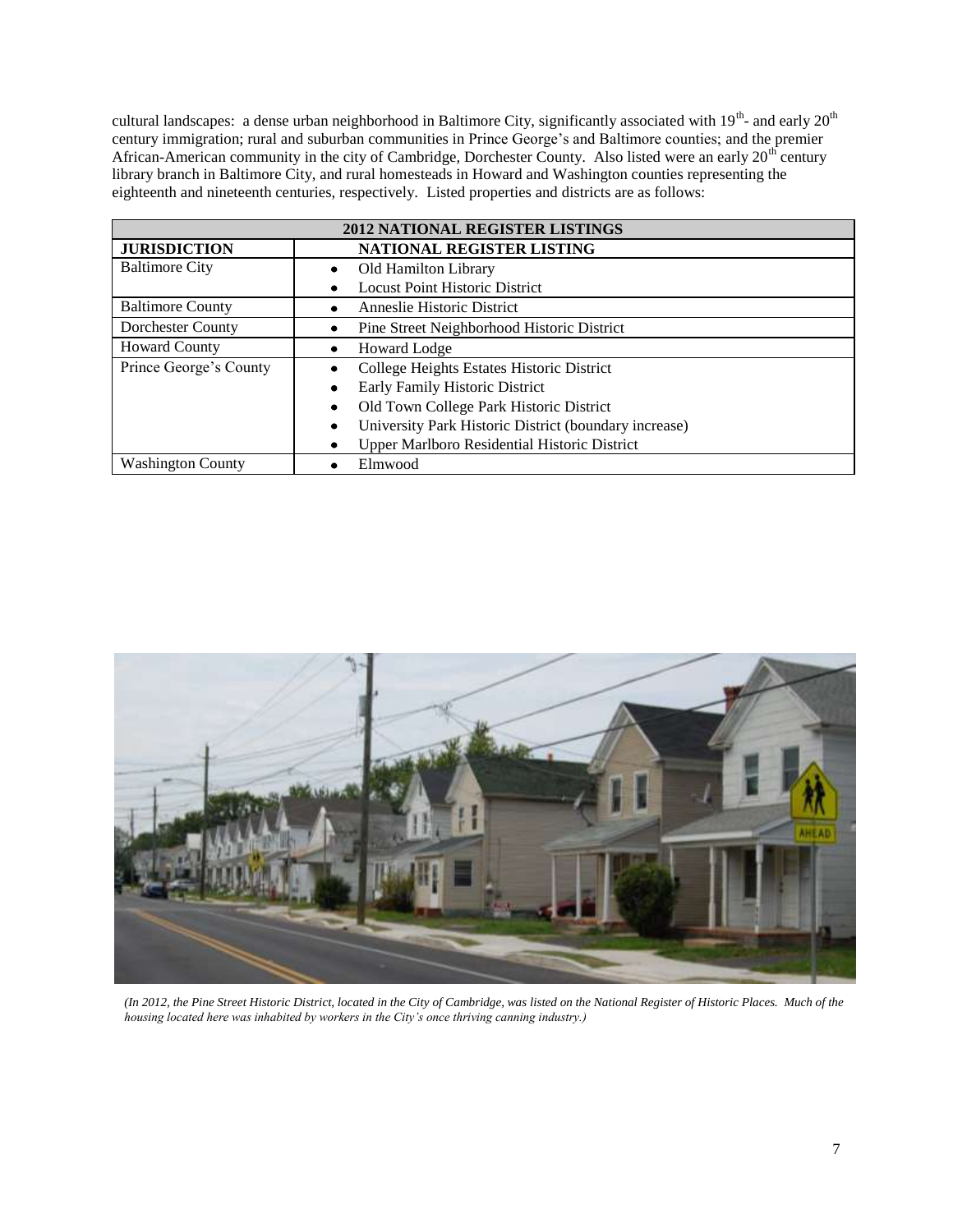## **II. PROTECTION**

#### **A. Review and Compliance Program**

MHT's Review and Compliance Program is a regulatory program that reviews state and federal undertakings to ensure that Maryland's important historic and archeological properties will not be adversely affected or destroyed by the actions of federal and state agencies or by entities receiving assistance from those agencies. Through consultation with the involved agencies, project sponsors, local governments, consultants, and the interested public – MHT assists program users in fulfilling their historic preservation responsibilities and ensures the appropriate stewardship of Maryland's heritage resources. In 2012, MHT staff reviewed over 6100 public undertakings pursuant to federal and state historic preservation legislation to assess the effects of those projects on historic and archeological properties. The consultation resulted in the development of 18 Memoranda of Agreement, 3 Programmatic Agreements, and 4 Significantly Reduce Effects Letters to resolve the adverse effects of projects or programs on significant cultural resources and afford pertinent mitigation measures. Staff also provided extensive technical assistance to program clients through numerous meetings, site visits, telephone and email contacts, document reviews, agreement negotiations, participation in interagency working groups, and agency trainings.

| <b>COMPLIANCE REVIEWS IN 2011</b>                                               |                |
|---------------------------------------------------------------------------------|----------------|
| <b>Federal Program Responsibilities</b>                                         | <b>Total</b>   |
| Findings of "No Properties"                                                     | 2522           |
| Findings of "No Effect"                                                         | 336            |
| Findings of "No Adverse Effect"                                                 | 1123           |
| Findings of "Adverse Effect"                                                    | 21             |
| Findings of "Potential Effect"                                                  | 305            |
| <b>Federal Project Subtotal</b>                                                 | 4307           |
| Properties meeting National Register Criteria                                   | 40             |
| Properties not meeting National Register Criteria                               | 505            |
| Memoranda of Agreement                                                          | 11             |
| Programmatic Agreements                                                         | $\overline{2}$ |
|                                                                                 |                |
| <b>State Program Responsibilities</b>                                           |                |
| Findings of "No Properties"                                                     | 1023           |
| Findings of "No Effect"                                                         | 86             |
| Findings of "No Adverse Effect"                                                 | 418            |
| Findings of "Adverse Effect"                                                    | 45             |
| Findings of "Potential Effect"                                                  | 233            |
| <b>State Project Subtotal</b>                                                   | 1805           |
| Properties meeting MD Register Criteria                                         | $\overline{2}$ |
| Properties not meeting MD Register Criteria                                     | 6              |
| Memoranda of Agreement / Significantly Reduce Adverse<br><b>Effects Letters</b> | 11             |
| Programmatic Agreements                                                         | $\mathbf{1}$   |
| STATE AND FEDERAL PROJECTS TOTAL                                                | 6112           |

The following table provides the breakdown of Compliance staff reviews in 2012:

Highlights of notable case reviews and interagency partnerships are listed below:

*ARRA Projects*: MHT's Project Review and Compliance program assisted federal and state agencies and the recipients of funding under the American Recovery and Reinvestment Act of 2009 (ARRA) with effective completion of historic preservation review for over 196 ARRA assisted projects in Maryland.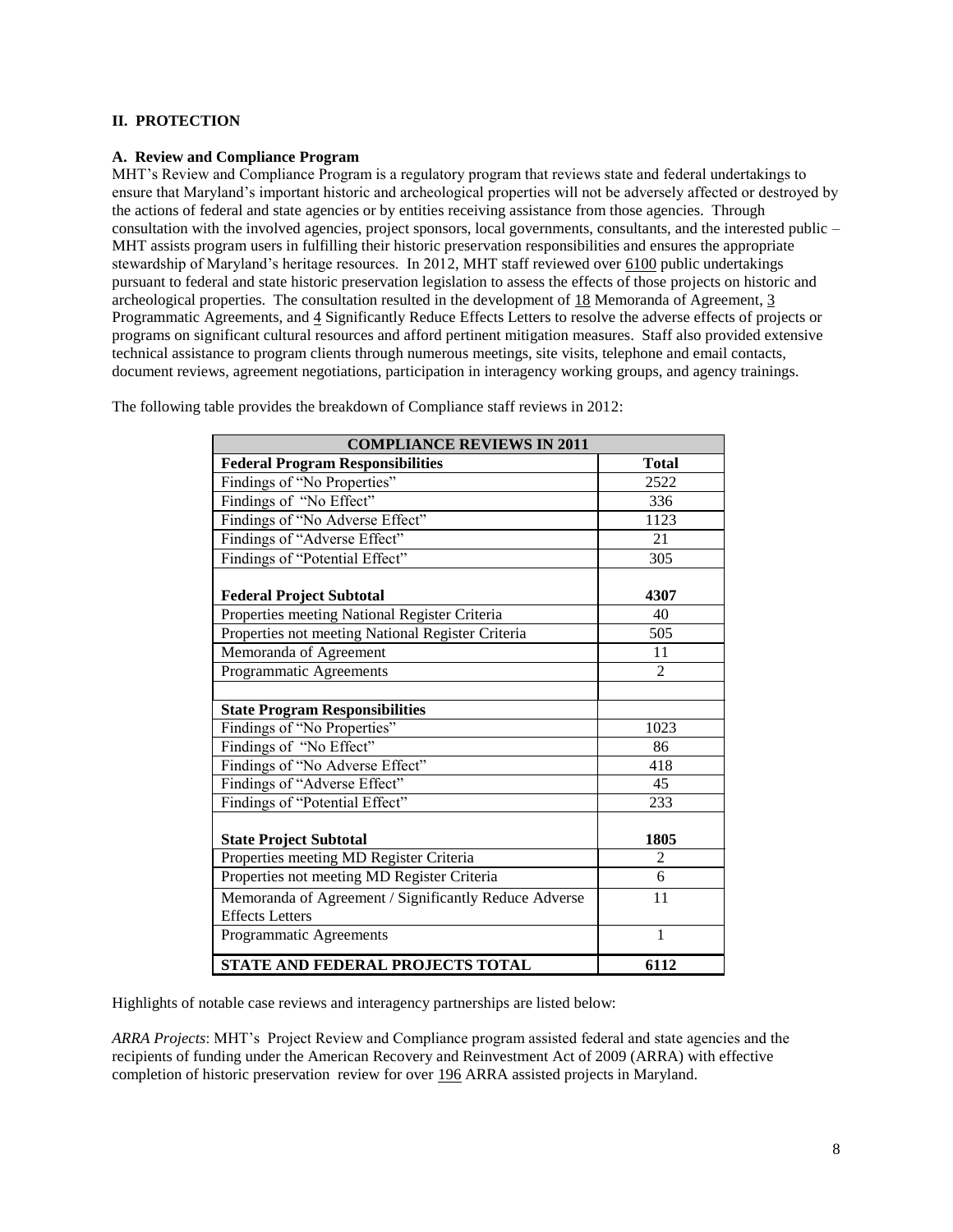*Federal Emergency Management Administration (FEMA)*: MHT continued coordination with FEMA regarding its historic preservation responsibilities for the National Emergency Training Center (NETC) in Emmitsburg and began consultation on the development of a Programmatic Agreement (PA) for the historic campus. MHT staff attended FEMA's *Advanced Methods of Historic Preservation Compliance* and provided a *SHPO Perspective* and staff participated in the FEMA Region 3 *National Disaster Recovery Framework Stakeholder Engagement Workshop* to represent historic preservation interests. FEMA Region 3 and its Maryland Field Office initiated consultation with MHT regarding its Hurricane Sandy disaster recovery program efforts under the existing PA for Maryland. MHT also provided copies of its GIS layers and databases to FEMA to assist in its recovery implementation work.

*Maryland Department of Housing and Community Development (DHCD)and Housing and Urban Development (HUD):* Continued close coordination with HUD, DHCD, Maryland counties and local jurisdictions, and project sponsors regarding the review of various housing and community development for effects on historic properties. Provided substantive technical assistance to project sponsors to ensure the appropriate treatment of historic properties through adherence to the Secretary of the Interior's *Standards for the Treatment of Historic Properties*. MHT staff participated on the review panel for the *Strategic Demolition and Smart Growth* grant program.

*Baltimore City Housing Programs:* Over the last year MHT staff worked closely with the Housing Authority of Baltimore City (HABC) to address the City's implementation of its historic preservation responsibilities under existing agreement documents and for its housing programs in general. As a result of this coordination with the City's new HABC Historic Preservation Officer, MHT has seen a dramatic 98% increase in the number of project reviews submitted for Baltimore City, greatly improving the City's historic preservation compliance. In addition, consultants working for the City produced 30 architectural survey and recordation documentation packages which have been added to MHT's Inventory. The materials include documentation on individual resources, such as the Arlington Elementary School, as well as neighborhoods such as the Franklin Square Historic District and the Brooklyn and Curtis Bay Survey Districts.

*Maryland Transit Administration (MTA), Federal Transit (FTA) and Federal Railroad Administrations (FRA):* MHT staff continued consultation with the MTA, FTA and FRA on the identification and consideration of historic properties for multiple transit studies, park and ride facilities, MARC station improvements, and other projects. The coordination particularly focused on the Red Line Transit Study in the Baltimore area, the Purple Line Transit Study in the Washington D.C. suburbs, and the BWI Fourth Track and Station Improvements project in Anne Arundel Co. MHT staff also participated in interagency scoping efforts for the initiation of the Northeast Corridor (NEC) Future planning study.



*MTA's Purple Line Transit Study:* MTA's planning studies in 2012 included the survey and evaluation of communities along the path of the proposed Purple Line in the Washington D.C. suburbs, in consultation with MHT. Hundreds of properties constructed during the post-WWII housing boom were analyzed during the course of the study. This survey work will not only assist the decision-making process for the Purple Line project but also contributes to our knowledge of the mid-twentieth century built environment in the Washington D.C. metropolitan region.

*(Preston Place Apartments in Chevy Chase)*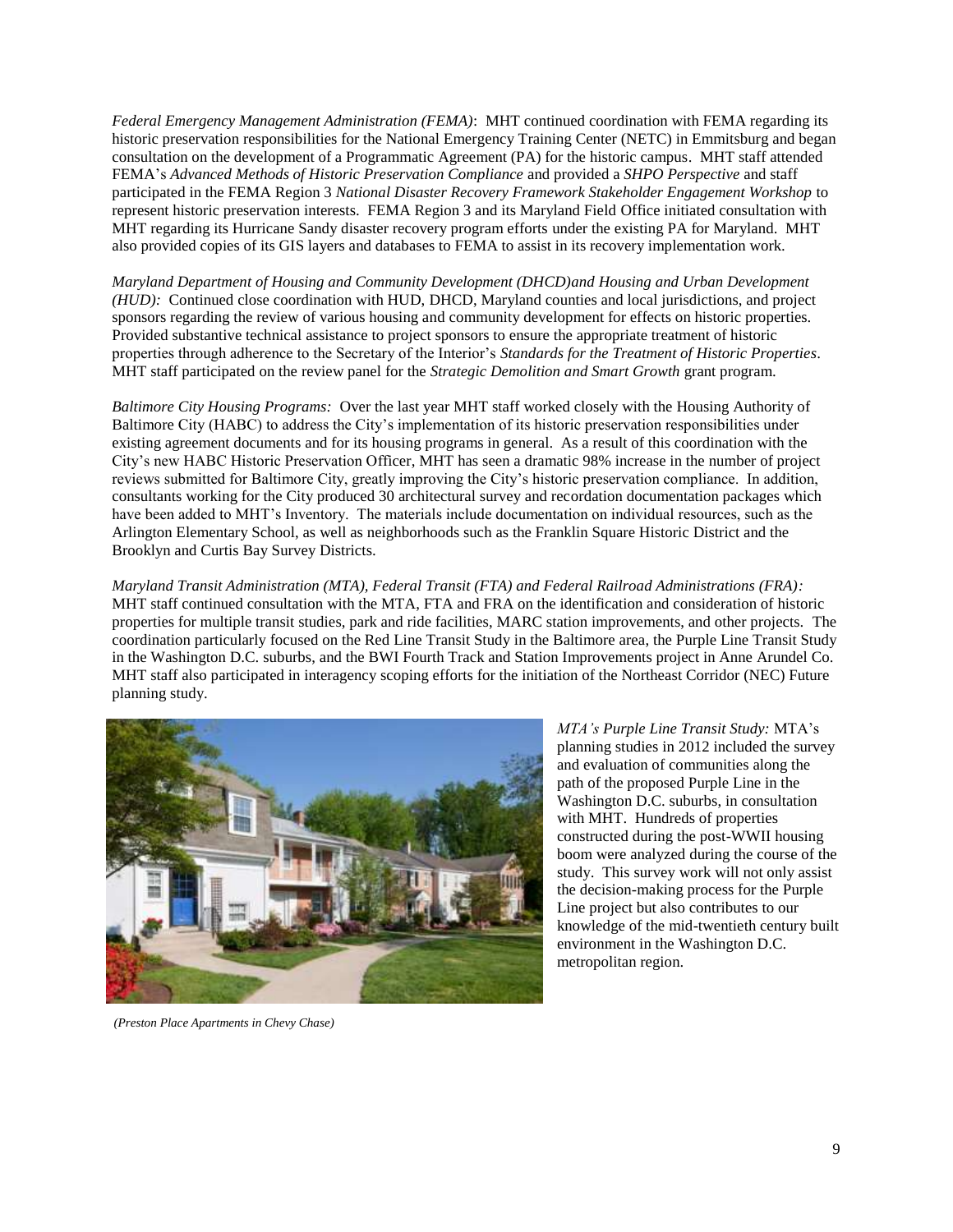*MTA's Dunkirk Park and Ride Project:* During the Maryland Transit Administration's (MTA) planning for an approximately 500-space commuter bus park and ride lot in Dunkirk, Calvert County, they identified two prehistoric archeological sites eligible for listing in the National Register of Historic Places. Unable to avoid impacts to these sites, MTA conducted Phase III archeological data recovery in consultation with MHT's Project Review and Compliance staff, the Calvert County Department of Planning and Zoning and the Maryland Commission on Indian Affairs. The data recovery efforts are contributing important information regarding prehistoric technology, resource utilization and habitation activities at interior wetland settings on Maryland's Western Shore. MTA is producing a report on the results of the recovery efforts and will transfer the resulting artifacts and associated records to MHT's Maryland Archaeological Conservation Laboratory for permanent curation.

#### *State Highway Administration (SHA)/Federal Highway*

*Administration (FHWA):* MHT staff maintained close cooperation with SHA and FHWA to fulfill compliance through reviews of numerous transportation improvement projects statewide, implementation of the Programmatic Agreement (PA) for Minor Highway Projects and continued development of a PA for SHA's Historic Highway Bridge Program. Attended monthly interagency review meetings, interagency manager's meetings, and administered the tenth year of cooperative federal/state funding for the Preservation Officer/ Transportation Reviewer position at MHT. Executed multiple Memoranda of Agreement (MOA) to resolve project adverse effects on historic properties, particularly for historic bridge improvement and replacement projects, and continued implementation of existing MOAs, especially ongoing coordination under the MOA for the Intercounty Connector (ICC) project.

*SHA's Paint Branch-85 Stream Restoration and Wetland Creation*: As part of it planning for environmental restoration efforts for the ICC project, SHA conducted Phase II and III archeological investigations of site 18PR1024, a Middle Woodland prehistoric site eligible for inclusion in the National Register of Historic Places. The data recovery work is generating new insights and important information regarding prehistoric subsistence, settlement, and technology during in this region and reflects SHA's continued commitment to environmental stewardship as an integral component of this complex project.



*(Archeologists working on Phase III data recovery efforts at site 18PR1024 for the ICC PB-85 stream restoration in Prince George's County)*

*Corps of Engineers (COE) & Maryland Department of the Environment (MDE):* Maintained extensive cooperation with COE, MDE and applicants for wetlands and waterways permits to ensure the successful fulfillment of Section 106 and respective treatment of historic properties for projects throughout Maryland. Continued COE/MHT coordination meetings to discuss project specific and program related issues and enhance the agencies' working relationships and attended monthly COE/MDE Joint Evaluation interagency meetings to represent cultural resources interests. Notable project-specific consultation included extensive coordination on the Warren Road, Line MB Natural Gas Pipeline, Shore Health Medical Center, Smith Home Farm, Cove Point LNG, Mid-Atlantic Power Pathway, WSSC Sewer Rehabilitation, Beechtree/Leeland Shopping Center, and New Windsor Quarry projects. The COE/MDE closely coordinated with MHT on the Standard Operating Procedures for Section 106 review as part of the reissued Maryland State Programmatic General Permit (MDSPGP-4). MHT staff participated in the COE's interagency training workshop on the revised permit program and gave a presentation on the Section 106 review process.

*Army:* MHT continued ongoing Section 106 consultation for undertakings at Fort Meade, Fort Detrick, and Aberdeen Proving Ground to assist the Army in fulfilling its historic preservation responsibilities. The Army began coordination with MHT regarding its Privatization of Army Lodging (PAL) initiative in Maryland and relevant historic preservation issues.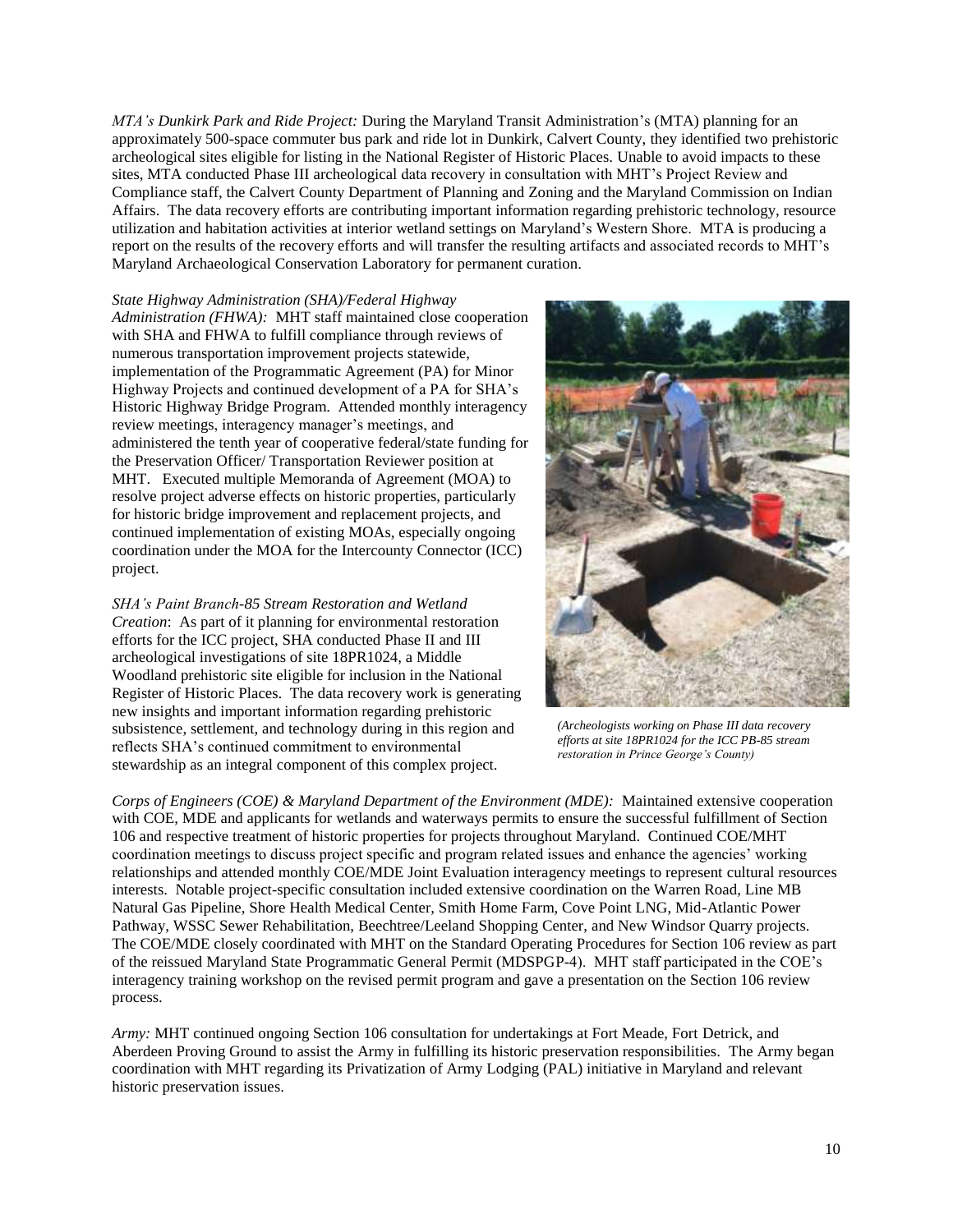*Navy:* Project Review and Compliance staff maintained extensive coordination with the Navy on the appropriate treatment of historic properties and Section 106 review of undertakings at the Walter Read National Military Naval Medical Center in Bethesda, U.S. Naval Academy, Patuxent River Naval Air Station, Solomons Naval Recreation Center, Webster Field Annex, Indian Head and Carderock Naval Support Facilities, and other facilities managed by Naval District Washington. Participated in regular meetings and site visits with individual facilities to improve cooperation and streamline the review process. The Navy and MHT continued collaborative drafting of a Programmatic Agreement (PA) to establish a streamlined review process for certain undertakings at Navy facilities in Maryland.

*Veterans Administration (VA)*: MHT staff coordinated with the Veterans Administration and other parties regarding Section 106 review and appropriate stewardship of historic properties at the Perry Point VA Medical Center, Perry Point Village, and the proposed Enhanced Use Lease of the Fort Howard VA Medical Center.

*Maryland Energy Administration (MEA):* MHT continued implementing the streamlined review process for energy efficiency and weatherization projects funded by Dept. of Energy and administered through the Maryland Energy Administration (MEA) and Department of Housing and Community Development (DHCD), under a statewide Programmatic Agreement. The process has allowed MEA and DHCD to deliver prompt service to grant recipients and proactively guide the sensitive installation of photovoltaic panels and other clean energy technologies on many historic buildings



*(Greenbelt Historic District, a National Historic Landmark)*

*Greenbelt:* Project Review and Compliance staff collaborated with MHT's Preservation Planning \ Heritage Areas and Greenbelt Homes, Inc. on the initiative - *Historically Green: Preservation and Energy Efficient Solutions for Greenbelt*. The partners applied for and received a grant from the National Trust for Historic Preservation to hire a nationally-recognized expert to develop recommendations about historically sympathetic ways to make houses within the National Historic Landmark district more comfortable and energy efficient. The study will produce a report in 2013 that presents those recommendations along with energy models, and the resulting document will be a valuable resource tool for guiding sensitive energy efficient measures in historic properties.

*Proposed Maryland Energy Projects*: MHT staff maintained close collaboration with the COE/MDE, DNR's Power Plant Research Program, project sponsors and other interested parties on the historic preservation review process and appropriate consideration of historic and archeological properties in the planning for multiple proposed energy projects including: Mid-Atlantic Power Pathway, Line MB Natural Gas Pipeline Extension, Dominion Cove Point Liquefaction Project, proposed SMECO and Herbert Farm Solar projects, and ECI Biogas facility. Involvement included attendance at the monthly COE/MDE interagency energy Joint Evaluation meetings, coordination with the Certified Heritage Area directors, participation in interagency site visits, and review of project planning materials and the results of cultural resources investigations.

*Mid-Atlantic Power Pathway (MAPP) Project*: Review and Compliance staff continued their review of the MAPP project - a proposed 230 mile-long transmission line that would pass through six counties in Maryland and cross the Chesapeake Bay. Staff worked in collaboration with the Department of Energy, the U.S. Army Corps of Engineers and Pepco to redesign a section of the proposed utility line to effectively avoid the destruction of archeological site  $18DO122 - a$  site that dates to the late  $18^{th}$  and early  $19^{th}$  centuries and contains the remains of a domestic site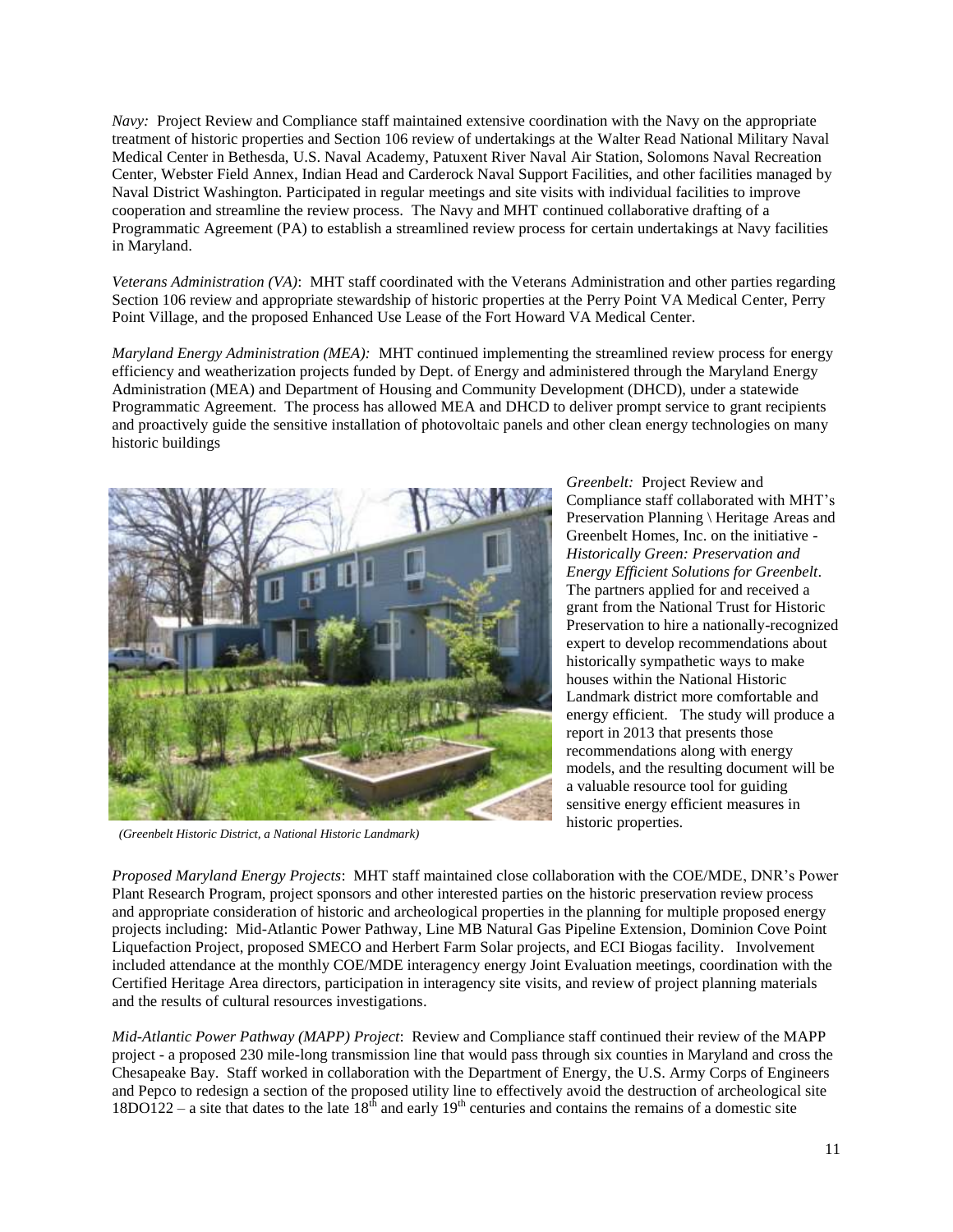occupied by members of the Choptank Tribe who were removed from the Locust Neck Choptank Indian Reservation in 1799. While there are many recorded sites in the region that date to this time period, there are no other known Contact period sites that have retained this level of integrity and can be associated with specific individuals. Site 18DO122 has the potential to provide important data relating to Native American ethnic heritage and material culture, the adaptation and accommodation of European materials, the concurrent use of European and Native American artifacts, and the structural design and layout of the semi-subterranean structures in the Delmarva region. As initially proposed, the installation of underground cables for the MAPP transmission line would have resulted in the destruction of this significant archeological resource. Through close coordination with MHT and the Corps, however, Pepco was able to redesign the project and avoid future impacts to the site through the use of directional drilling, allowing this significant resource to be preserved in place.

*Bureau of Ocean Energy Management (BOEM):* Continued consultation efforts with the federal Bureau of Ocean Energy Management, the Advisory Council on Historic Preservation, the State Historic Preservation Offices from DE, NJ, and VA and other consulting parties and executed a Programmatic Agreement to address BOEM's Section 106 consultation for its *Smart from the State Atlantic Wind Energy Initiative*. The PA establishes a process for ongoing consultation to consider effects on historic properties for proposed leasing and site assessment activities within the wind energy areas offshore DE, MD, NJ, and VA.

*Maryland House of Correction*: Project Review and Compliance staff worked with the Department of Public Safety and Correctional Services and consultants to develop and implement measures that mitigate the demolition of the historic House of Correction building in Jessup. The final products included public tours of the property that were attended by more than 2,000 members of the public, an interpretive brochure, a written history of the facility, and more than 10 hours of recorded interviews with former correctional officers, inmates, and neighbors. The State Historic Preservation Officer referred to the results as "one of the most meaningful public history projects undertaken by a state agency in recent years."

*National Park Service (NPS):* MHT continued its partnership with NPS facilities in Maryland under the nationwide Programmatic Agreement through project specific reviews, annual reports,



*(Maryland House of Correction, Anne Arundel County, MD)*

coordination meetings, and ongoing consultation with staff from the NPS parks in Maryland (C&O Canal, Catoctin Mountain Park, Antietam Battlefield, Monocacy Battlefield, Fort McHenry, Hampton Mansion, Assateague, Fort Washington, Piscataway, and Thomas Stone parks).

*Fort Smallwood Park Development*: The planned development of additional facilities at Fort Smallwood Park will be funded by the Maryland Department of Natural Resources' Waterway Improvement Fund and will also require permits from the Corps of Engineers and the Maryland Department of the Environment. Phase I and II archeological investigations located the remains of a late  $17<sup>th</sup>$  century post-in-ground home that was owned by Joseph Symmons from 1674 to 1691 and appears to have burned in place at the end of the  $17<sup>th</sup>$  century. The site has the potential to yield significant information regarding the early colonial occupation of Fort Smallwood Park and is eligible for listing in the National Register of Historic Places. As initially designed, the construction of a new park road would have resulted in the destruction of a portion of this significant resource. Project Review and Compliance staff worked with Anne Arundel County to redesign the proposed road and avoid all adverse effects to the site through a moderate realignment.

*Section 106 Workshops*:During 2012, MHT planned and sponsored two workshops, *Section 106 Workshop – Working with the Maryland Historical Trust / MDSHPO*, held in Crownsville on December 4 and 10. The half day workshops were well attended by nearly 400 individuals representing the broad spectrum of program customers including: federal and state agencies, local governments, consultants, educational institutions, historic district and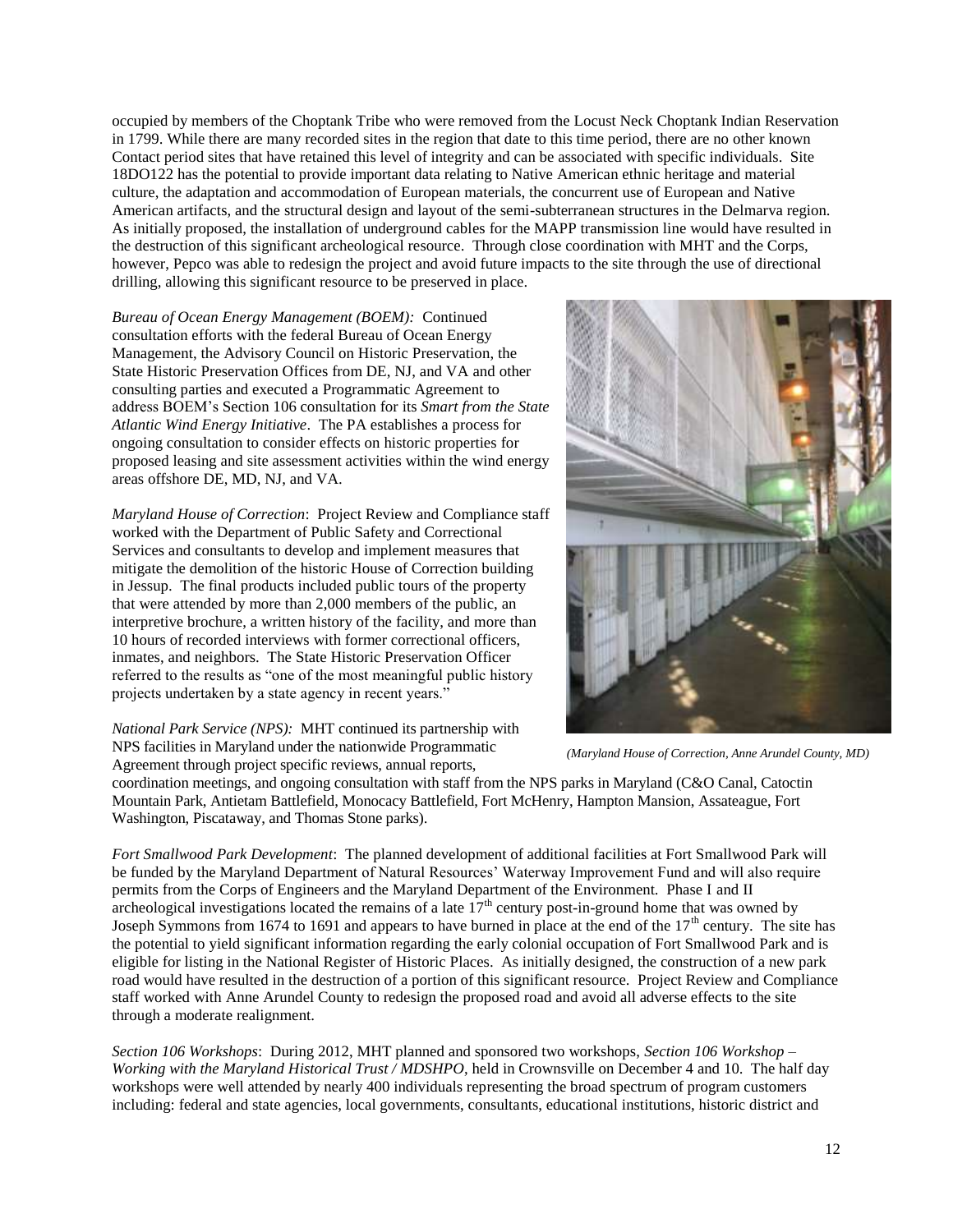preservation commission members, non-profit organizations, and interested public. The workshops afforded formal opportunities for MHT to educate program customers and help promote the responsible stewardship of Maryland's significant and irreplaceable heritage.



*( MHT's Section 106 Workshop in Crownsville, Maryland, Opening Remarks from Rodney Little, Director / Maryland State Historic Preservation Officer)* 

*Workshops and Presentations:* In addition to the *Section 106 Workshop*, staff gave five formal presentations on the Section 106 process and historic preservation issues to government agencies and organizations including: the Department of General Services' (DGS) and the Comptroller's annual Capital Projects Seminar for Bond Bill recipients; HUD's regional workshop *Orientation to Sustainable Environmental Assessment, Working with the SHPO - Archeology, Tools and Examples*; FEMA's *Advanced Methods of Historic Preservation Compliance – SHPO Perspective*; and the Corps of Engineers & Maryland Department of the Environment's workshop on the *Maryland State Program General Permit – 4 (MDSPGP-4)*, *Section 106 and Standard Operating Procedures*.

*Technical Assistance:* Staff provided a wide range of technical assistance to private and government entities to facilitate prompt and effective compliance with relevant statutory historic preservation responsibilities.

*Staff Training:* Staff took advantage of regional and web-based opportunities to participate in several free trainings and workshops in 2012 including: the Advisory Council on Historic Preservation webinars *Meeting the Reasonable and Good Faith Identification Standard* and *Overview of Program Alternatives*; two Federal Highway Administration webinars *Approaches to Historic Bridge* Rehabilitation; the National Park Service *HABS/HAER/HALS* Programs webinar; Federal Communications Commission's *Tribal Consultation Workshop*; the National Capital Planning Commission and George Mason University's workshop *Sustainable Installation Planning Workshop*; sessions at the Society for Historical Archeology's annual conference held in Baltimore; the Transportation Research Board's webinar *Model for Identification and Evaluation of Post World War II* Housing; and participation in a three day training by Cathedral Stone Products on historic masonry work.

## B. Maryland Maritime Archeology Program Regulatory Activities

MMAP works closely with Project Review and Compliance Program staff to review state and federal undertakings that have potential to affect historic properties in Maryland waters. MMAP staff reviewed 920 undertakings pursuant to federal and state historic preservation laws during 2012. These activities are included in the project totals described in the table on page 8.

MMAP represents MHT at Aquaculture Review Board meetings to help streamline the aquaculture application process and coordinates with DNR Maryland Artificial Reef and Shellfish Programs staff to seek ways to avoid or reduce adverse effects their undertakings may have on historic properties.

MMAP and the Project Review and Compliance Program continued to work with the Bureau of Ocean Energy Management (BOEM) on issues related to offshore wind energy development within the Maryland Wind Energy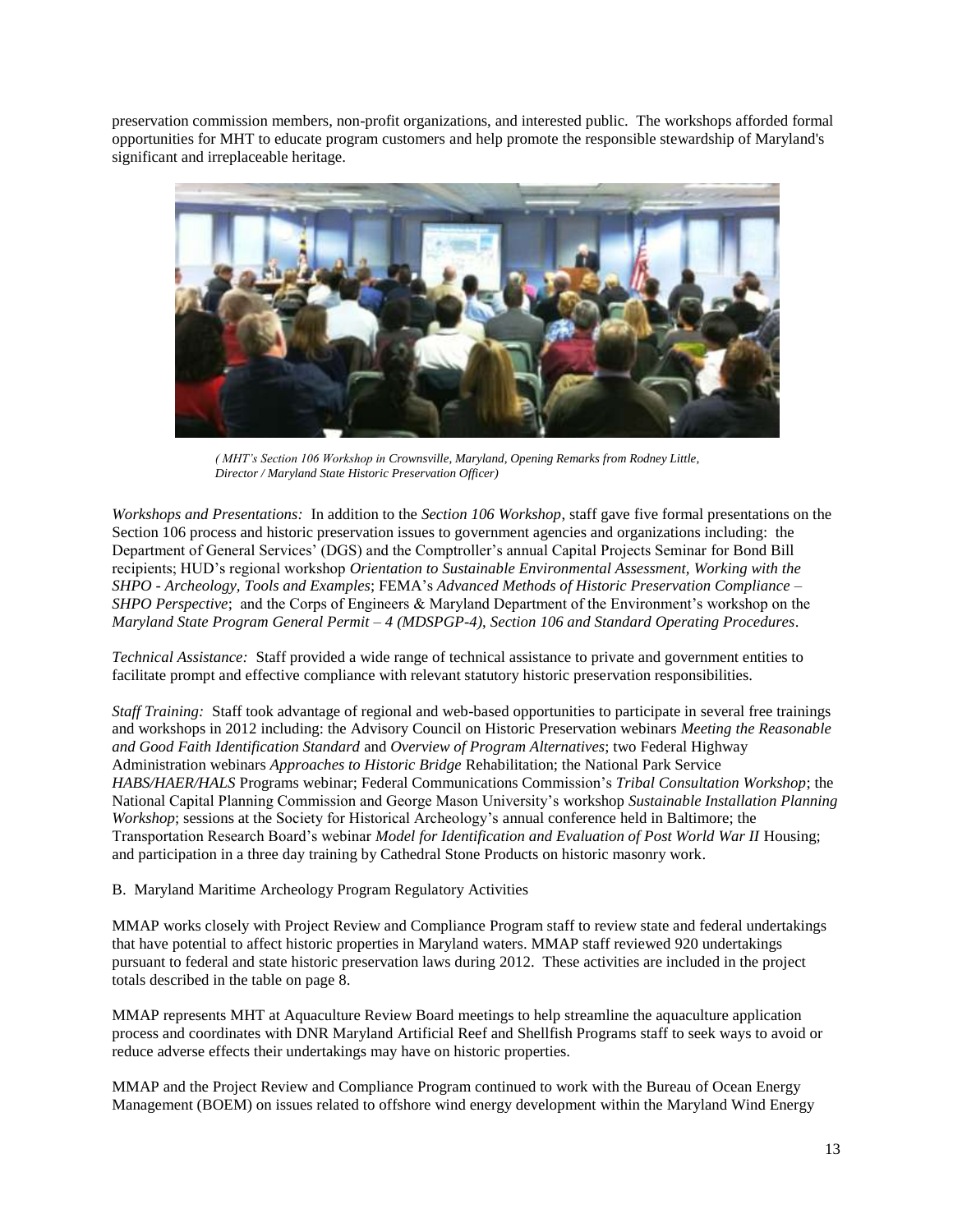Area under the Smart from the Start Initiative. Coordination included execution and implementation of the Programmatic Agreement *Leasing and Site Assessment Activities within the Wind Energy Areas offshore DE, MD, NJ, and VA* between BOEM and the State Historic Preservation Officers of DE, MD, NJ and VA*,* The Advisory Council on Historic Preservation, The Narragansett Indian Tribe, and the Shinnecock Indian Nation.

MMAP also administers permits for underwater archeological work and received three packets of pre-application materials for underwater archeological permits during 2012. One application was withdrawn, another was waived, and the third, for proposed work on a possible  $17<sup>th</sup>$  century shipwreck site in the St. Mary's River, is currently under review.

The Program continued its involvement with the Upper Chesapeake Bay Estuary Area Committee and was a member of its War of 1812 Bicentennial / Opsail 2012 - Environmental Subcommittee in 2012. MMAP participated in those committees and related maritime security and emergency response meetings, trainings, and exercises in order to coordinate and integrate consideration of cultural and historic resources into emergency-response activities. In addition, Susan Langley served as co-chair of the USCG Sector Baltimore Geographical Response Plan Workgroup. The Geographical Response Plan is a component of the contingency plan mandated by the Advisory Council for Historic Preservation and the National Conference of State Historic Preservation Officers to guide emergency response in the event of spills of oil or other materials potentially hazardous to submerged and riparian historic properties.



*(Buoy forMaryland's U-1105 Historic Shipwreck Preserve, located in the Potomac River.)*

MMAP also participates in and acts as coordinator/facilitator for projects that involve broad partnerships with federal agencies such as NPS, USN, and the National Oceanic and Atmospheric Administration (NOAA). Susan Langley served as Vice Chair of NOAA's Monitor Sanctuary Advisory Council in 2012 and will serve as Chair in 2013. MMAP staff also participated in the NOAA Marine Protected Areas (MPA) Federal Advisory Committee Cultural Heritage Resources Working Group to begin implementation of recommendations for integrated management using a cultural landscape approach in the MPA system. Maryland's *U-1105* Historic Shipwreck Preserve is part of the MPA system. MMAP staff revised the Diving Guidelines for the *U-1105* in consultation with the MHT Diving Safety Board and emergency response professionals.

In 2012, MMAP provided oversight of two Maryland Heritage Areas Authority grants to nonprofit organizations, Historic Ships in Baltimore and the Chesapeake Bay Field Lab, for repair and maintenance of the fantail of USCG *Taney* and renovation of the skipjack *Dee*, respectively.

The Program provided extensive technical assistance to clients through meetings, telephone and email contacts, and site visits and assisted Project Review and Compliance Program staff with their *Section 106 Workshop – Working with the Maryland Historical Trust/SHPO*.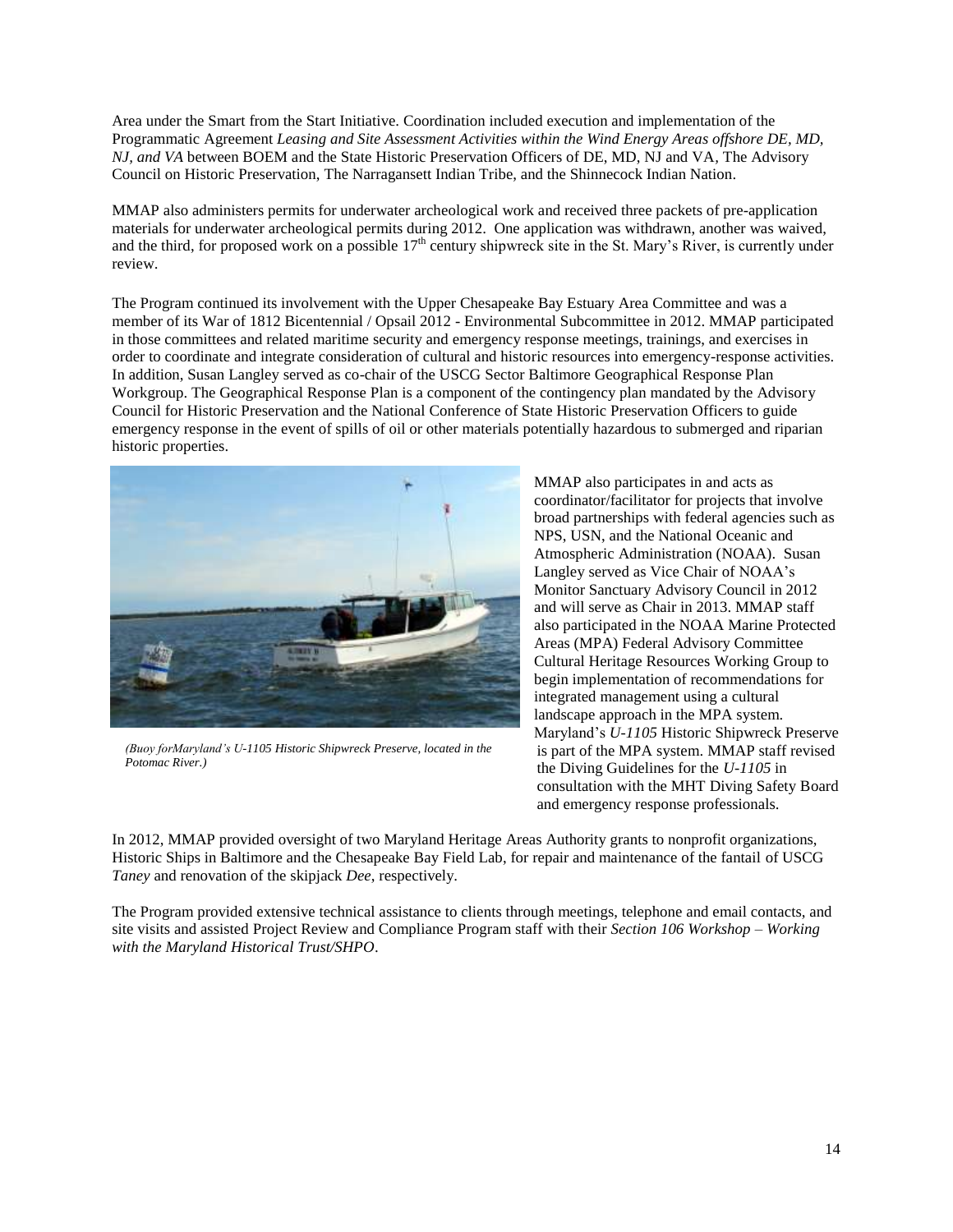## **B. Terrestrial Archeology Permits**

The issuance of terrestrial archeology permits is the primary mechanism for ensuring considerate stewardship of archeological resources owned by the State. The Terrestrial Archeology Permit Program provides a process for partnership between State land managers, the Maryland Historical Trust and those individuals and institutions that seek to excavate State owned archeological sites. Through this regulatory partnership, State land management and archeological expertise are brought together in a way that safeguards our irreplaceable archeological heritage while allowing wise use for researchers, the general public, and future generations of Marylanders. Seven terrestrial archeology permits were issued in 2012 for archeological survey work undertaken for a stream restoration project on property administered by the Maryland Aviation Administration, three separate permits for a pipeline project that crossed lands administered by the Department of Health and Mental Hygiene, Veterans Affairs, and the Department of Natural Resources, and the Maryland Transit Administrations Red Line, and for archeological excavation of significant sites on the campus of St. Mary's College and property to be used by the Dunkirk Park and Ride Lot

## **C. Historic Preservation Easement Program**

The Historic Preservation Easement Program is the highest form of protection available for any historic, archeological, or cultural resource. It protects the State's financial investments and offers private owners the ability to protect their property by ensuring that these resources continue to be cared for and made available to the public in perpetuity. In turn, these resources contribute greatly to the development of the State's heritage tourism initiatives and to heritage-related educational programs. In 2012, MHT acquired 6 new easements or modifications. The MHT Easement Program now holds 667 easements on over 808 properties, encompassing approximately 9,079 acres statewide.

With the assistance of the Maryland Historical Trust Board of Trustees, the Preservation Easement Program hired an Easement Processor to process all new and backlogged historic preservation easements in coordination with the MHT and OAG's office per Easement/Grant guidelines and an Easement Inspector to conduct inspections of easement properties and to aid in bringing properties into compliance with their Deed of Easement.

During the year, the Easement Committee reviewed approximately 172 requests from property owners/operators for changes to these easement properties, including full scale projects and minor alterations. Staff conducted 162 easement property inspections statewide.

| <b>NEW MHT EASEMENTS IN 2012</b> |                                                 |                                    |                                   |                                                        |              |  |  |
|----------------------------------|-------------------------------------------------|------------------------------------|-----------------------------------|--------------------------------------------------------|--------------|--|--|
| <b>COUNTY</b>                    | <b>EASEMENT NAME</b>                            | <b>SCOPE OF</b><br><b>EASEMENT</b> | <b>RECORDATION</b><br><b>DATE</b> | <b>SOURCE</b>                                          | <b>ACRES</b> |  |  |
| Howard                           | <b>Ellicott City Post Office</b>                | Interior, Exterior,                | 9/7/2012                          | Section 106/                                           | 0.3195       |  |  |
|                                  |                                                 | Archeology                         |                                   | Government<br><b>Property Transfer</b>                 |              |  |  |
| <b>Baltimore City</b>            | American Brewery-Brew House                     | Interior, Exterior                 | 8/13/2012                         | FY2008 Capital<br>Grant                                | 0.7979       |  |  |
| Montgomery                       | Woodlawn Barn                                   | Interior, Exterior,<br>Archeology  | 5/23/2012                         | MHAA FY2008<br>Grant                                   | 9.67         |  |  |
| Prince George's                  | Woodville School/ Knights of St.<br>John Hall   | Exterior.<br>Archeology            | 4/17/2012                         | <b>Bond Bill</b>                                       | 2.34         |  |  |
| Dorchester                       | J. Benjamin Brown House                         | Modification                       | 3/16/2012                         |                                                        |              |  |  |
| <b>Baltimore City</b>            | Engine Company #34 Firehouse<br>(The Powerhouse | Interior, Exterior                 | 3/14/2012                         | <b>Bond Bill</b>                                       | .086         |  |  |
| St. Mary's                       | Leonardtown Armory (St. Mary's<br>Library)      | Interior, Exterior,<br>Archeology  | 3/7/2012                          | Section 106/<br>Government<br><b>Property Transfer</b> | 2.73         |  |  |
| Dorchester                       | Christ Rock U.M. Church                         | Modification                       | 3/5/2012                          |                                                        |              |  |  |
| <b>Baltimore City</b>            | G. Krug & Son                                   | Modification                       | 1/19/2012                         |                                                        |              |  |  |

New easements accepted for 2012 include the following: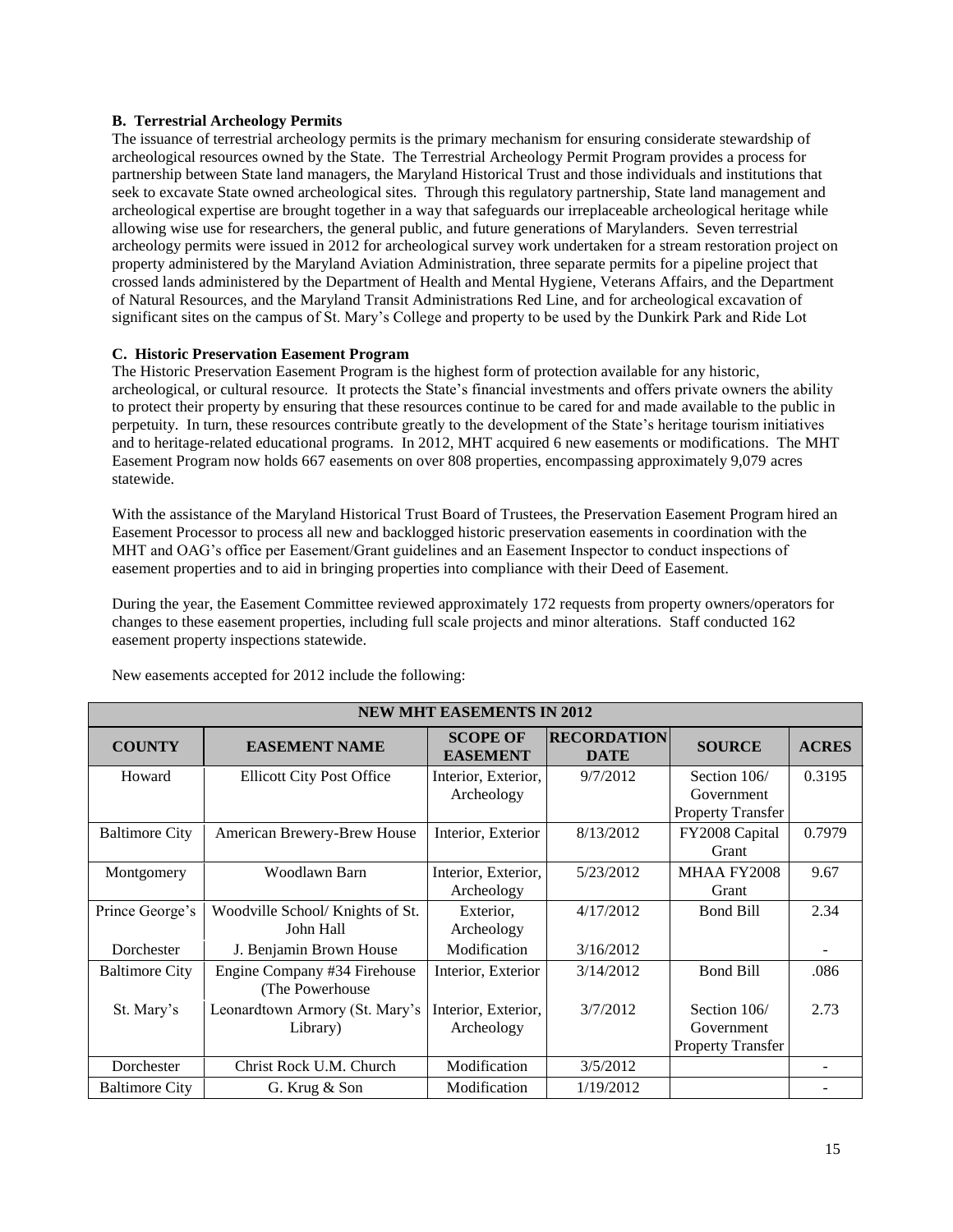## **D. Preservation Planning**

The Office of Preservation Planning and Museum Programs (PPMP) provides a variety of preservation planning services to assist local governments and nonprofit organizations and meet certain requirements established under State and federal law. Under the federal Historic Preservation Act, MHT, acting as the State Historic Preservation Office, has certain preservation planning responsibilities, including the preparation of a State Historic Preservation Plan. In addition, MHT provides historic preservation planning assistance to its local government partners, particularly Maryland's nineteen Certified Local Governments. Lastly, MHT provides preservation planning assistance for State planning initiatives, such as the review of local jurisdictions' comprehensive planning documents submitted through the State Clearinghouse, and contributes to State planning documents.

The current State Historic Preservation Plan, the *Maryland Historic Preservation Plan, 2005*, is in the process of being updated. Intern Timothy Leahy began working with the Trust in the fall of 2012 to assist with this important effort. Mr. Leahy has scheduled focus groups with Trust staff in early January 2013 which will be followed by a online survey and regional workshops. The plan update is expected to be completed at the close of 2013.

#### **E. Monuments Conservation**

MHT staff provide support to the Governor's Commission on Maryland Military Monuments, which was created in 1989 to inventory the approximately 400 military memorials honoring Maryland's veterans, to raise funds and manage restoration and preservation of those in need, and to develop educational and tourism materials relating to their history. The Commission continues to be administered by the Department of Veterans Affairs, whose budget includes an annual allocation for monuments preservation approved by the Maryland General Assembly. Repairs and conservation treatment are administered by conservation and historic preservation professionals under the direction of the Maryland Historical Trust. From 1989 through 2012, the Commission has sponsored, in whole or in part, the conservation treatment of 101 Maryland memorials. Fortynine treated bronze monuments have been placed on a maintenance program to ensure their continued preservation. MHT hosts four Monuments Commission meetings per year.

In 2012, MHT staff coordinated conservation maintenance and treatment for sixteen outdoor bronze and stone sculptural monuments and plaques: the World War I and World War II/Korean War monuments in Lonaconing; the Union and Confederate monuments in Cumberland; the Western Maryland Railway monuments in Cumberland and Union Bridge; the World War I Doughboy monuments in Williamsport and Funkstown; the World War I and World War II monuments in Keedysville; the Spanish-American War cannon and monuments in Hagerstown; the *Hope* Monument at Washington



*(Cleaning of the Hope Monument at Washington Confederate Cemetery in Hagerstown.)*

Confederate Cemetery in Hagerstown; the World War I Monument in Boonsboro; the Braddock Monument in Braddock Heights; the World War I *Victory* Monument in Frederick; and the World War I and II memorials in Woodsboro.

Contracts were solicited and let for conservation of four copper tablets from the World War II Monument in Fairmount Heights, Prince George's County, and for the maintenance of fifteen monuments on the Eastern Shore and the northeast region of Maryland, to be done in 2013.

## **F. Maryland Archaeological Conservation (MAC) Lab**

The Maryland Archaeological Conservation (MAC) Lab, administered by JPPM, houses the state's archaeology collection, which includes over eight million objects collected over the past 100 years. The MAC Lab serves as the statewide support facility for artifact conservation. Lab staff conserved artifacts from the state collection, City of Bowie, Calvert Marine Museum, Maryland State Highways Administration, National Park Service, City of Albany NY, University of North Carolina, Monticello, Thomas Jefferson's Poplar Forest, Queen Anne's Revenge, and various CRM firms.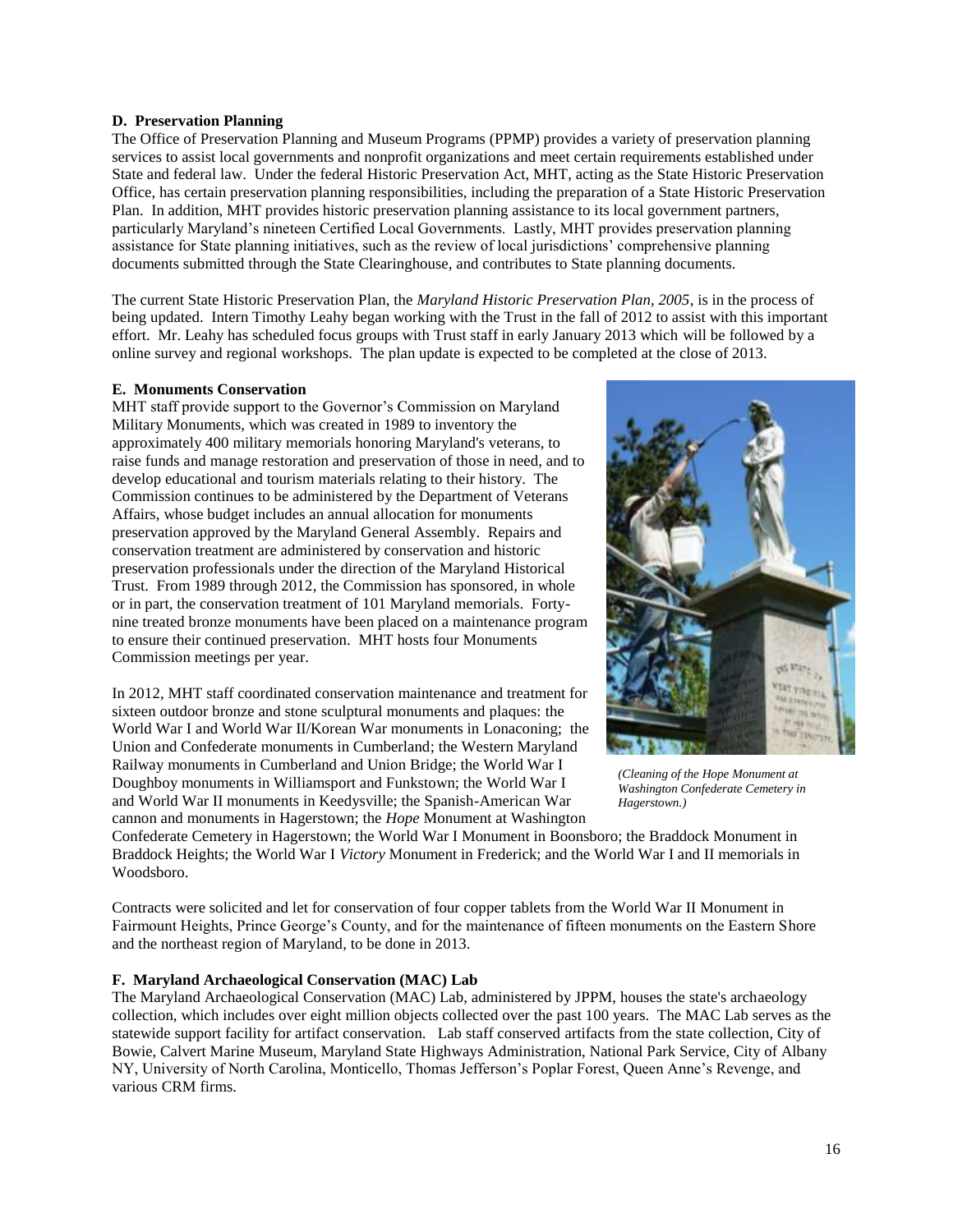#### MAC Lab staff also:

- Provided lab tours to 805 individuals and conducted  $\Rightarrow$ outreach and activities in local schools. Worked with the JPPM Education program to implement a new program in historical investigation for Huntingtown High School.
- Received 53 new archaeological collections.  $\Rightarrow$
- $\Rightarrow$ Played an integral role in the placement of Native American human remains in Appropriate Places of Repose.
- Expanded and improved the Maryland Archeobotany  $\Rightarrow$ website using funding from an anonymous donor, the creation of which was made possible by an earlier grant from the donor.
- Received funding from a private source in 2012 to award the  $\Rightarrow$ Gloria S. King Research Fellowship in Archaeology. This fellowship, which will continue for at least five years, will be used to support the research of scholars using archaeological collections curated at the MAC Lab.



*(MAC Lab Intern Heather Rardin conserving an artifact from the state collections.)*

- Attracted 279 volunteers, contributing 978 hours in excavating and analyzing an  $18<sup>th</sup>$ -century site through  $\Rightarrow$ JPPM's Public Archaeology Program (a 41% increase over last year's volunteer hours).
- $\Rightarrow$ Discovered, based on remote sensing conducted by Tim Horsley at the Smith's St. Leonard site in early 2012, a large number of subsurface anomalies that guided the 2012 fieldwork at the site. As a result of the remote sensing and subsequent testing of the anomalies, at least four additional structures, one well and a fenced enclosure were discovered.



*(Tim Horsley conducting a remote sensing survey at the Smith's St. Leonard site.)*

Added seven sections to the Diagnostic Artifacts in  $\Rightarrow$ Maryland webpage, including a major new page on projectile points. A restructuring of the website was accomplished in 2012, enabling easier navigation for users.

Participated in a joint project with St. Mary's College of Maryland to search for the Thomas Gerard site in St. Mary's County.

Undertook a complete reorganization of the way the Lab's  $\Rightarrow$ archaeological collections are stored. The new system, which organizes the collections by accession number, will make it much easier to find space to house new collections that come to the Lab.

 $\Rightarrow$ Several staff members had articles published in archaeological journals or edited volumes in 2012.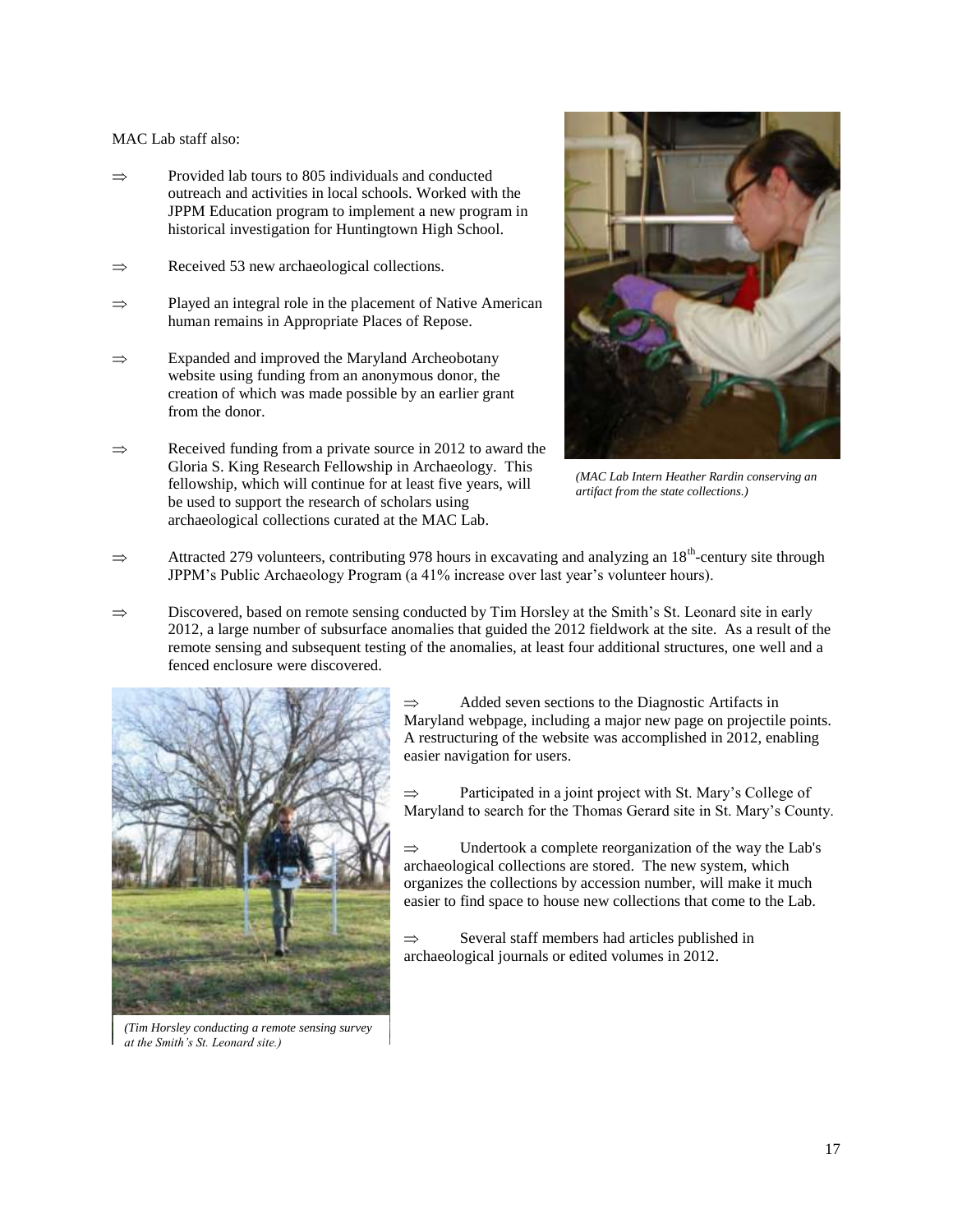#### **III. ENHANCEMENT**

#### **A. Maryland Heritage Areas Program**

The Maryland Heritage Areas Program was created in 1996 to protect Maryland's historic, cultural and natural sites while leveraging compatible State and non-State investment in the development of heritage tourism destinations that encourage visitors to make Maryland their destination, stay longer, and in doing so, strengthen the economy. To participate in the program, partnerships of local government and private sector interests must complete and adopt a prescriptive management plan and create and sustain a local management entity to implement the plan, with 50-50 cost-sharing with the State. Unlike other state and federal heritage area designations, Maryland's heritage areas can best be described as "heritage enterprise zones" where investment is targeted into tightly defined geographic areas in order to produce measurable preservation and economic development benefits through heritage tourism within a short timeframe.

The Maryland Historical Trust provides staff support to the Maryland Heritage Areas Program, which entered its sixteenth year of operation in 2012. At the close of 2012, the Maryland system of Heritage Areas consisted of one Recognized Heritage Area and twelve Certified Heritage Areas. Maryland's Certified Heritage Areas now include Canal Place in Cumberland, the Lower Susquehanna Heritage Greenway in Harford and Cecil counties, the Four Rivers Heritage Area encompassing Annapolis, London Town, and south Anne Arundel County, the Baltimore City Heritage

Area, the Anacostia Trails Heritage Area in Prince George's County, the Lower Eastern Shore Heritage Area in Somerset, Wicomico, and Worcester counties, the Heart of Chesapeake Country Heritage Area in Dorchester County, the Heart of the Civil War Heritage Area in Carroll, Frederick, and Washington counties, the Montgomery County Heritage Area, the Southern Maryland Heritage Area in Calvert, Charles, and St. Mary's counties, the Stories of the Chesapeake Heritage Area in Caroline, Kent, Queen Anne's, and Talbot counties, and Maryland's newest heritage area, the Mountain Maryland Gateway to the West Heritage Area in Garrett County. During 2012, the Canal Place Heritage Area initiated a Heritage Area Management Plan update

study that includes a feasibility study of expanding the boundaries of the current Heritage Area, which currently lies solely



*(Reconstruction of the Carpenter's Shop at Historic London Town and Gardens, located in the Four Rivers Heritage Area, was supported by Maryland Heritage Areas Authority grant funding.)*

within the City of Cumberland, to include other jurisdictions such as Frostburg, Mt. Savage, Midland, Lonaconing, Barton, and Westernport, as well as the full length of the C&O Canal National Historic Park and National Road Scenic Byway within Allegany County, and the Western Maryland Scenic Railroad. The Patapsco Heritage Greenway Recognized Heritage Area located in portions of Howard and Baltimore County is also exploring completing the steps necessary to become a Certified Heritage Area, which makes organizations within the Heritage Area eligible to receive benefits including grants, loans, and certain tax credits.

In 2012, the Maryland Heritage Areas Authority continued to implement its 10-year strategic plan, *Maryland Heritage Areas Authority: Charting a Sustainable Course for the Next Decade 2010 – 2020*. Developed with assistance from a National Park Service *Preserve America* grant totaling \$75,000, MHAA formally approved the strategic plan at its October 15, 2009 meeting.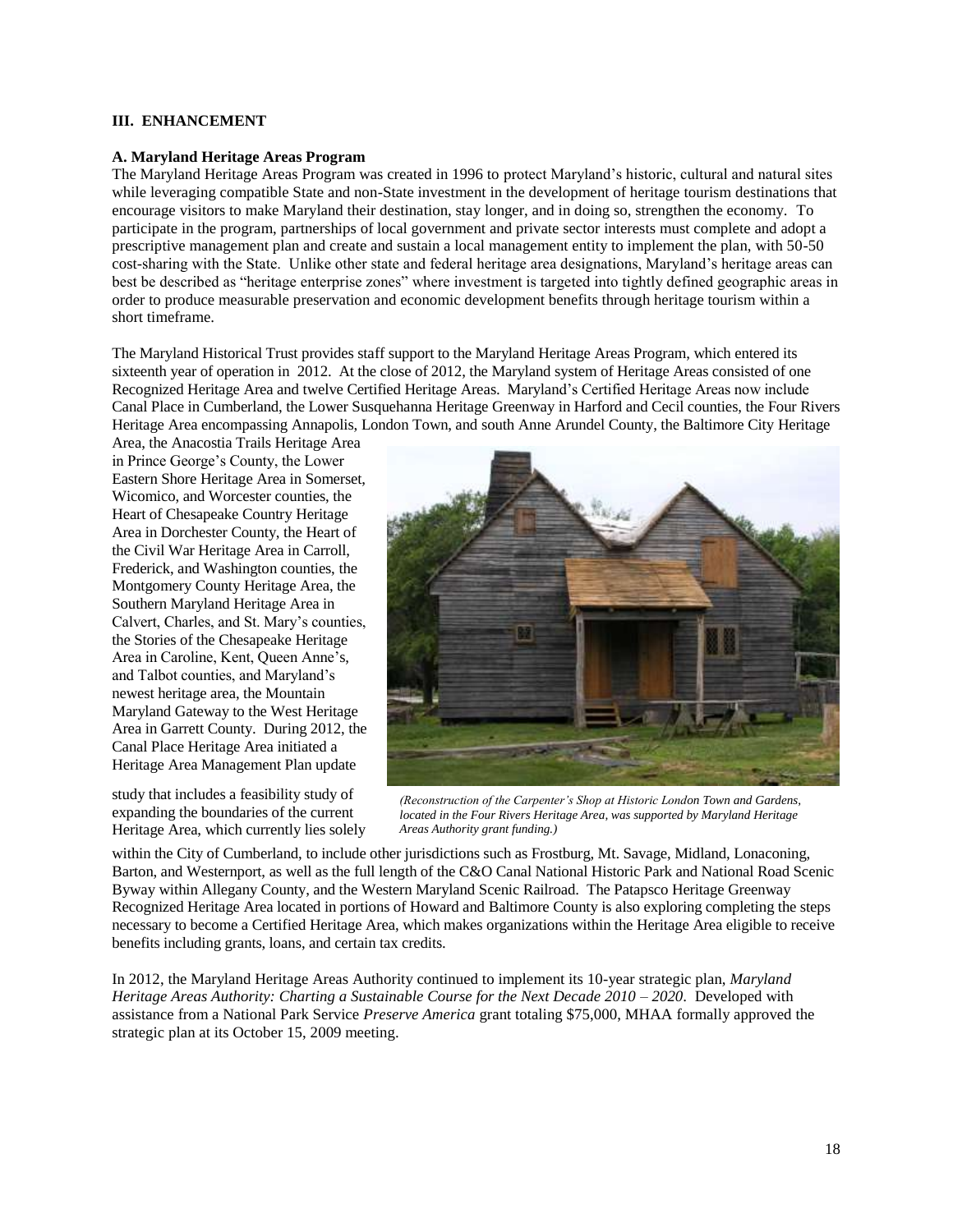The approved 2010-2020 Strategic Plan is divided into five component parts which recommend strategies in the areas of management, stewardship, heritage tourism marketing and product development, communication, and performance evaluation. In each section, the strategies are presented in priority order and according to a proposed schedule for gradual implementation over a ten-year period, according to short, mid, and long term goals. Each strategy section identifies the context and rationale for the proposed strategy, responsible parties and timeline for implementation, and expected beneficial results. Flexibility in the plan's implementation timetable and, in some cases, in the application of proposed strategies will be maintained to achieve outcomes that will strengthen the Program. Implementation of the 2010- 2020 Strategic Plan promises to result in a reinvigorated and more intensely focused Maryland Heritage Areas Program that is better prepared to meet the challenge of managing a mature system of state



*(Streetscape improvements in the City of Hagerstown, located in the Heart of the Civil War Heritage Area, were supported by Maryland Heritage Areas Authority grant funding.)*

Heritage Areas and sustaining that system over time. In 2012 the local heritage area management entities created, and the Maryland Heritage Areas Authority approved, five-year plans that will guide local operations through 2018.

In 2012, a total of 103 grant applications were submitted totaling \$3,976,143 in requests for the funding of heritage tourism projects and activities statewide. The Maryland Heritage Areas Authority awarded \$2,713,480 in matching grant funds to 63 projects statewide that foster economic development through heritage tourism. These 2012 grants leveraged \$4,926,002 in non-State matching fund investment in Maryland communities. In addition, the Authority awarded two Emergency matching grants: \$6,225 to the Captain Avery Museum,, Inc. in Shadyside, Anne Arundel County for the repairs of the museum's roof that was severely damage in the June 2012 Derecho storm; and to the Canal Place Preservation and Development Authority (CCPDA) in Cumberland, Allegany County for emergency stabilization repairs to the historic Footer Dye Works Building for which the CPPDA has issued an RFP to redevelop the building, including heritage tourism-related uses. These two emergency grants leveraged \$226,630 in non-state match. Since its inception in 1996, the Maryland Heritage Areas Authority has awarded approximately \$25.6 million in financial assistance and leveraged over \$84.4 million in non-state funds for heritage tourism projects and activities statewide.



*(Signage and exhibits at the Piney Point Lighthouse Museum, located in the Southern Maryland Heritage Area, was supported by Maryland Heritage Areas Authority grant funding.)*

In 2012, Maryland Heritage Areas Authority and Maryland Historical Trust staff continued to serve on a number of committees and working groups of other partner heritage tourism programs. These include the National Park Service Chesapeake Bay Gateways and Water Trails Program Working Group, the Maryland Scenic Byways Advisory Committee, the Harriet Tubman State Park Planning Committee, advisory committees to the Maryland War of 1812 Bicentennial Commission, the Maryland State Arts Council Arts and Entertainment Districts Advisory Committee, and the Transportation Enhancement Grants Advisory Committee.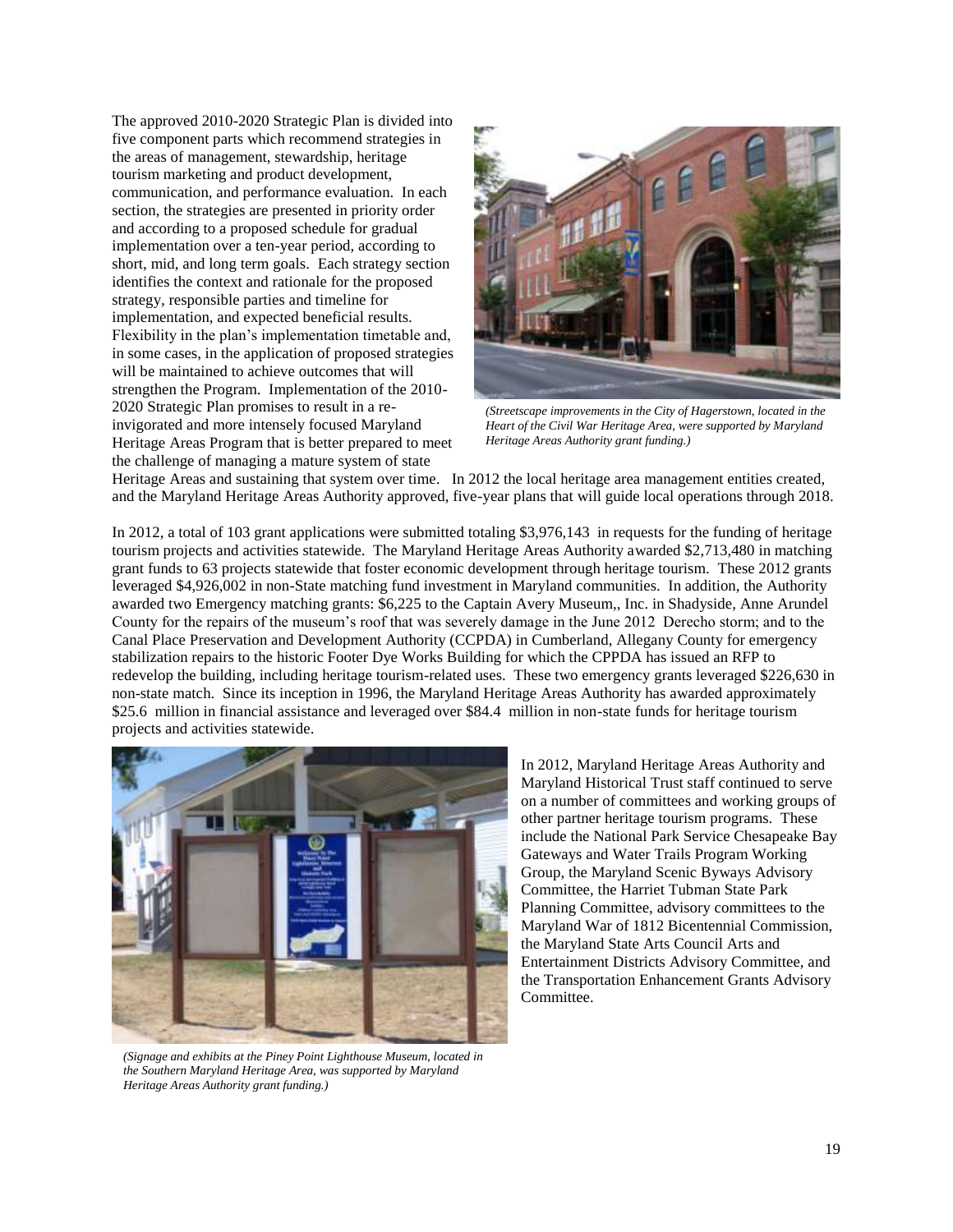#### **B. Rehabilitation Tax Credits**

The Sustainable Communities Rehabilitation Tax Credit Program is one of the State's most powerful economic development and community revitalization tools. The State Tax Credit Program, complemented by the Federal Rehabilitation Tax Credit Program, assists in the preservation of historical resources by providing financial incentives to property owners. These programs are some of the very few financial incentive tools that the Trust is able to provide to encourage historic preservation capital activity by for-profit businesses and private individuals.

Legislation passed in 2010 under the Sustainable Communities Rehabilitation Tax Credit expanded the scope of the program to include a 10% credit for nonhistoric buildings located in Maryland or Baltimore City Main Street communities and established an additional 5% credit that can be added to the 20% credit available to historic projects which qualify as high performance structures (LEED Gold certified or equivalent).



*(Union Mill, located in the Hampden National Register Historic District in Baltimore City, was rehabilitated by Seawall Development Company using Sustainable Communities Tax Credits.*

Three staff people work full time to administer the program. Tax Credit Staff received over 229 new project applications, both residential and commercial, federal and state, while continuing to finalize certifications on projects from past years.

|  | For 2012, the completed Part III certified State tax credit projects may be categorized as follows: |  |  |  |  |  |
|--|-----------------------------------------------------------------------------------------------------|--|--|--|--|--|
|  |                                                                                                     |  |  |  |  |  |
|  |                                                                                                     |  |  |  |  |  |
|  |                                                                                                     |  |  |  |  |  |

| 2010 COMPLETED STATE REHABILITATION TAX CREDIT PROJECTS |                                                                                                          |                    |                    |                    |                    |  |  |
|---------------------------------------------------------|----------------------------------------------------------------------------------------------------------|--------------------|--------------------|--------------------|--------------------|--|--|
|                                                         | <b>Total Final</b><br>No. of<br><b>Total Proposed</b><br><b>Average Final</b><br><b>Average Proposed</b> |                    |                    |                    |                    |  |  |
|                                                         | <b>Projects</b>                                                                                          | <b>Expenditure</b> | <b>Expenditure</b> | <b>Expenditure</b> | <b>Expenditure</b> |  |  |
| <b>Residential</b>                                      | 114                                                                                                      | \$8,069,598.00     | \$70,785.94        | \$7,567,252.00     | \$66,379.40        |  |  |
| Commercial                                              |                                                                                                          | \$20,859,045       | \$5,214,761.25     | \$20,847,045.00    | \$5,211,761.25     |  |  |

For the federal tax incentives, staff approved 60 certifications of significance (Part I), 55 proposed projects (Part II) and 2 completed projects (Part III).

## **C. Grants and Loans**

The Trust awards financial assistance through four programs that it oversees: the Historic Preservation Grant Program, the Historical and Cultural Museum Advancement Grant Program, the Historic Preservation Revolving Loan Program, and the Certified Local Government Program. The Historic Preservation Grant Program and Historical and Cultural Museum Assistance Program are funded through the Maryland Historical Trust Grant Fund. The Historic Preservation Loan Program is funded through an annual appropriation by the State legislature. The Certified Local Government Program is funded through federal appropriations. In addition, the Trust administers the African American Heritage Preservation Grant Program in partnership with the Maryland Commission on African American History and Culture.



*(Sandy Spring Odd Fellows Lodge, located in Montgomery County, is a recipient of an African American Heritage Preservation Grant.)*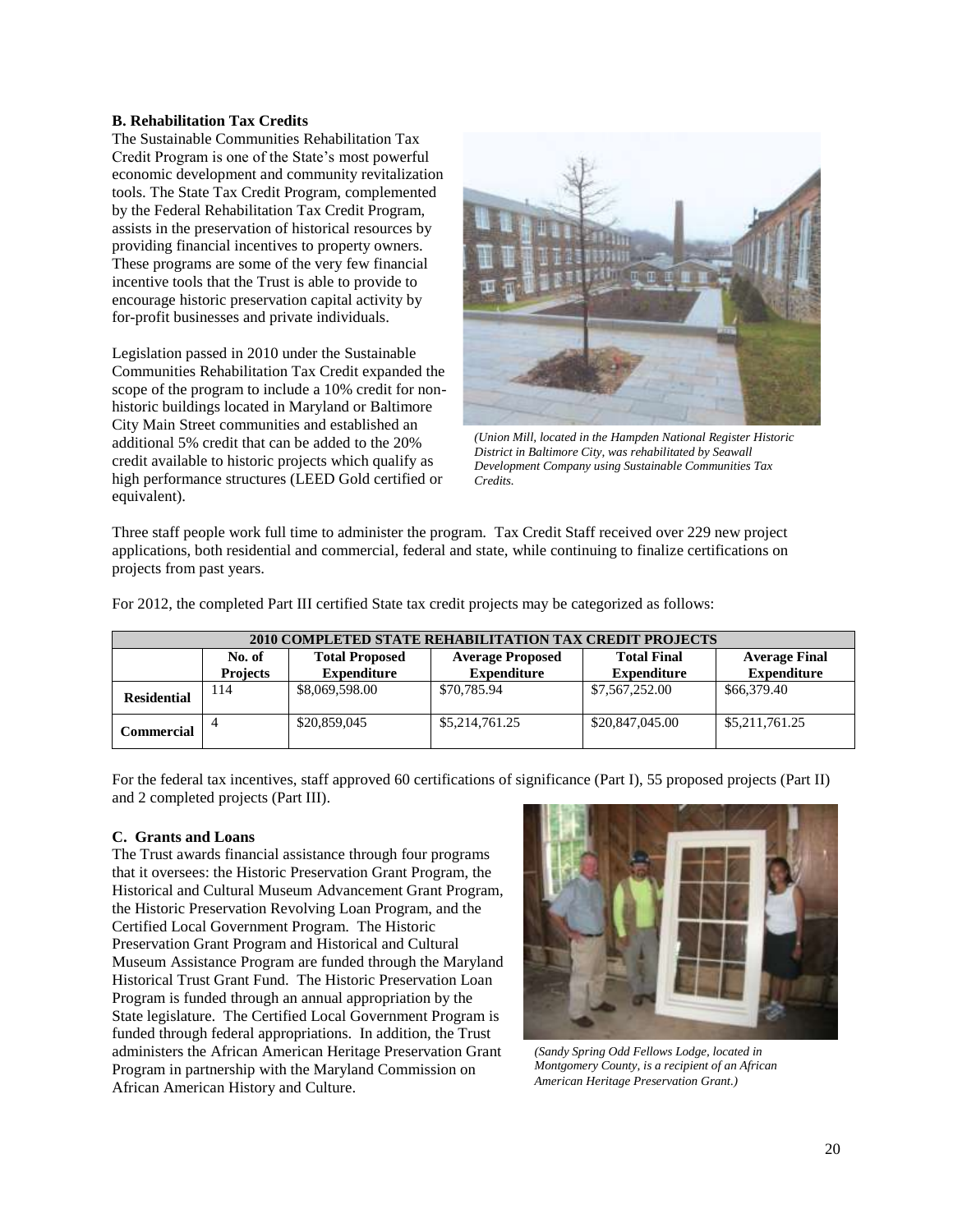## **1. Historic Preservation Grant Program**

The Historic Preservation Grant Program is a state-appropriated source of funding to assist capital and non-capital heritage preservation-related projects. Every year a grant round is held for approximately ninety days to allow sufficient time for the submission of applications. The grant fund's primary purpose is to provide financial assistance to local jurisdictions and nonprofit organizations for capital (i.e., bricks and mortar projects) and noncapital activities (e.g., architectural and archeological research, survey and documentation, public education, and planning projects).

The Non-Capital Historic Preservation Grant Program provides grants to nonprofit organizations and local governments for research, survey, planning and educational activities involving architectural, archeological or cultural resources. Eligible activities may include architectural, archeological, or cultural resource surveys, the development of preservation plans, educational outreach programs and National Register nominations.

The Capital Historic Preservation Grant Program offers assistance to nonprofit organizations, local jurisdictions, and business entities in their sponsorship of successful acquisition, rehabilitation, and restoration of historic properties eligible for the Maryland Register of Historic Properties. Nonprofit organizations and local jurisdictions also may receive funding for pre-development costs such as historic structure reports and studies, the preparation of plans and specifications, necessary archaeological investigations, and reasonable fees for architectural, design, engineering and other special services. Structures used for religious purposes may be eligible for MHT assistance for exterior work only.

In FY 2012, both Capital and Non-Capital Historic Preservation grant programs received a \$0 appropriation, therefore, no grants were awarded in FY 2012. Program staff continued to monitor projects from previous fiscal years. While no new appropriation of funds was allocated in FY 2013 for Capital or Non-Capital Programs, in early December of 2012 MHT announced the availability of approximately \$135,000 in Capital Historic Preservation grant funds. These funds were made available through the cancellation of past Capital grants. Applications for these recaptured funds will be due in February 2013.

## **2. Historical and Cultural Museum Advancement Program**

Maryland is home to more than 200 private nonprofit and local jurisdiction historical and cultural museums. In an effort to encourage continued important contributions to education, research, conservation, and heritage tourism, the Historical and Cultural Museum Assistance Program provides technical assistance, services, and financial aid in the form of grants. Prior to October 1, 1996, this program was funded by an annual appropriation through the General Fund. Beginning in October 1, 1996, the program was funded through the Maryland Historical Trust Grant Fund, which is a combination of General Funds and GO bond funds.

In both Fiscal Year 2012 and Fiscal Year 2013, no funds were appropriated to the program, therefore, no grants were awarded. Museum Assistance Program staff continued to monitor projects from previous fiscal years.

## **3. Historic Preservation Revolving Loan Fund**

The Historic Preservation Revolving Loan Fund offers low-interest loans to nonprofit organizations, local jurisdictions, businesses and individuals to acquire, rehabilitate, or restore historic structures listed or eligible for listing in the Maryland Register of Historic Properties. Loans are made available on a first-come, first-served basis and carry a maximum repayment term of 20 years. The loan fund is replenished by repayments and by appropriations from the Maryland General Assembly. Loans approved by the MHT Board of Trustees in 2012 include the following:

| <b>2011 HISTORIC PRESERVATION LOANS</b> |                 |                                                    |              |  |  |
|-----------------------------------------|-----------------|----------------------------------------------------|--------------|--|--|
| <b>COUNTY</b>                           | <b>BORROWER</b> | <b>PROJECT DESCRIPTION</b>                         | <b>AWARD</b> |  |  |
| Anne Arundel                            | Alice Estrada   | Acquisition of the Hammond and Polly Dorsey        | \$239,920    |  |  |
| County                                  |                 | Cottage, one of only a few unaltered original      |              |  |  |
|                                         |                 | cottages in Epping Forest, which is protected by   |              |  |  |
|                                         |                 | easements and covenants held by the Maryland       |              |  |  |
|                                         |                 | Historical Trust and the Scenic Rivers Land Trust. |              |  |  |
|                                         |                 | <b>TOTAL</b>                                       | \$239,920    |  |  |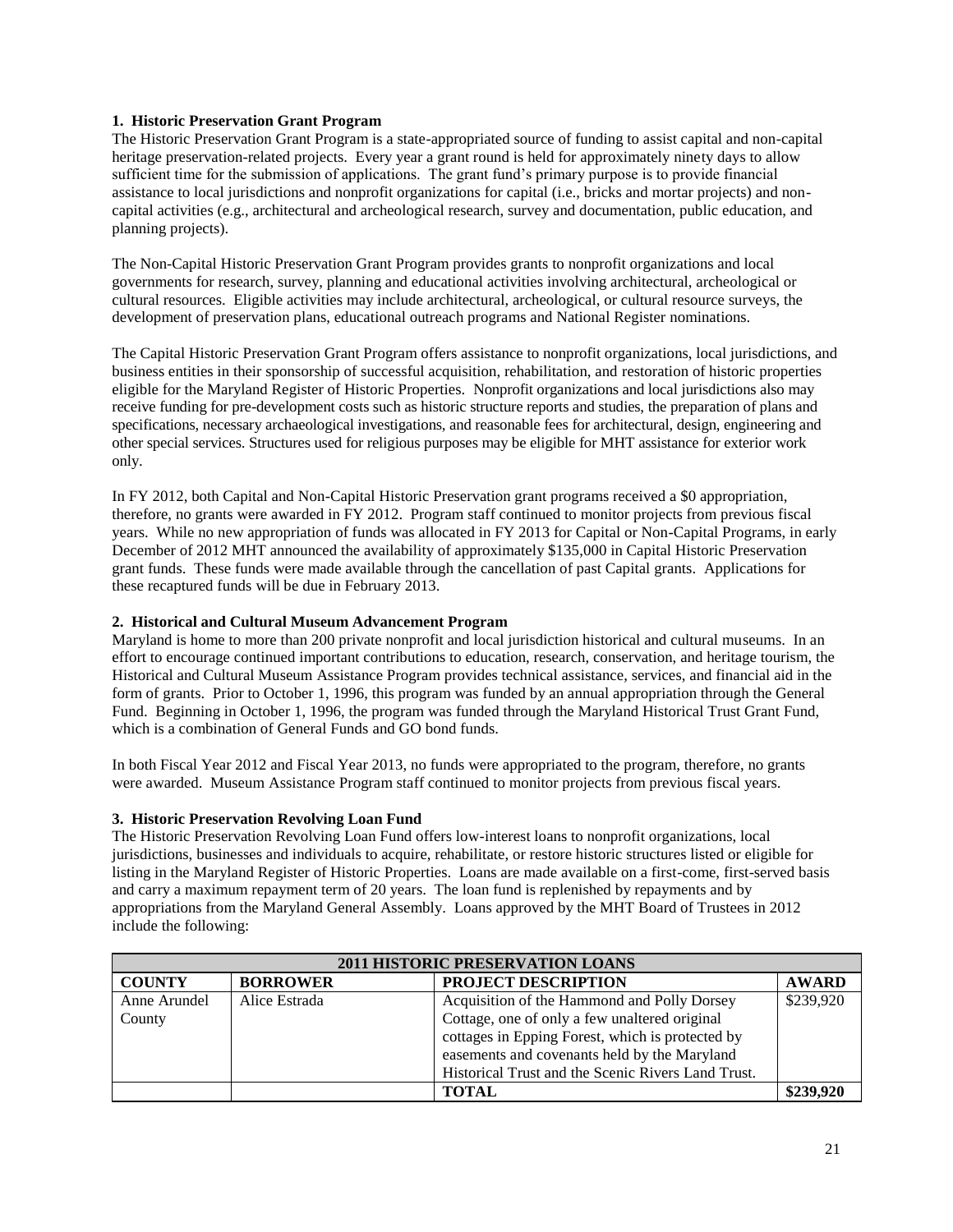## **4. Certified Local Government (CLG) Subgrants**

The Certified Local Government (CLG) Program is a federal-state-local preservation partnership. The CLG Program allows local governments to participate directly in preservation decisions otherwise exercised by state government and to receive special federal matching moneys for various local preservation activities. Nineteen of Maryland's 47 historic preservation commissions currently participate in the CLG program. Each year, the State of Maryland makes at least 10% of its annual apportionment of the federal Historic Preservation Fund available to Certified Local Governments (CLGs) through the CLG Subgrant Program. Any of Maryland's nineteen CLGs that continue to meet minimum standards under its certification agreement with MHT are eligible to apply for funding for local preservation projects. In 2011, Maryland added a nineteenth CLG to the program, the City of Gaithersburg in Montgomery County.

Staff solicited and reviewed applications for FFY2012 subgrants in the spring of 2012. Grant awards totaling \$45,678 of the \$79,779 available for award were recommended by Trust staff and approved by the Trust Board in April. A second grant solicitation was held in the summer of 2012 in order to award the \$34,101 in un-awarded funds. Three project applications were submitted requesting \$43,200 in funds. Two of these projects were funded at the requested amount and one project was funded at a reduced level based on available funds.

| <b>FFY 2012 CLG SUBGRANTS</b>                                   |                                                                                                                                                                                                                         |              |  |  |  |
|-----------------------------------------------------------------|-------------------------------------------------------------------------------------------------------------------------------------------------------------------------------------------------------------------------|--------------|--|--|--|
| <b>SUBGRANTEE/BY COUNTY</b>                                     | <b>SUBGRANT PROJECT</b>                                                                                                                                                                                                 | <b>AWARD</b> |  |  |  |
| <b>Allegany County</b>                                          |                                                                                                                                                                                                                         |              |  |  |  |
| City of Cumberland                                              | Preparation of a photographic inventory of buildings<br>within the Canal Place Preservation District and the West<br>Side District.                                                                                     | \$7,200      |  |  |  |
| <b>Calvert County</b>                                           |                                                                                                                                                                                                                         |              |  |  |  |
| <b>Calvert County</b>                                           | Development of a web-based virtual historical driving tour<br>based on oral history and architectural survey<br>documentation of culture and agriculture of Calvert<br>County.                                          | \$11,901     |  |  |  |
| <b>Frederick County</b>                                         |                                                                                                                                                                                                                         |              |  |  |  |
| City of Frederick                                               | Survey of historic resources within the City of Frederick<br>and preparation of approximately 9 MIHP forms.                                                                                                             | \$13,000     |  |  |  |
| <b>Montgomery County</b>                                        |                                                                                                                                                                                                                         |              |  |  |  |
| Montgomery County                                               | Development of approximately 10 energy audits and<br>production of web-based publications on energy efficiency<br>in historic residential properties and training for historic<br>preservation commissioners and staff. | \$15,000     |  |  |  |
| <b>Statewide</b>                                                |                                                                                                                                                                                                                         |              |  |  |  |
| Maryland Association of Historic<br><b>District Commissions</b> | <b>CLG</b> Education and Training Grants                                                                                                                                                                                | \$14,750     |  |  |  |
| Maryland Association of Historic<br><b>District Commissions</b> | NAPC Forum Scholarship Program for CLG historic<br>preservation commissioners                                                                                                                                           | \$17,928     |  |  |  |
|                                                                 | <b>TOTAL</b>                                                                                                                                                                                                            | \$79,779     |  |  |  |

CLG grant projects supported in FFY2012 included:

## **5. African American Heritage Preservation Grant Program**

The African American Heritage Preservation Grant Program was created during the 2010 session of the Maryland General Assembly. The Program is administered as a joint partnership of the Maryland Commission on African American History and Culture (MCAAHC), a unit of the Governor's Office of Community Initiatives, and the Maryland Historical Trust (MHT), an agency of the Maryland Department of Planning (MDP). The purpose of this Program is to encourage the identification and preservation of buildings, sites, and communities of historical and cultural importance to the African American experience in Maryland.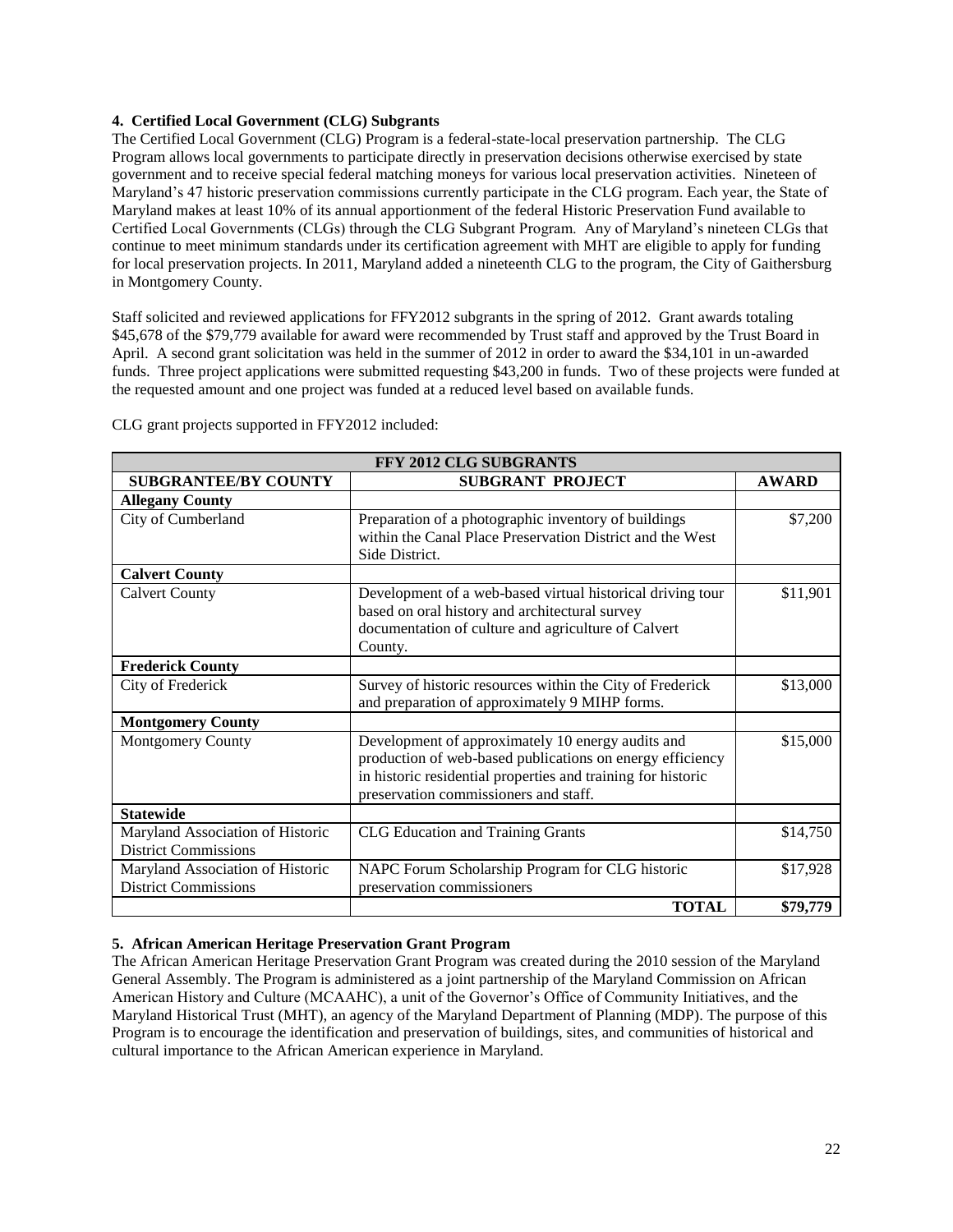Grant workshops specific to this program, led by MCAAHC and MHT staff, were held in Cambridge (Dorchester County), Fairmount Heights (Prince George's County), Boonsboro (Washington County), Baltimore City, and Prince Frederick (Calvert County) in March of 2012. Fifteen eligible applications for FY2014 funding were received by the postmark deadline of July 15, 2012. The total funding request was \$1,431,329; the majority of the funding requested was for rehabilitation, with the remainder for predevelopment costs. Applications represented 11 counties and the City of Baltimore. A list of projects recommended for funding was forwarded to Department of Budget and Management at the end of October for inclusion in the FY2014 capital budget. In anticipation of the FY2015 application round, MHT staff promoted the Program at a workshop in Baltimore County.



*(Christ Rock Church, located in Dorchester County, received a FY2013 African American Heritage Preservation Grant.)*

## **FY 2013: AAHPP Grants**

MHT and MCAAHC received 24 applications requesting \$1,972,900 in funding under the FY2013 AAHPP Grant program. The majority of the funding requested was for rehabilitation, with the remainder for predevelopment costs. Applications represented 11 counties and the City of Baltimore. Awards included fifteen projects for a total of \$1,000,000. The successful projects were:

| <b>COUNTY</b> | <b>APPLICANT</b>               | <b>PROJECT</b>                                        | <b>AWARDED</b> |
|---------------|--------------------------------|-------------------------------------------------------|----------------|
|               |                                |                                                       |                |
|               |                                |                                                       |                |
| St. Mary's    | Historic St. Mary's City       | Brome Plantation Slave Quarter: Restoration of        | \$20,000       |
|               | Foundation                     | slave quarter; fabrication of exhibit panels, bases,  |                |
|               |                                | and frames; furnishings for exhibits;                 |                |
|               |                                | archaeological monitoring; site work; ADA ramp;       |                |
|               |                                | construction of shed.                                 |                |
| Calvert       | <b>Calvert County Division</b> | George E. Rice House and Outbuildings at the          | \$50,000       |
|               | of Natural Resources           | Biscoe Gray Heritage: Repair of foundation and        |                |
|               |                                | pier supports (with archaeological monitoring);       |                |
|               |                                | repair / rebuild porch; repair, rebuild, or replace   |                |
|               |                                | windows and doors; repair / replace roof; repair /    |                |
|               |                                | replace siding; repoint chimneys.                     |                |
| Wicomico      | John Quinton Foundation,       | San Domingo Rosenwald School: Repair /                | \$90,000       |
|               | Inc                            | painting of ceiling, walls, and trim; installation of |                |
|               |                                | new partitions; installation of ADA restroom;         |                |
|               |                                | plumbing upgrade; electrical upgrades and             |                |
|               |                                | installations; installation of kitchen; insulation;   |                |
|               |                                | fabrication and installation of interior trim;        |                |
|               |                                | replication of blackboards; repair of plaster;        |                |
|               |                                | cleaning and repair of floors.                        |                |
| Washington    | Friends of Tolson's            | Tolson's Chapel Cemetery: Assessment of stones;       | \$35,000       |
|               | Chapel                         | mapping of cemetery; search for unmarked graves       |                |
|               |                                | using ground penetrating radar; condition report      |                |
|               |                                | and preservation plan; cleaning and repair of         |                |
|               |                                | headstones; construction and installation of fence;   |                |
|               |                                | develop & display interpretive materials.             |                |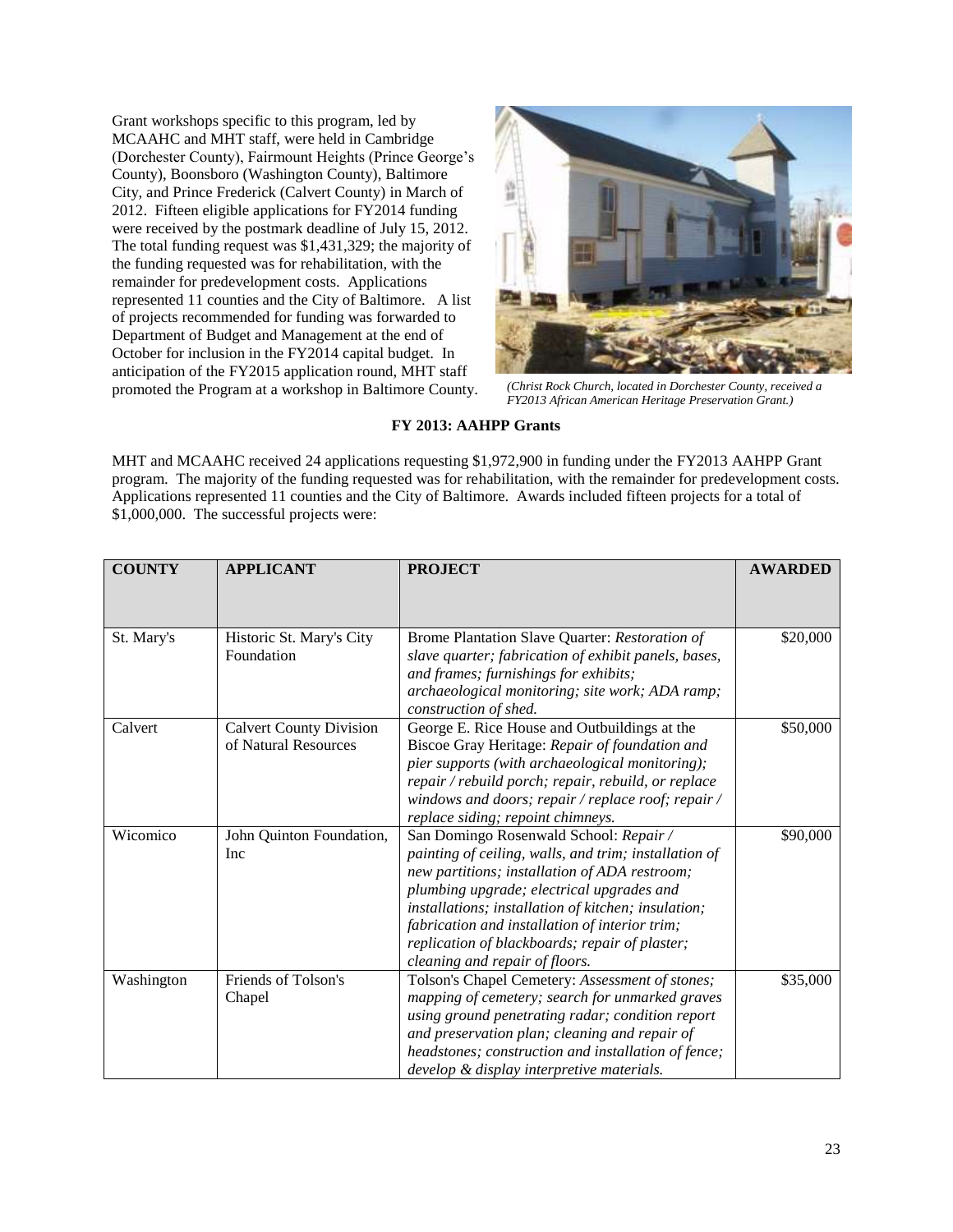| Queen Anne's          | Kennard Alumni              | Kennard School: Install and paint drywall ceiling   | \$100,000 |
|-----------------------|-----------------------------|-----------------------------------------------------|-----------|
|                       | Association                 | with wood batten strips; install and finish drywall |           |
|                       |                             | on interior walls.                                  |           |
|                       |                             |                                                     |           |
| Anne Arundel          | West River Improvement      | Wilson Farmstead: A/E services; stabilization;      | \$100,000 |
|                       | Association, Inc. (WRIA,    | structural and foundation repairs; masonry,         |           |
|                       | Inc.)                       | carpentry, and roof repairs / replacement;          |           |
|                       |                             | installation of rain leaders; project management.   |           |
| <b>Baltimore</b>      | Mt. Gilboa A.M.E.           | Mt. Gilboa A.M.E. Church: Site work for erosion     | \$100,000 |
|                       | Church                      | mitigation; replacement of doors; repointing and    |           |
|                       |                             | cleaning of masonry; painting; repair /             |           |
|                       |                             | replacement of trim and fascia; replacement of      |           |
|                       |                             | rain leaders; replacement of roof; restoration of   |           |
|                       |                             | porch; project management.                          |           |
| Wicomico              | The Chipman Foundation,     | Charles H. Chipman Center: Removal of parging;      | \$72,000  |
|                       | Inc.                        | repairs / repointing of masonry; site and           |           |
|                       |                             | foundation work to address moisture problems;       |           |
|                       |                             | rain leaders; sprinkler system; repair /            |           |
|                       |                             | replacement of doors; archaeology; A/E services     |           |
|                       |                             |                                                     |           |
|                       |                             | and project management.                             |           |
| Wicomico              | Wetpquin Community          | Wetipquin Community Center: A/E services and        | \$29,000  |
|                       | Development Club            | rehabilitation of exterior.                         |           |
| Charles               | Pomonkey High School        | Old Pomonkey High School: A/E services.             | \$50,000  |
|                       | Alumni Association          |                                                     |           |
|                       |                             |                                                     |           |
| <b>Baltimore City</b> | Union Baptist Church of     | Union Baptist Church of Baltimore: A/E services;    | \$40,000  |
|                       | <b>Baltimore</b>            | masonry repairs, repointing, and moisture           |           |
|                       |                             | treatments; mechanical, electrical, and plumbing    |           |
|                       |                             | systems; painting; demolition.                      |           |
| <b>Baltimore City</b> | The Society for the         | Two Sisters' Houses: Stabilization; services of     | \$100,000 |
|                       | Preservation of Federal     | archaeologist, conservator, architect, and          |           |
|                       | Hill and Fell's Point, Inc. | engineer.                                           |           |
| Montgomery            | Grand United Order of       | Sandy Spring Odd Fellows Lodge: A/E services;       | \$100,000 |
|                       | Odd Fellows, Sandy          | repair / replacement of doors, windows, and trim;   |           |
|                       | Spring Lodge #6430, Inc.    | repair / replacement of stairs; rebuilding of front |           |
|                       |                             | portico.                                            |           |
| Dorchester            | The Friends of Stanley      | Christ Rock M.E. Church: A/E services;              | \$100,000 |
|                       | Institute, Inc.             | archaeology; site work; masonry; carpentry;         |           |
|                       |                             |                                                     |           |
|                       |                             | roofing; doors and windows; MEP systems;            |           |
|                       |                             | painting and finish work; accessibility for         |           |
|                       |                             | construction of outbuildings and fellowship hall.   |           |
| Talbot                | Historic Easton, Inc        | Asbury Methodist Episcopal Church: window and       | \$14,000  |
|                       |                             | glass repairs / restoration.                        |           |

## **D. Geographic Information System**

The MHT Geographic Information System (GIS) consists of computerized maps and databases containing information on Maryland's historical and archeological resources, and information on other mapped management areas, including Heritage Areas. The GIS converts historic sites inventory, maps and management information into an integrated computerized format that is widely accessible to staff, other professionals, federal, state, regional and local programs, private consultants, and the general public for preservation, evaluation, and interpretation.

In 2012, staff continued maintenance of 11 GIS layers and associated databases for heritage areas, historic sites inventories, and financial assistance projects, adding digital information on over a thousand new properties. Work was completed on a project supported through a NOAA grant (DNR's Chesapeake and Coastal Program) to use GIS to analyze the potential impacts of climate change on historic resources. Using a pilot project area, the staff identified historic buildings and districts potentially at risk and developed a methodology to characterize each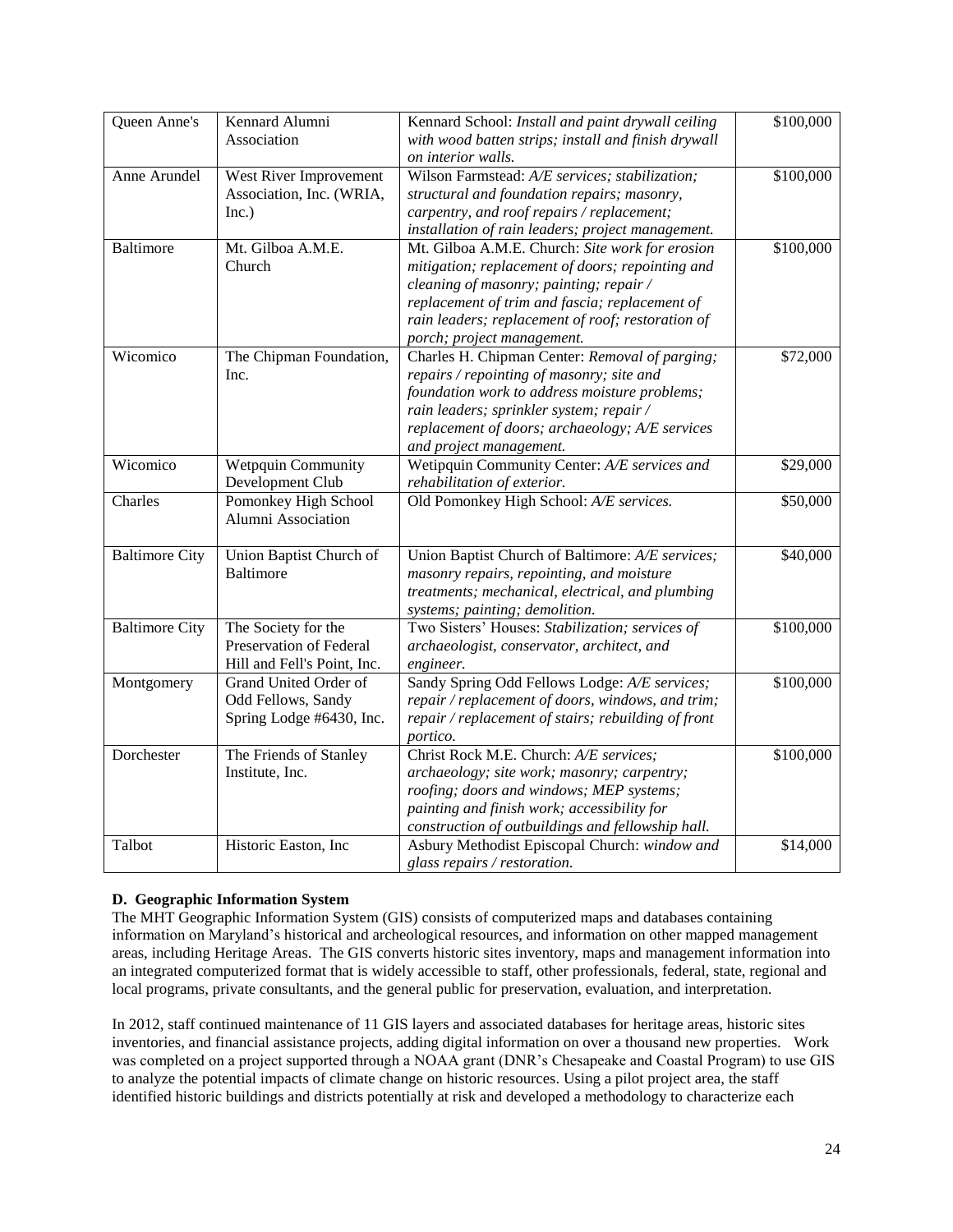property according to the level of recordation, extent of survey, extent and nature of potential impact, and the property's significance.

Work continued on a \$78,000 grant from Preserve America to provide internet access to the entire updated library of documentation contained in the Maryland Inventory, including National Register forms, determinations of eligibility, and inventory form text, photos, and maps. Specific planned activities for the coming year are to complete the scanning of all new and updated library material, convert to a new system for accepting digital materials directly into the library, and restructure and redesign the internal MEDUSA database system for the internet. This project will serve to directly educate the general public about the historic resources in their own communities. It will also create increased opportunity for Preserve America communities, historic preservation commissions, heritage areas, Main Streets, and others to utilize historic property information to support their resource protection and heritage tourism development goals.

## **E. Outreach**

A primary objective of the Trust is to reach out to preservation professionals, local governments, nonprofit organizations and the general public to help them understand and appreciate the tangible remains of Maryland's past. The Trust accomplishes this in many ways, including the hosting of public programming and events, providing technical assistance, maintaining a website and the MHT library and archive, and releasing publications.

## Public Programming and Events

Presented 14 awards for projects in 8 counties  $\Rightarrow$ during the 37<sup>th</sup> Annual Maryland Preservation Awards ceremony in Annapolis.

Maryland Preservation Awards are presented in eight categories:

- The Calvert Prize is presented to an individual, organization, agency or institution for paramount leadership in or contributions to the preservation of Maryland's architectural and cultural heritage at the statewide level.
- Preservation Service Awards recognize individuals, organizations, agencies, and institutions for laudable activities or accomplishments that advance the public's



*(Baltimore County resident Louis Diggs received a 2012 Maryland Preservation Award.)*

- appreciation, understanding, and involvement in historic preservation.
- Heritage Book Awards are presented to the author and primary supporting or sponsoring entity for heritage books of scholarly or general interest, the focus of which is Maryland architecture, archeology or cultural heritage.
- Educational Excellence Awards recognize projects that educate the public about any aspect of Maryland's heritage.
- The Stewardship of Historic Properties by a Government Agency Award is presented annually to a municipal, county, State, or Federal government or an agency thereof in recognition of a demonstrated commitment to preserve historically significant buildings, sites, structures, and objects under their ownership or direct care.
- Stewardship of MHT Easement Properties Awards recognize outstanding effort and intent toward the  $\bullet$ maintenance and preservation o[f Maryland](http://mht.maryland.gov/easement.html) [Historical Trust easement properties.](http://mht.maryland.gov/easement.html)
- Preservation Partnerships Awards are presented annually to individuals, organizations, agencies, or institutions in recognition of meaningful collaborations, partnerships, and relationships developed between governments, nonprofit organizations, and/or the private sector during the course of a project's planning, development, and/or execution.
- Project Excellence Awards recognize exemplary restoration, rehabilitation or adaptive reuse projects.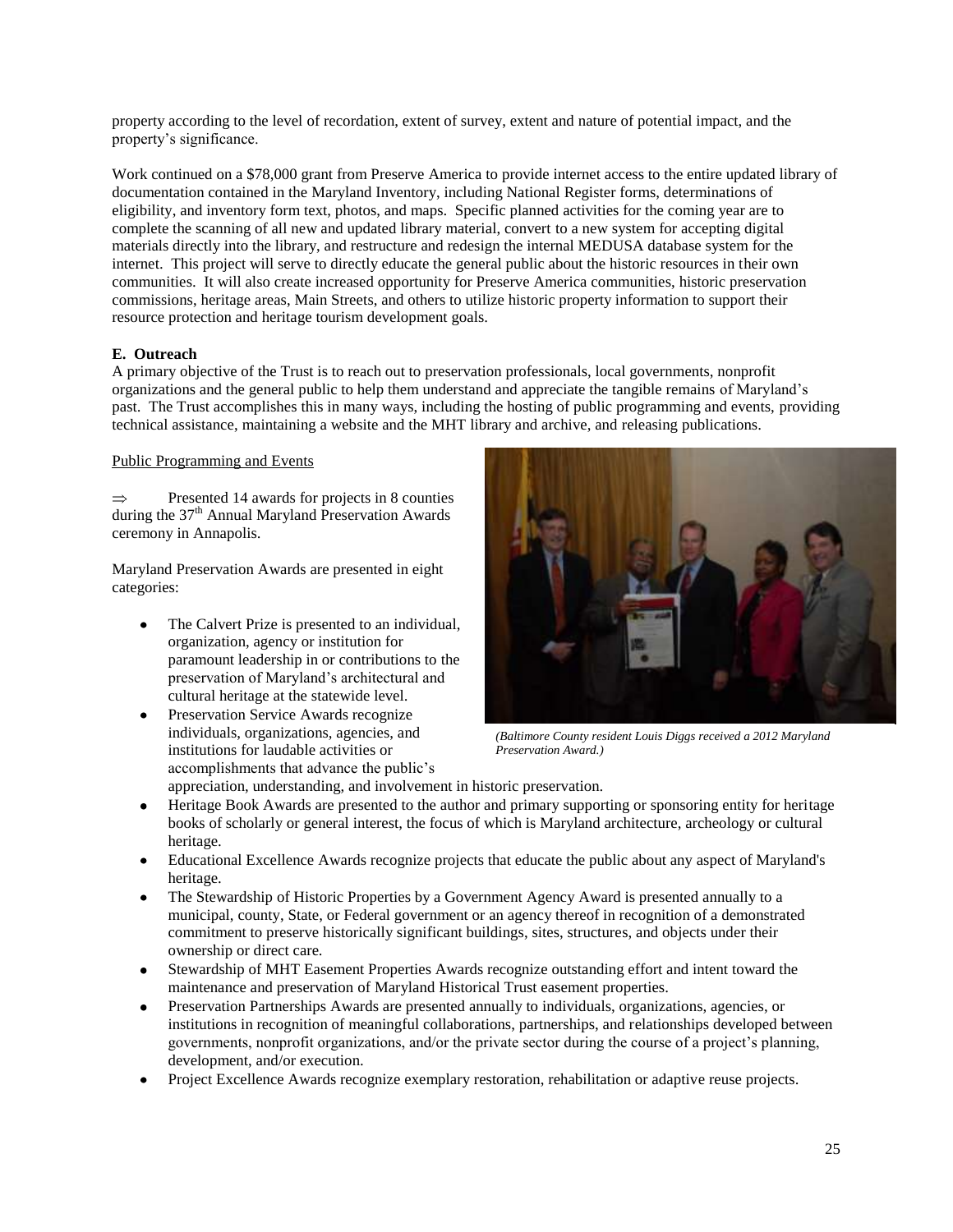The 2012 awards are as follows:

| <b>2012 Maryland Preservation Awards</b> |                                           |                                                                                   |  |  |  |  |
|------------------------------------------|-------------------------------------------|-----------------------------------------------------------------------------------|--|--|--|--|
| <b>Award Category</b>                    | <b>Title</b>                              | Recipient                                                                         |  |  |  |  |
| Excellence in Media and                  | Annapolis: City on the Severn, A History  | Jane Wilson McWilliams, Johns Hopkins                                             |  |  |  |  |
| Publications                             |                                           | University Press, Four Rivers Heritage                                            |  |  |  |  |
|                                          |                                           | Area, Annapolis Maritime Museum, The                                              |  |  |  |  |
|                                          |                                           | Asgard of Maryland, The Annapolis History                                         |  |  |  |  |
|                                          |                                           | Consortium                                                                        |  |  |  |  |
|                                          |                                           | Anne Arundel County                                                               |  |  |  |  |
| Excellence in Media and                  | The War of 1812 in Charles County's       | Ella Virginia Houck Holloway Chapter of                                           |  |  |  |  |
| Publications                             | Backyard: A Virtual Tour                  | the U.S. Daughters of 1812, Mary Pat                                              |  |  |  |  |
|                                          |                                           | Berry, Michael J. Mazzeo, Jr., La Plata                                           |  |  |  |  |
|                                          |                                           | High School, Southern Maryland Heritage                                           |  |  |  |  |
|                                          |                                           | Area, Geoffrey Hammersley, Matthew                                                |  |  |  |  |
|                                          |                                           | Bellerose, Casey Gaskins, Jennifer Munoz,                                         |  |  |  |  |
|                                          |                                           | Christopher Cheney,<br>Jonathan<br>Teeney,                                        |  |  |  |  |
|                                          |                                           | Garrett<br>Lundegard,<br>Orven<br>Torralba,                                       |  |  |  |  |
|                                          |                                           | Dorothy Barbour, Charles Boone                                                    |  |  |  |  |
|                                          |                                           | <b>Charles County</b>                                                             |  |  |  |  |
| Excellence in Media and                  | Montgomery County Historic Preservation   | Montgomery County<br>Department<br>of                                             |  |  |  |  |
| Publications                             | Interactive Mapping Initiative            | Planning, Rollin Stanley, Richard DeBose,                                         |  |  |  |  |
|                                          |                                           | Christopher McGovern, Joshua Silver, Scott                                        |  |  |  |  |
|                                          |                                           | Whipple                                                                           |  |  |  |  |
|                                          |                                           | Montgomery County                                                                 |  |  |  |  |
| Excellence in                            | Cambridge City Hall Renovation Plans      | City of Cambridge, Morgan State                                                   |  |  |  |  |
| <b>Community Engagement</b>              |                                           | University School of Architecture and<br>Planning, Delmarva Rural Laboratory, Sam |  |  |  |  |
|                                          |                                           | Armstrong, Walter Avelar, Alieu Bawo,                                             |  |  |  |  |
|                                          |                                           | Willyem Boles, Troy Leftwich, Olusanmi                                            |  |  |  |  |
|                                          |                                           | Faweinmi, Dan Moreno, Ruth Connell,                                               |  |  |  |  |
|                                          |                                           | Dale Glenwood Green, Tim Crosby, Anne                                             |  |  |  |  |
|                                          |                                           | Roane                                                                             |  |  |  |  |
|                                          |                                           | Dorchester County                                                                 |  |  |  |  |
| Community Impact                         | Rehabilitation of the Most Precious Blood | Town of Betterton, Betterton Community                                            |  |  |  |  |
|                                          | Church for use as the Betterton Community | Development Corporation, Hedgelawn                                                |  |  |  |  |
|                                          | Center                                    | Foundation, Kent County News, Larry                                               |  |  |  |  |
|                                          |                                           | Crew, Linda Hall, Tom Hollidge, Judith                                            |  |  |  |  |
|                                          |                                           | Kohl, Jack Massey, Mike Otwell, Robert                                            |  |  |  |  |
|                                          |                                           | Pyfer, Karen Russo, Carolyn Sorge, Donald                                         |  |  |  |  |
|                                          |                                           | Sutton, Ed Zellers, Joan Zellers                                                  |  |  |  |  |
|                                          |                                           | <b>Kent County</b>                                                                |  |  |  |  |
| <b>Community Impact</b>                  | Frederick Visitor Center                  | Tourism Council of Frederick County, Inc.,                                        |  |  |  |  |
|                                          |                                           | Proffitt & Associates Architects,                                                 |  |  |  |  |
|                                          |                                           | J. Vinton Schafer & Sons, Inc., Rockwell                                          |  |  |  |  |
|                                          |                                           | Construction Co., Inc., John Fieseler,                                            |  |  |  |  |
|                                          |                                           | <b>Elizabeth Shatto</b>                                                           |  |  |  |  |
|                                          |                                           | <b>Frederick County</b>                                                           |  |  |  |  |
| <b>Preservation Partnerships</b>         | Rehabilitation of Old Towson Jail         | Baltimore County, Towson Jail Associates,                                         |  |  |  |  |
|                                          |                                           | LLC., Small Deal Fund LP, Azola &                                                 |  |  |  |  |
|                                          |                                           | Associates, Inc., Tony Azola, Marks,                                              |  |  |  |  |
|                                          |                                           | Thomas Architects, Tom Liebel, FAIA,                                              |  |  |  |  |
|                                          |                                           | LEED Fellow, Kristin Etzel, LEED AP,                                              |  |  |  |  |
|                                          |                                           | Skarda & Associates, Tim Sibol, MM                                                |  |  |  |  |
|                                          |                                           | Engineers, McKee & Associates, Renmark                                            |  |  |  |  |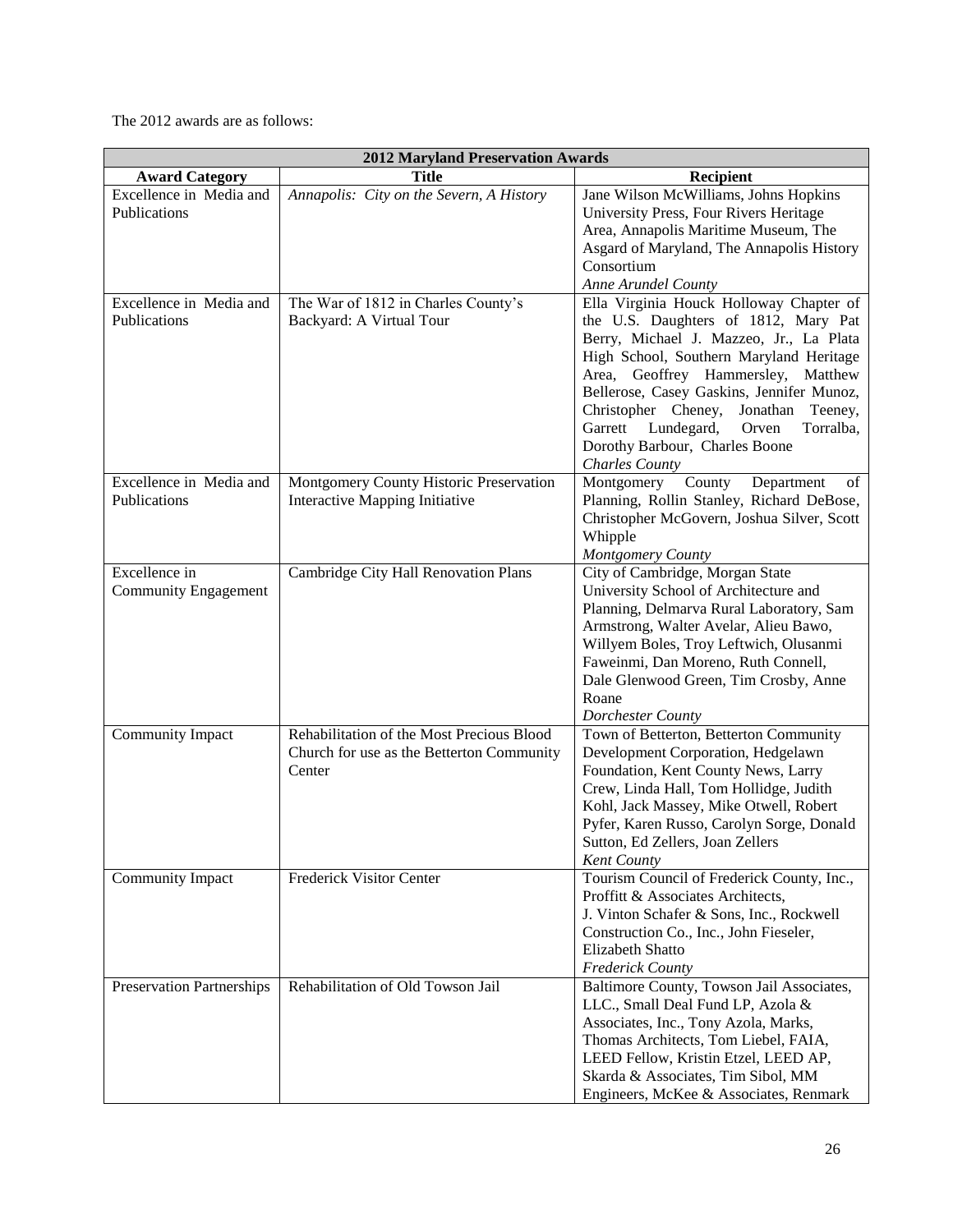|                                  |                                          | & Associates                                  |
|----------------------------------|------------------------------------------|-----------------------------------------------|
|                                  |                                          | <b>Baltimore County</b>                       |
| <b>Preservation Partnerships</b> | Rehabilitation of the Ridgeley Rosenwald | Prince George's County, Prince George's       |
|                                  | School                                   | County Public Schools, Prince George's        |
|                                  |                                          | County Board of Education, Prince             |
|                                  |                                          | George's County Council, The Maryland-        |
|                                  |                                          | National Capital Park and Planning            |
|                                  |                                          | Commission, Prince George's County            |
|                                  |                                          | Historical and Cultural Trust, Prince         |
|                                  |                                          | George's County Historical Society,           |
|                                  |                                          | Mildred Ridgley Gray Charitable Trust,        |
|                                  |                                          | Inc., Prince George's County Alumnae          |
|                                  |                                          | Chapter of Delta Sigma Theta Sorority, Inc.,  |
|                                  |                                          | Oak Grove Restoration Company                 |
|                                  |                                          | Prince George's County                        |
| Excellence in                    | La Banque de Fleuve                      | Conit's Group, Inc., Nick G. Conits, Rita St. |
| Commercial                       |                                          | Clair, Kimberly A. Barth, Brian Thim          |
| Rehabilitation                   |                                          | <b>Harford County</b>                         |
| <b>Outstanding Stewardship</b>   | C&O Canal National Historical Park       | National Park Service, C & O Canal Trust,     |
| of Historic Properties by        |                                          | Kevin D. Brandt,; Matthew Logan, Brian        |
| a Government Agency              |                                          | Carlstrom, Chris Stubbs, Mike Seibert,        |
|                                  |                                          | Becky Curtis, Sam Tamburro, Ashley            |
|                                  |                                          | Abruzzo, NPS Preservation Maintenance         |
|                                  |                                          | Team                                          |
|                                  |                                          | Allegany, Frederick, Montgomery, and          |
|                                  |                                          | <b>Washington</b> counties                    |
| <b>Outstanding Stewardship</b>   | Holly Hill                               | The Clagett Family                            |
| of MHT Easement                  |                                          | Anne Arundel County                           |
| Properties                       |                                          |                                               |
| Outstanding                      | Four Rivers Heritage Area                | Four Rivers Heritage Area                     |
| Organizational                   |                                          | Anne Arundel County                           |
| Leadership at the Local          |                                          |                                               |
| Level                            |                                          |                                               |
| <b>Outstanding Individual</b>    | Louis S. Diggs                           | Louis Diggs                                   |
| Leadership at the Local          |                                          | <b>Baltimore County</b>                       |
| Level                            |                                          |                                               |
| <b>Outstanding Individual</b>    | <b>Elizabeth Scott Shatto</b>            | <b>Elizabeth Scott Shatto</b>                 |
| Leadership at the Local          |                                          | <b>Frederick County</b>                       |
| Level                            |                                          |                                               |

Collaborated with various historical and cultural museums and government agencies to establish a series of  $\Rightarrow$ educational workshops for museum professionals. This includes working under a federal Institute for Museums and Library Services grant to Historic London Town and Gardens to provide training workshops for museum docents and front line staff to better serve the public, as well as under a federal Chesapeake Bay Gateways and Watertrails grant to improve museum interpretation strategies relating to the War of 1812 in the Chesapeake. The first of these workshops, *Becoming US in 1812: From British Colonial to American Citizen*, featuring author Donald J. Hickey, was offered at Historic London Town and Gardens on June 12. The workshop attracted 70 participants.

Organized and staffed a public archeological lab for volunteers every Tuesday throughout 2012. $\Rightarrow$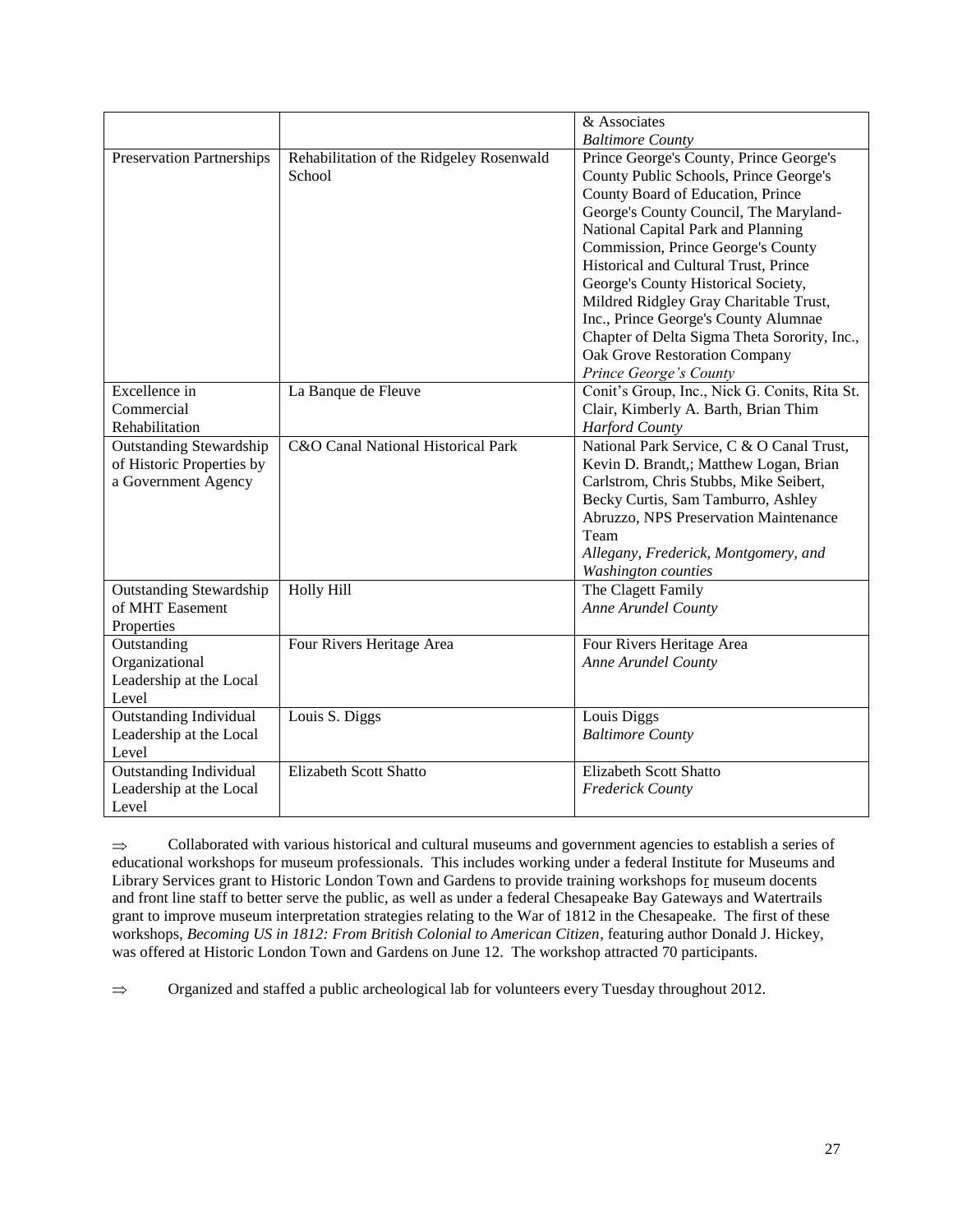Co-sponsored, with the Archeological Society of  $\Rightarrow$ Maryland, the  $21<sup>th</sup>$  Annual Workshop in Archeology in March. Approximately 150 attendees were offered a combination of lectures and hands-on sessions including such wide-ranging topics as the discovery of the  $17<sup>th</sup>$  century Piscataway Zekiah Fort (Charles County), investigations at the stunning Pig Point prehistoric site (Anne Arundel County), underwater archeological exploration on the Mattiponi River (Virginia) and the Pocomoke River (Worcester County), the use of high tech in archeology, the identification of archeologically recovered animal bones, and the archeology of the shell button manufacturing industry in Maryland.

 $\Rightarrow$ Co-sponsored, with the Archeological Society of Maryland, the 47th Annual Spring Symposium on Archeology entitled *"Three Centuries of Conflict: The Archeology of War."* The public was invited to learn about how archeologists to supplement, check, and revise the historic record of war with specific examples from Maryland's role in the War of 1812. More than 100 members of the public attended.

Co-sponsored Maryland Archeology Month celebrating  $\Rightarrow$ the important archeological heritage created by Maryland's diverse inhabitants over the last 12,000 years. MHT solicited participation by event sponsors, created and distributed 2,800 posters and 2,100 booklets, and worked with its partner organization the



*(2012 Maryland Archeology Month poster.)*

Archeological Society of Maryland to create a web-based calendar of events that featured both map views by region and listings by date. Through the 2012 Archeology Month theme – "The War of 1812: The Archeology of a Maryland Hero" – Marylanders were invited to consider Maryland's role in the War of 1812, and in particular the contributions of Commodore Joshua Barney, from the perspective of the archeological traces left behind by them. The Archeology Month booklet included nine essays written by professional archeologists and historians that described the sites and recovered artifacts that place Maryland and Barney firmly in the forefront of this second war of American Independence. The website [\(www.marylandarcheology.org\)](http://www.marylandarcheology.org/) also featured a gallery of the artifacts with expanded discussion regarding each.

Served as lead in planning and organizing an 11-day intensive field investigation open to the public held  $\Rightarrow$ from late May to early June. More than 100 volunteers, including nearly 20 Towson University students, contributed 2000 hours of excavation and lab effort during the investigation of a War of 1812 fort and adjacent prehistoric site in Elkton, Cecil County, Maryland. Staff also coordinated the scheduling of lectures and workshops presented to participants (13 lectures/workshops presented).

MMAP staff served as conference and underwater program co-chairs and assisted in the planning and  $\Rightarrow$ organization of the Society for Historical Archaeology's 2012 Conference on Historical and Underwater Archaeology *By the Dawn's Early Light: Forging Identity, Securing Freedom, and Overcoming Conflict* held in Baltimore, MD. The conference included a wide range of papers including those related to Maryland archeology and the War of 1812 and offered educational opportunities related to the preservation and management of submerged cultural heritage. More than 1300 people attended.

 $\Rightarrow$ Assisted with Preservation Maryland's spring Renovation and Restoration Fair and with the Baltimore Heritage "Unconference". Staff also assisted with planning 2012 educational events, including attending planning meetings with co-sponsors to develop educational programs, identifying budgetary needs and fundraising opportunities, and coordinating facilities reservations.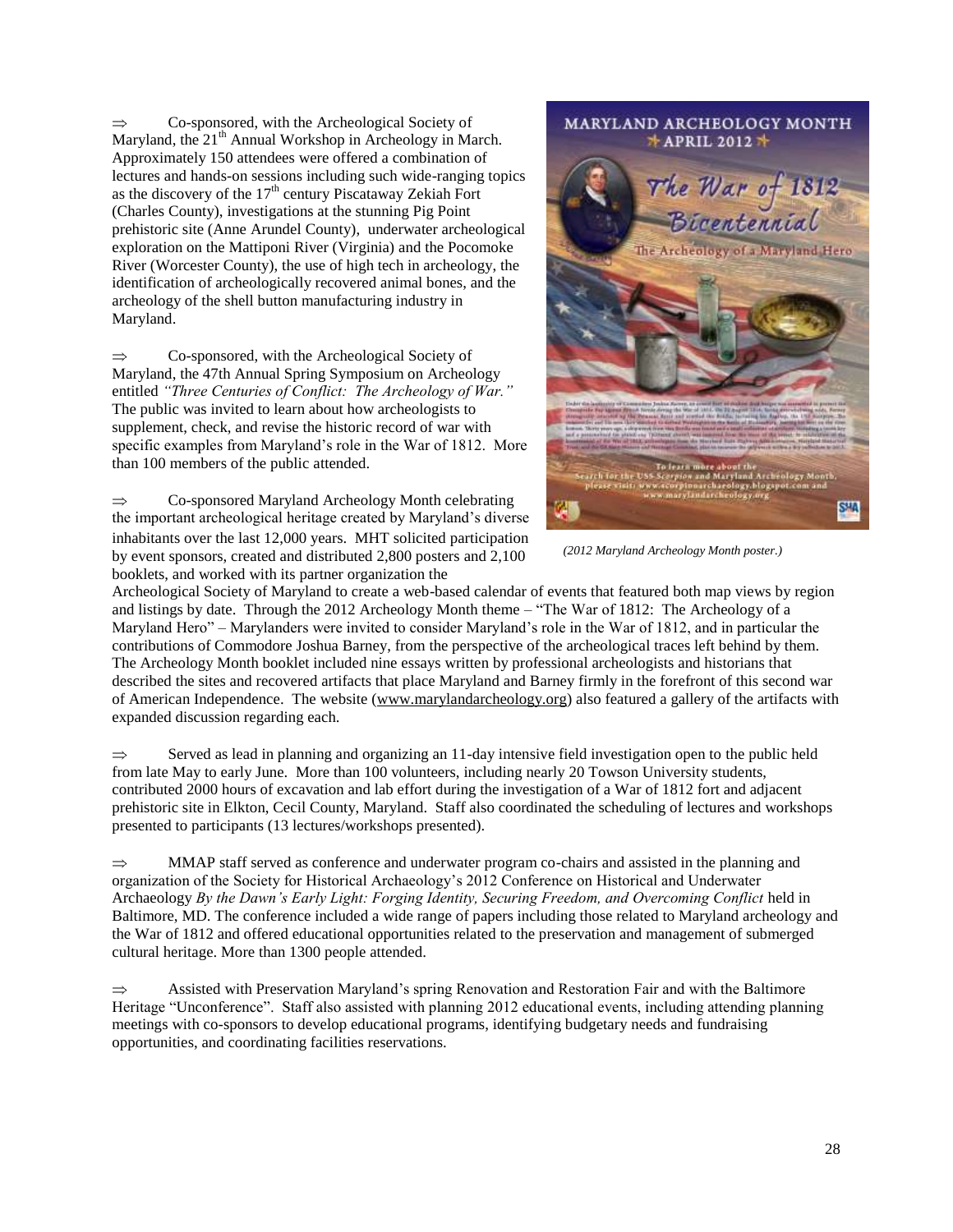#### Technical Assistance

Continued MHT's educational partnership with the Maryland Association of Historic District Commissions  $\Rightarrow$ (MAHDC). Staff managed the section of the MHT web site that provides technical assistance to historic preservation commission staff and commissioners and interested members of the public. The page includes useful information, sample documents, links to resources, and other published materials. Staff also managed a listserv to facilitate communication and to encourage the sharing of information among historic preservation commission members and staff.

 $\Rightarrow$ Distributed information on the Trust's Archeology programs in response to sixteen archeological inquiries from the interested public received through the Trust's website, as well as more numerous requests received via telephone and by US mail. Archeology staff continued to use a variety of media to disseminate information on Maryland archeology, including a statewide historical journal (*Maryland Archeology*), an Internet website, on-line *Preservation Bulletins*, and by presenting lectures statewide to a variety of audiences including school groups, colleges and civic organizations.

Staff met and worked with representatives of the professional Council for Maryland Archeology to discuss  $\Rightarrow$ updates to the *Standards and Guidelines for Archeological Investigations in Maryland*. Ways in which efficiencies could be achieved in the practice of archeology by use of evolving technology are being explored, as well as means and standards for dissemination of investigative results.

 $\Rightarrow$ MMAP staff worked closely with the Institute of Maritime History (IMH) and the Maritime Archaeological and Historical Society (MAHS) in 2012. MAHS continued to provide introductory underwater archeology training to volunteer divers in partnership with MHT. MMAP assisted with the MAHS *Introductory Course in Underwater Archaeology*, inspection of a shipwreck of uncertain significance identified by MAHS associates and with preparation for the MAHS fall field session. MMAP worked with volunteer divers from IMH who continued to utilize data provided by NOAA to locate and provide preliminary information about sites on a region-by-region basis. IMH volunteers also provided assistance in managing and monitoring the *U-1105* Historic Shipwreck Preserve.

 $\Rightarrow$ MMAP staff worked with Cole and Wyatt Greene, 11-year-old twins who discovered wooden remains in Herring Bay during a period of unusually low water that may originate from a historic ship. The Greene's took measurements, photographs, and video of their discovery, conducted research to see if they could determine what they found, and reported their discovery to MMAP. Cole and Wyatt's appropriate response and efforts are excellent examples of responsible citizen stewardship and earned them MMAP's Volunteers of the Year Award for 2012.



(*State Underwater Archaeologist Susan Langley with Cole and Wyatt Greene who are holding the instrument used to capture images of their find during an initial inspection of their discovery conducted in June 2012*).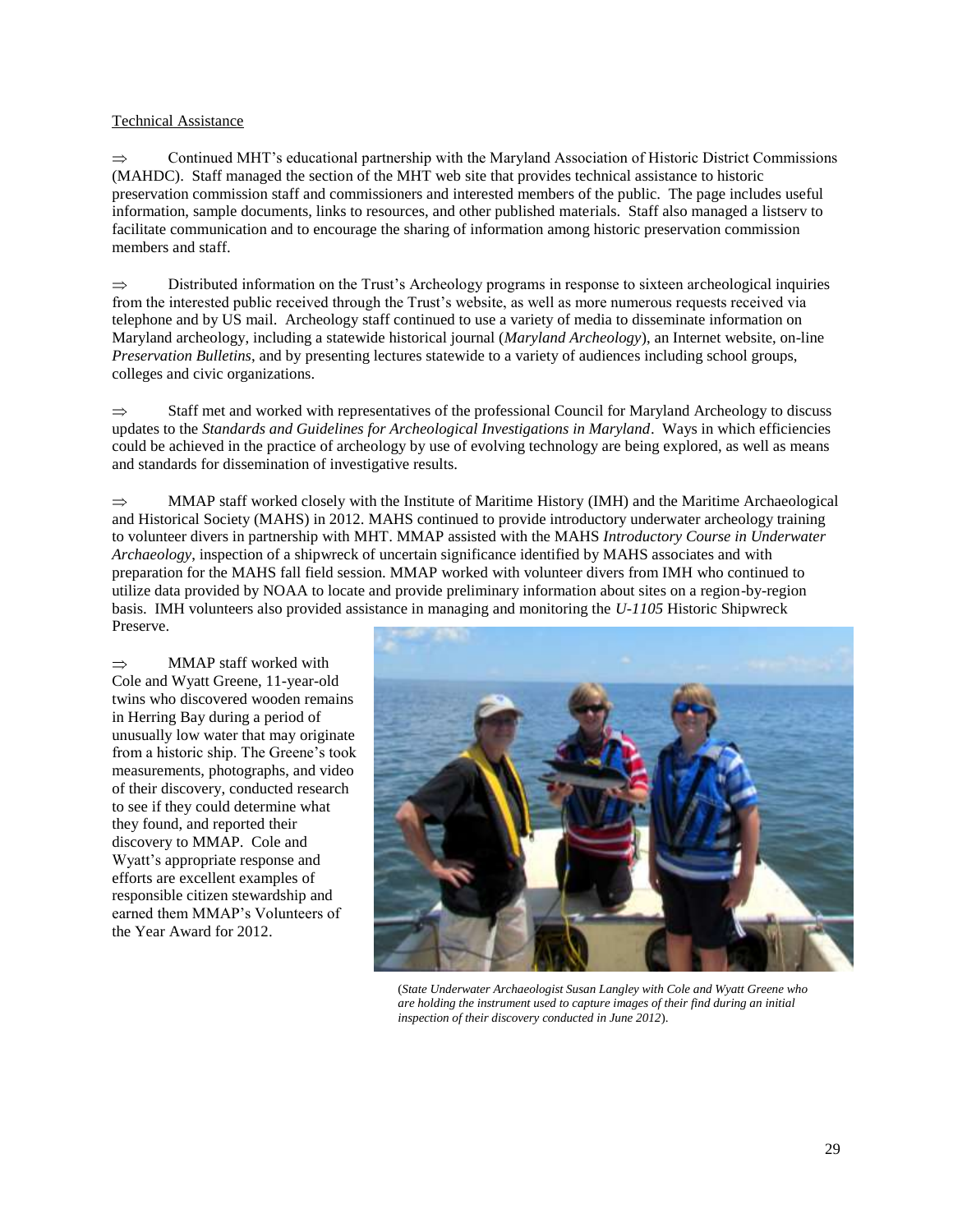#### Website and MHT Library

Received 83,686 visits to the MHT website from 53,365 unique users in 140 countries throughout 2012.  $\Rightarrow$ Ninety-six percent (97%) of the total visits (80,903) were from users based in the United States, with visitors from 52 States and territories. New visitors accounted for 61% of site visits in 2012.

| <b>State</b>         | <b>Total number of visits</b> | Percentage of total visits |  |
|----------------------|-------------------------------|----------------------------|--|
| Maryland             | 50,154                        | 60%                        |  |
| District of Columbia | 6,862                         | 8%                         |  |
| Virginia             | 4,228                         | 5%                         |  |
| Pennsylvania         | 2,879                         | 3%                         |  |
| New York             | 2,317                         | 3%                         |  |
| California           | 1,435                         | 2%                         |  |
| Texas                | 959                           | 1%                         |  |
| Ohio                 | 926                           | 1%                         |  |
| Florida              | 916                           | 1%                         |  |
| New Jersey           | 908                           | 1%                         |  |

#### **Visits to MHT website in 2012 by State (top 10)**

Pages on the MHT website were viewed a total of 198,205 times throughout 2012 and users spent an average of 2 minutes and 12 seconds on the site.

| <b>Topic</b>                                                          | <b>Total number of</b><br>pageviews | <b>Percentage of total</b><br>pageviews |
|-----------------------------------------------------------------------|-------------------------------------|-----------------------------------------|
| National Register of Historic Places                                  | 11,014                              | 5%                                      |
| Maryland Sustainable Communities Rehabilitation<br>Tax Credit Program | 9,529                               | 5%                                      |
| Information for Owners of Historic Properties                         | 9,331                               | 5%                                      |
| Maryland Inventory of Historic Places Survey Search                   | 6,169                               | 3%                                      |
| Preserve Maryland                                                     | 5,404                               | 3%                                      |
| <b>Grant Programs</b>                                                 | 4,948                               | 3%                                      |
| Rehabilitation Tax Credits for Owner-Occupied<br><b>Buildings</b>     | 4,943                               | 2%                                      |
| What's New at MHT                                                     | 4,727                               | 2%                                      |
| <b>Local Historic Districts</b>                                       | 3,961                               | 2%                                      |
| Maryland Heritage Areas Program                                       | 3,923                               | 2%                                      |

#### **Most viewed pages on MHT website in 2012\***

*This does not include the home page, which received 21% of the total page views.*

 $\Rightarrow$ MHT library staff carried out a variety of administrative, reference, and technical responsibilities and undertook several initiatives in 2012. Inventory Registrar Caroline Warner began two major projects: (1) writing digital standards and procedures for submission of MIHP documentation, and (2) designing a comprehensive MIHP digital management log. Ms Warner attended the National Archives and Records Administration's Annual Conference on Digital Preservation Practices in October, and in November she met with staff at the Maryland State Archives to review scanning procedures for integration into MHT standards. The librarian and inventory registrar worked together to purchase additional bookcases and then reorganized the section of the library that contain archeological and site-specific surveys. Also reorganized was the area that houses the thousands of notebooks containing written and photographic documentation of the architectural segment of the Maryland Inventory of Historic Properties. As in past years, the public's continuing and growing awareness of electronic access to the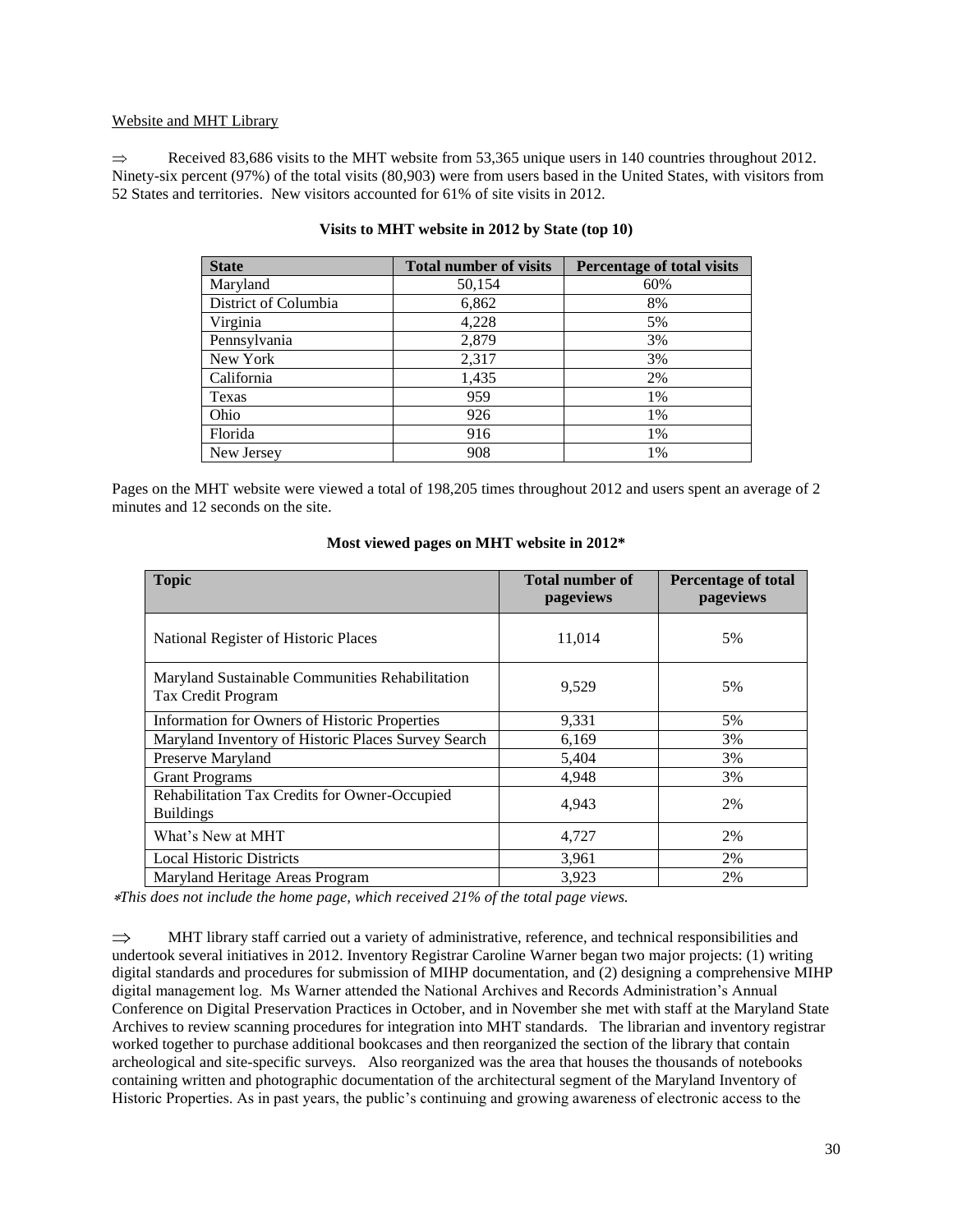Maryland Inventory of Historic Properties increased numbers of in-person, phone and e-mail requests for information, and those requests and responses required a large part of staff's time. User feedback about library services continued to be extremely positive, and staff welcomed suggestions about possible improvements. Unfortunately, the book and journal sections of the library did not see any growth or improvement because of budget cuts. No funds were available for purchases or renewals.

## Publications

 $\Rightarrow$ Continued to manage the MHT Press publications program, distributing and producing publications related to Maryland's historic, architectural, archeological and cultural resources and maintained the MHT Press webpage. The MHT Press published one book in 2012— *In Full Glory Reflected: Discovering the War of 1812 in the Chesapeake.* Supported by funds provided by the National Park Service, the Maryland War of 1812 Bicentennial Commission, the National Scenic Byways Program of the Federal Highway Administration and



*(The Star-Spangled Banner National Historic Trail map and guide was developed by Trust staff working in partnership with the National Park Service in 2012.)*

private sources, this history and travel guide documents the War of 1812 in Maryland, Virginia and the District of Columbia as defined by the Star-Spangled Banner National Historic Trail. Authored by Ralph Eshelman and Burt Kummerow, the publication was completed in June of 2012 and is now available for sale through Johns Hopkins University Press. *In Full Glory Reflected* includes vivid illustrations and clear maps which allow the reader to understand the stories of the devastating raids and heroic defense of the Chesapeake in the context of what remains of that cultural landscape. The book also includes a travel section that provides a guide for adventurers who want to step back 200 years and explore the tidewater world where the war was fought. Notably, proceeds from sale of the book go into an interest-bearing account to be used exclusively for maintenance of interpretive signage along the Star-Spangled Banner National Historic Trail.

 $\Rightarrow$ The Trust also collaborated with the National Park Service on the development of a War of 1812 map and guide. This easy-to-use fold-out map and guide describes the best places to visit along the trail to learn about the War of 1812 in the Chesapeake. One richly-illustrated side of the map and guide provides information on the context, events and legacy of the war. The reverse side shows the location of trail sites, the auto route of the trail, visitor information centers, and trail orientation kiosks. Towns that were raided or burned by the British are marked on the map as are the sites of battles and engagements. The map and guide was published in June of 2012 and is available at sites along the Star Spangled Banner National Historic Trail or online at: [http://www.starspangledtrail.net/pdfs/SSB\\_NHT\\_brochure.pdf.](http://www.starspangledtrail.net/pdfs/SSB_NHT_brochure.pdf)

MMAP took part in public lectures on maritime archeology, minor publications such as newsletter articles  $\Rightarrow$ and book reviews, and interviews with print media reporters. Troy Nowak co-edited the *Advisory Council on Underwater Archaeology 2012 Underwater Archaeology Proceedings* with Brian Jordan.

 $\Rightarrow$ Staff continued to publish research in scholarly journals. Dennis Curry prepared a report entitled "Human Remains from the Accokeek Creek Site (18PR8) and Environs Curated by the Maryland Historical Trust," and is writing a paper for the 2013 Middle Atlantic Archeological Conference entitled "A Chronicle of Prehistoric Archeology in the Middle Atlantic Region;" this will also be included as a chapter in the upcoming edited volume, *Foundations of Middle Atlantic Prehistory*. Staff also edited and produced a *Maryland Archeology* journal and *Journal of Middle Atlantic Archaeology* book reviews in 2012, and continued to monitor a Non-Capital Grant to the Anne Arundel County Trust for Preservation to examine prehistoric settlement patterns along the upper Patuxent River.

## **F. Historical Marker Program**

MHT staff continued to administer the Maryland Roadside Historical Marker Program, which seeks to commemorate people, events, and places of special significance to the state through the erection of roadside markers. The program, originating in 1933 with the State Roads Commission and later administered by the Maryland Historical Society, was transferred to MHT in 1985. Staff reviews Maryland Roadside Historic Marker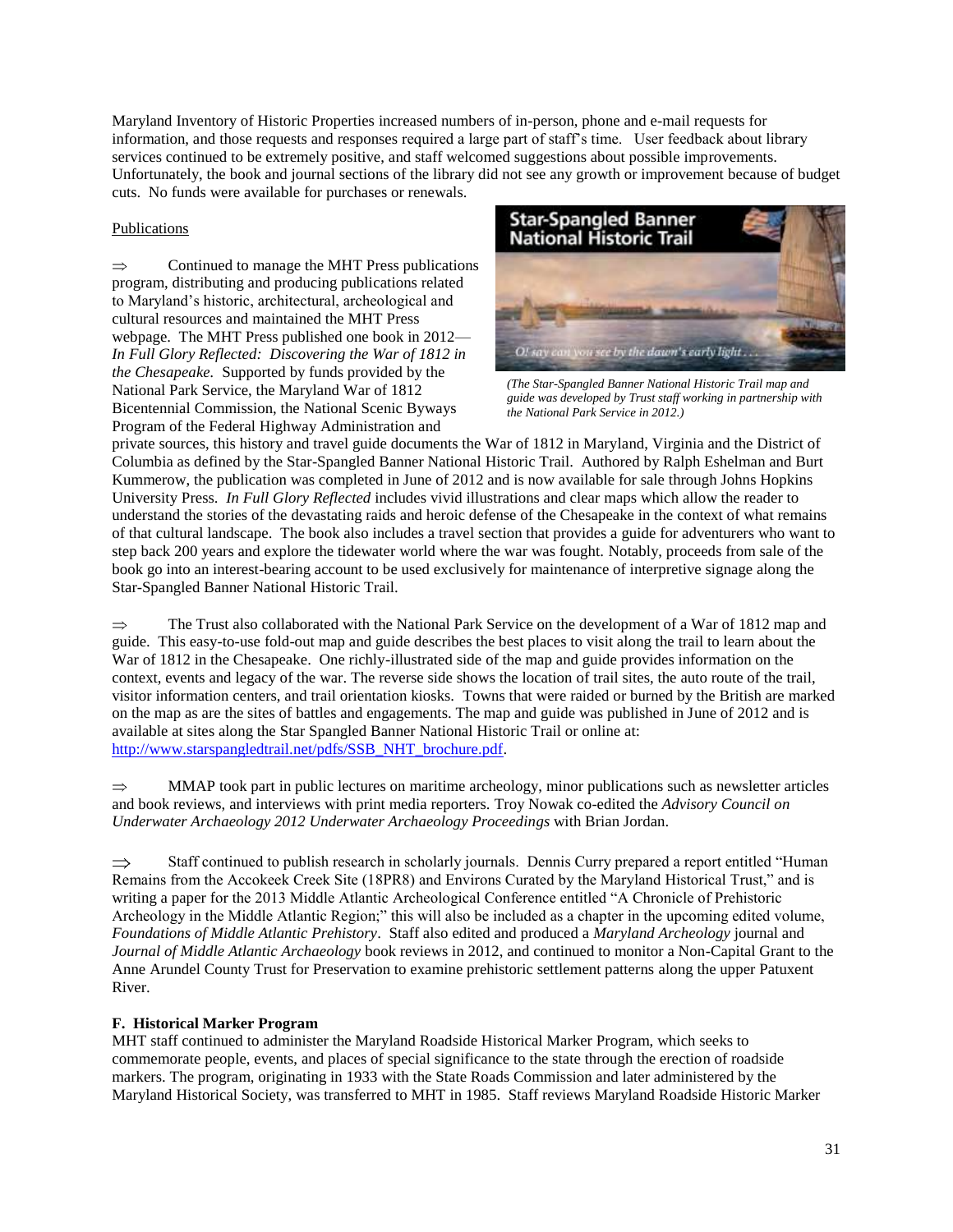proposals to ensure the accuracy of the information and the statewide significance of the resources to be commemorated. MHT funds new markers and works in partnership with the State Highway Administration to locate, repair, and replace markers that have fallen victim to weathering, accidents, and vandalism.

In 2012 six markers were ordered, fifteen were repaired and/or repainted., and four new markers were installed. Markers were ordered to commemorate: BROOKLANDWOOD (an updated replacement), SUSQUEHANNA RIVER CROSSING, GEORGE'S CREEK VALLEY, CARMICHAEL HOUSE, GREAT RAILROAD STRIKE OF 1877, and CRISFIELD.



*(The Centreville Wharf roadside historical marker was installed in 2012.)*

Four new markers were installed in 2012: OAKSVILLE BALL PARK, located in Somerset County, one of the few surviving African American sandlot baseball fields and home of the Oaksville Eagles; CENTREVILLE WHARF, an early eighteenth century port town and trade center in Queen Anne's County; BIRTHPLACE OF CHARLES WILLSON PEALE, a replacement marker commemorating the first free school of Queen Anne's County, the painter Peale and his father, the school's sixth master; and GEORGE'S CREEK VALLEY, a transportation corridor in Allegany County dating from the French and Indian War and one of the nation's principal coal-producing regions.

**G. Jefferson Patterson Park & Museum (JPPM)**

Jefferson Patterson Park and Museum connects people to the past through history and archaeology and supports the preservation of Maryland's cultural resources. Located on 560 acres on the Patuxent River in Calvert County, JPPM encompasses approximately 70 documented archaeological sites spanning 9,500 years. With events, tours, lectures, summer camps, volunteer days, school visits, and workshops, JPPM hosts more than 100 programs and 50,000 visitors each year.

In 2012, Jefferson Patterson Park and Museum's celebration of the War of 1812 Bicentennial began in earnest. On September 22, JPPM held its first ever 1812 Fair and Reenactment – a significant reworking of the park's annual 1812 reenactment – focusing more on civilian life during the early nineteenth century. Funded in large part by the Maryland Heritage Areas Authority, the event included demonstrations of blacksmithing, spinning and



*(Opening ceremony of the 1812 Fair and Reenactment at JPPM.)*

weaving, chair making, and lace making. Entertainment included period music, dancing, skits, and a lecture on nineteenth century clothing. Staff members provided opportunities for children to engage in hands-on activities such as doll making, quilting, knot tying, and quill and ink writing. Later that same evening, JPPM hosted *Tavern Night*, featuring food, "high spirits," games, song and lively entertainment – in an 1800s tavern atmosphere. One thousand people attended these events, an increase of 100% over the previous year.

In conjunction with the Bicentennial celebration, a temporary exhibit in the JPPM Visitor Center, *Over and Under: Accessories and Undergarments of the Early 1800s*, featured original pieces that went under or over a person's outfit to create the romantic look that people associate with the early nineteenth century. Accessories included a dignified top hat, a man's tobacco pouch, and showy beaded purses, while rare undergarments educated viewers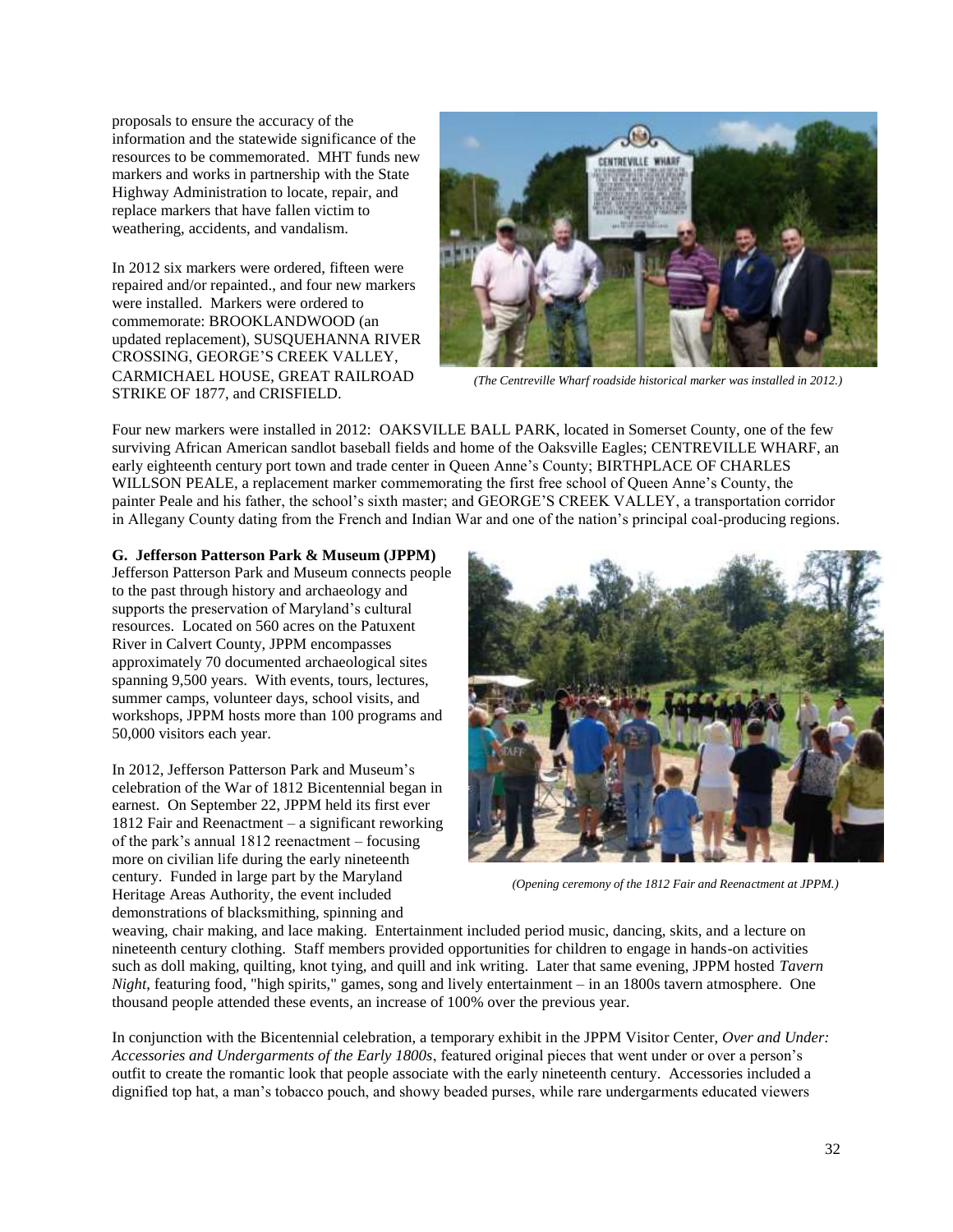about clothes not seen in period art. A pair of silk garters embroidered with the playful French warning, "Halte la, on ne passe pas" ("Stop here, go no further") highlighted the exhibit, which ran through October.

Building upon its already close relationship with the Calvert County school system, JPPM launched *Kids' Work*, a new program focusing on the lives of African American children in Southern Maryland post bellum. Every fourth grader in Calvert County's public schools will visit the park as part of this program. JPPM also hosts every sixth grader in the county's school system for an educational program focusing on archaeology.

In June, JPPM celebrated Children's Day on the Farm, the park's largest event, with an attendance of about 3,300, an increase of 20% over 2011. New



*(Corn husk doll-making at the 1812 Fair and Reenactment at JPPM.)*

additions to the event included dancing lessons and demonstrations, llamas for petting, and a slow tractor race. Calvert County and the Friends of JPPM provided financial support for the event.

Approximately 275 people commemorated the 25th Anniversary of Bernie Fowler's Patuxent River Wade In on June 10. The event incorporated educational displays and activities in addition to the traditional Wade In ritual. Governor Martin O'Malley and Representative Steny Hoyer attended, as well as many other state and local officials. The event received coverage in both the Washington Post and the Baltimore Sun. According to Senator Fowler's "Sneaker Index," the quality of the water increased slightly over the previous twelve months. Maryland Sea Grant and the Friends of JPPM helped to fund the event.

Other JPPM highlights for 2012:

- $\Rightarrow$  The park kicked off the season in April by celebrating the fourth annual Discovering Archaeology Day. A crowd of about 250 people enjoyed hands-on activities and displays brought to the park by archaeologists from throughout Maryland.
- $\Rightarrow$  Every Monday beginning in May, Betty Seifert and several docents offered "Monday Memories" tours of the Patterson House and Grounds.
- $\Rightarrow$  In May, JPPM hosted two day-long programs for the Center for Talented Youth as well as a program for the annual meeting of the Early American Industries Association.
- $\Rightarrow$  JPPM, in conjunction with Huntingtown High School, completed this year's audio tour project. JPPM released the final product, *A Culture Revisited*, during a launch party in May. The Friends of JPPM, the Maryland Historical Trust Board, the Garrett Music Academy, an Anonymous Donor, the Calvert County Public Schools, and Target provided support for the tour.



*(View through the palisade into the Woodland Indian Village at JPPM.)*

 $\Rightarrow$  JPPM offered a new summer camp in August, *Hands-On History*. This wrapped up the summer series of weeklong camp programs. Camps brought more than 60 kids to JPPM in 2012.